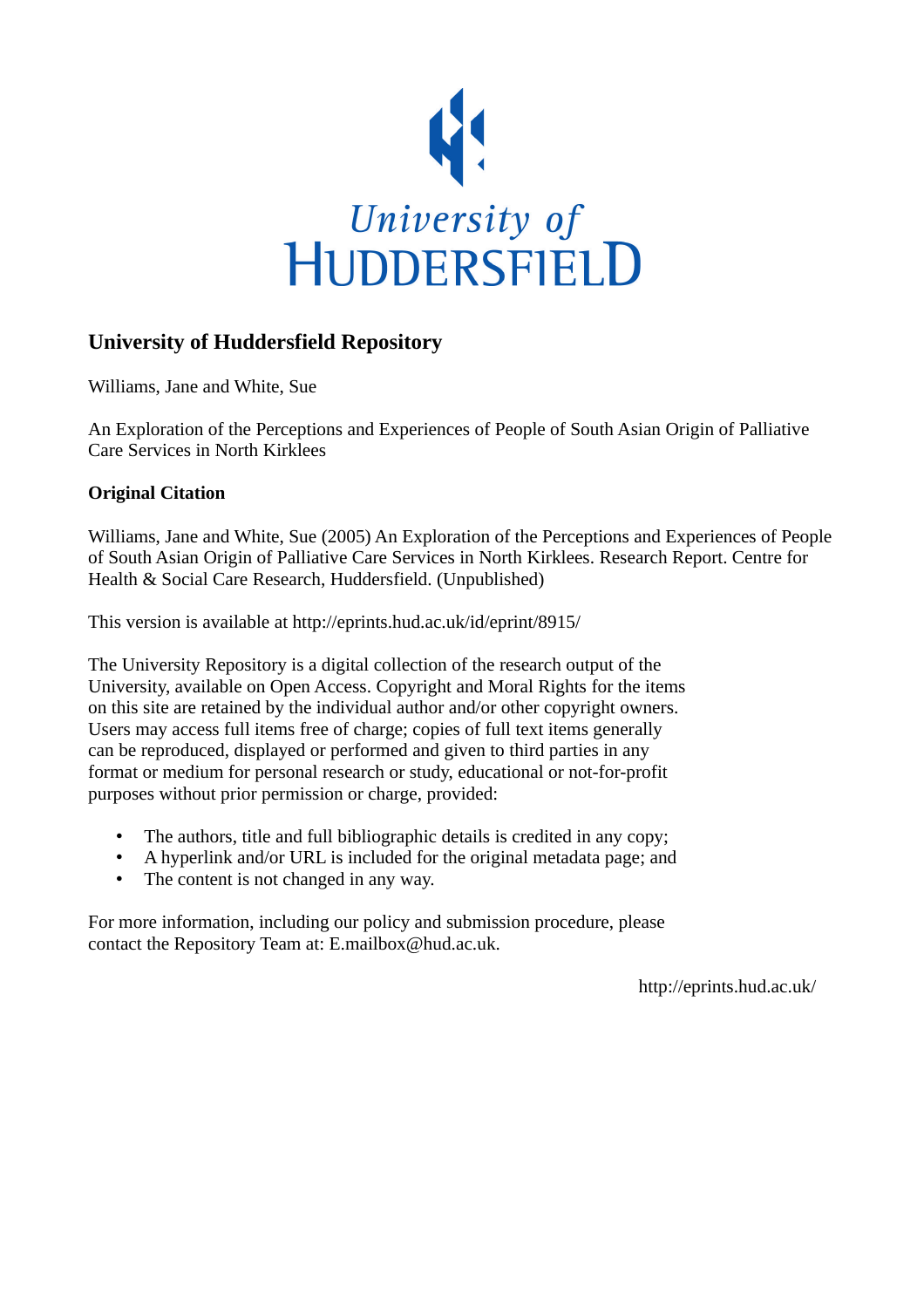**An Exploration of the Perceptions and Experiences of People of South Asian Origin of Palliative Care Services in North Kirklees** 

> **Jane Williams Senior Lecturer School of Human & Health Sciences**

**Sue White Professor of Health & Social Care** 



**Centre for Health & Social Care Research** 

**University of Huddersfield** 

**December 2005**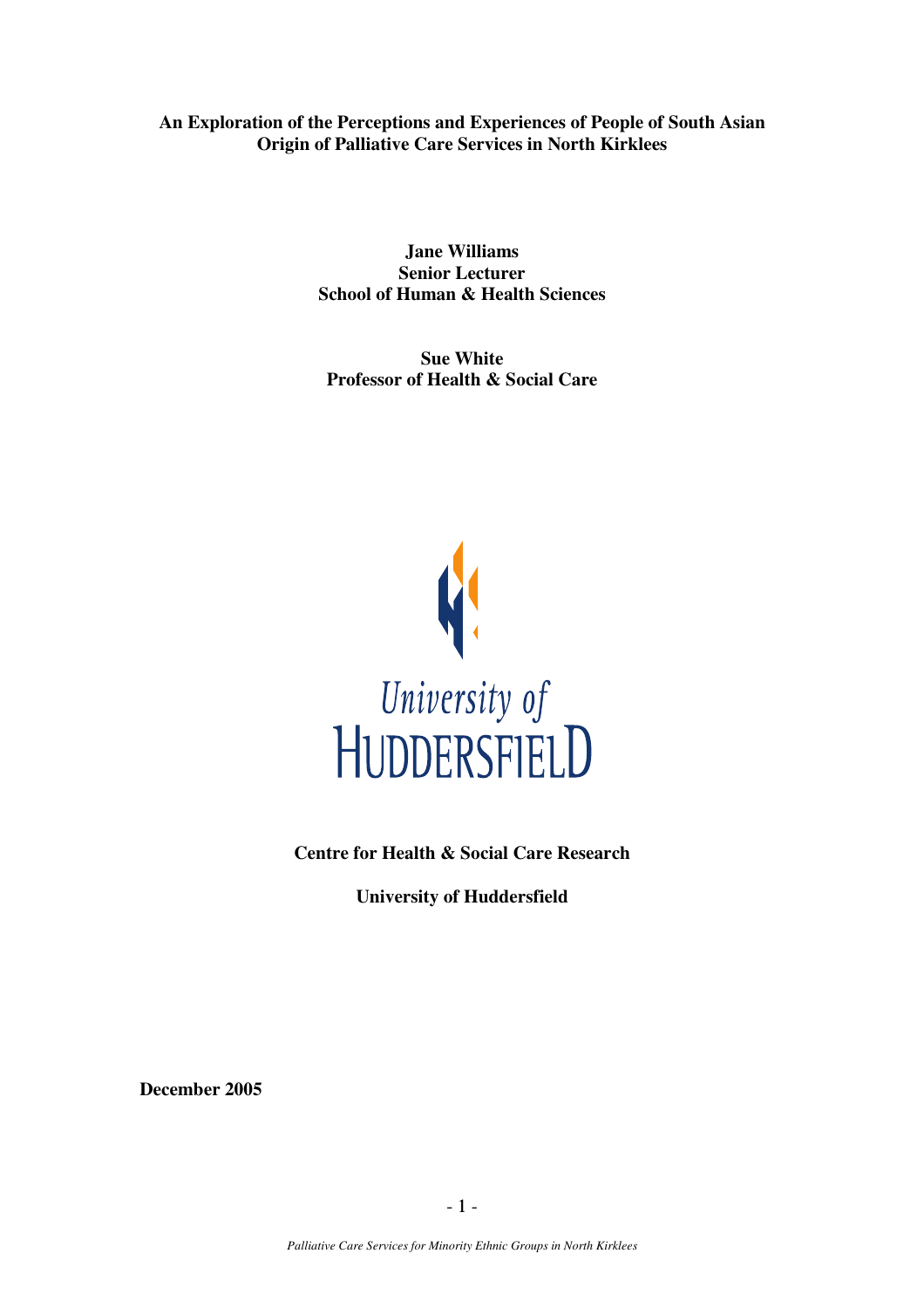## **1. INTRODUCTION**

The Centre for Health and Social Care Research at The University of Huddersfield was approached by the North Kirklees Primary Care Trust to undertake an exploratory study of the perceptions and experiences of people of South Asian origin (as the largest minority ethnic group) of palliative care services in North Kirklees. The study, funded by the Department of Health will be delivered by the University of Huddersfield.

The research was conducted across the North Kirklees Primary Care Trust. Ethical advice was provided by the University of Huddersfield Human and Health Sciences School Research Ethics Panel and ethical and research governance approval for the study was given by Wakefield District Research Ethics Committee and Calderdale & Huddersfield NHS Trust Research & Development Department.

The aim of the research was to present an overview of current palliative care service provision; identify gaps in this provision; provide examples of good practice and a summary of the subjective understandings of service users, carers and community members from the South Asian community about the care of people with advanced incurable disease, at the end stages of life and their need for services.

It was furthermore anticipated that through the dissemination of the findings, this research would enhance the knowledge base of Palliative Health Care Professionals in relation to minority ethnic culture, knowledge, which may be applied to the subsequent development of culturally sensitive services.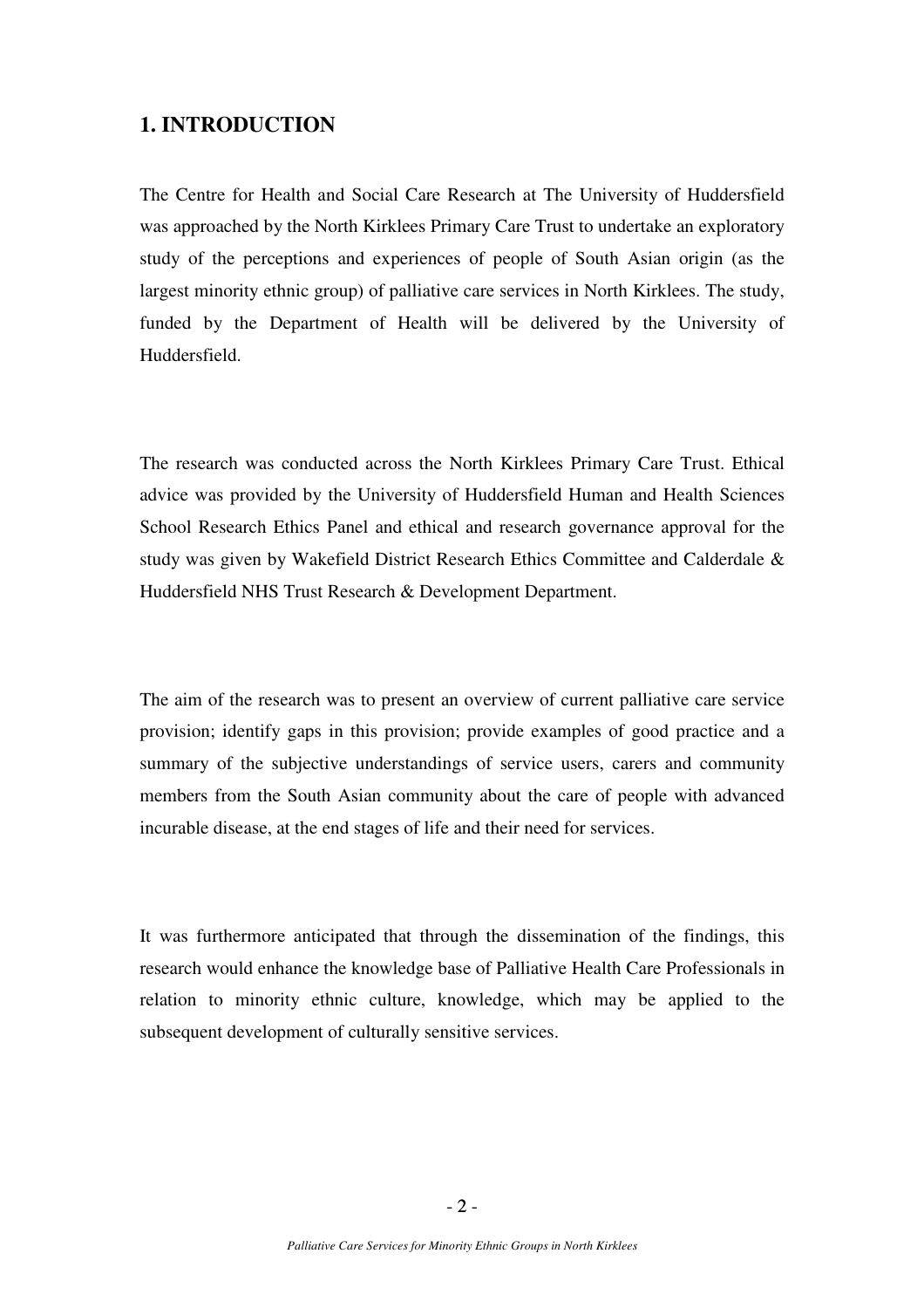# **2. RESEARCH AIM**

The research aims to present an overview of current palliative care service provision; identify gaps in this provision; provide examples of good practice; and to explore the perceptions and experiences of people of South Asian origin living in North Kirklees, about the care of people with advanced incurable disease, at the end stages of life and their need for palliative care services.

## **2.1 Objectives**

- To produce a review of existing literature with examples of best practice in palliative care services for minority ethnic groups and people from South Asia specifically
- To identify examples of best practice through direct observation and networking
- To explore the views and perceptions of palliative care service providers on current service provision for people of South Asian origin
- To explore the perceptions and experiences of palliative care services of users and non-users from the South Asian community.
- To examine the fit between service providers and users views concerning the availability and effectiveness of palliative care services for South Asian people living in North Kirklees.
- To consider the implications of the findings for Palliative Care Service development.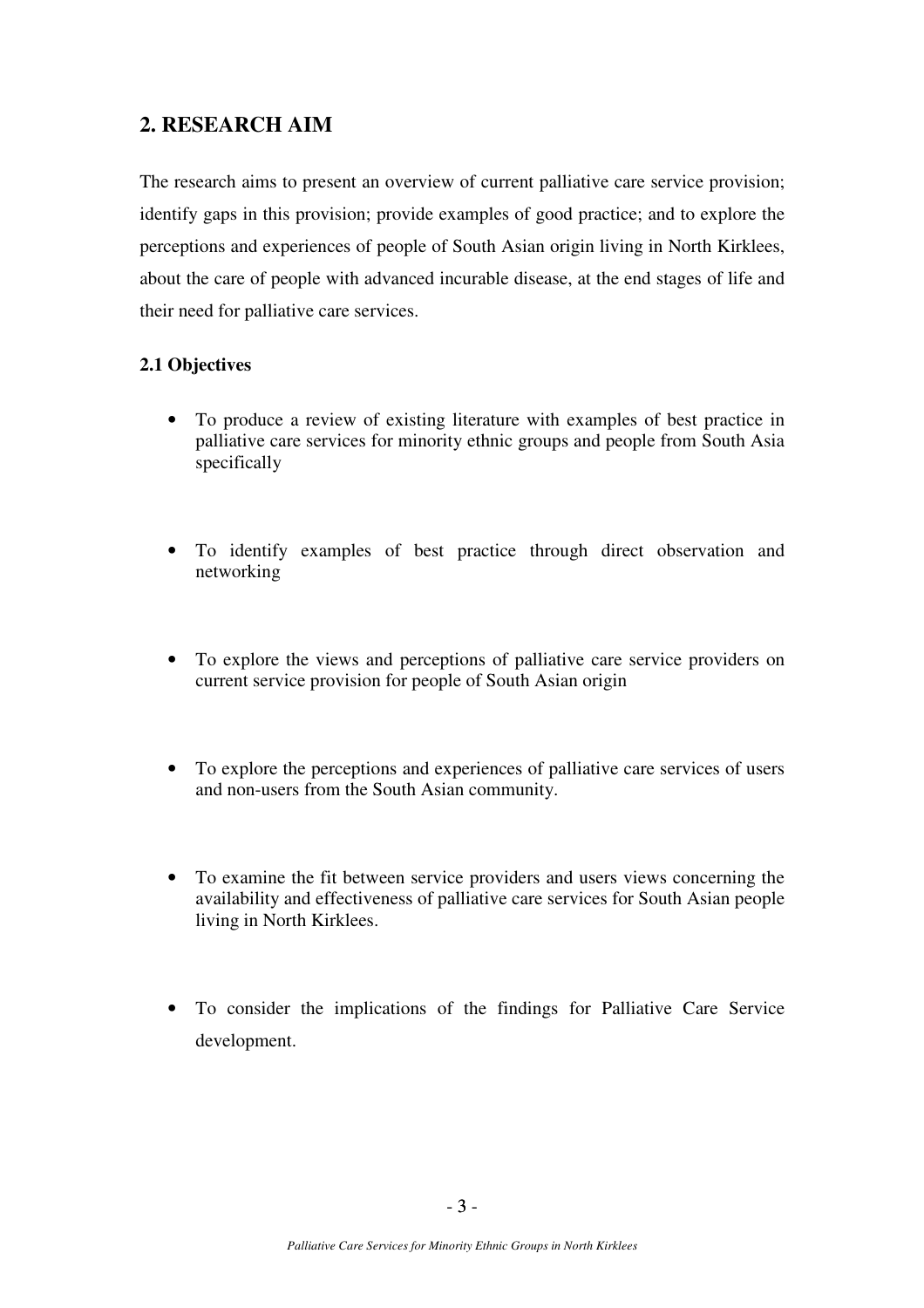## **3. BACKGROUND**

Palliative care, according to Sepulveda et al (2002p.94), is 'an approach that improves the quality of life of patients and their families facing the problems associated with life-threatening illness, through the prevention and relief of suffering by means of early identification and impeccable assessment and treatment of pain and other problems, physical, psychosocial and spiritual.'

Palliative care services have developed across the United Kingdom to reflect this approach. Initially much of this development was outside of the National Health Service (NHS) resulting in regional variations in services offered. Despite an increase in NHS funding for palliative care services, such variations apparently persist. (National Council of Hospice and Specialist Palliative Care Services, 2000)

Whilst availability varies nationally, the Parliamentary Select Committee on Health (2004) notes that only a small number of referrals to available palliative care services are from black and minority ethnic groups. Having considered (albeit somewhat limited) research findings, a number of suggestions are made to explicate the low referral pattern, including:

- *Certain types of cancer are less prevalent in these populations*
- *Services are culturally insensitive*
- *A perception that palliative care services are available only for white middle class patients*
- *A lack of information provided to minority ethnic groups, and a lack of translation facilities*
- *The hospice movement grew out of the Christian charitable movement which is not always perceived to be receptive to other faiths and cultures. For example, hospices are often named after Saints*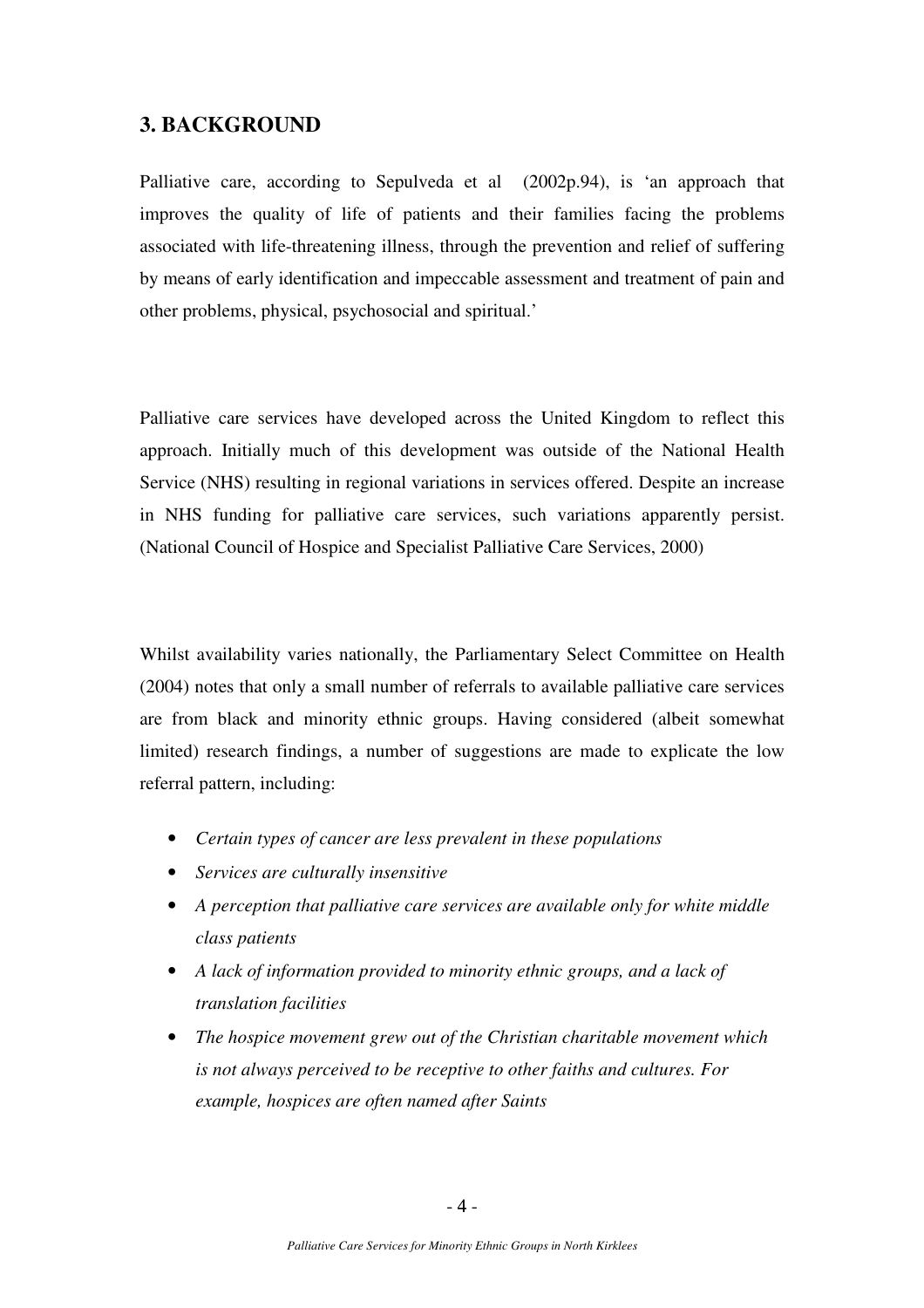From the above suggestions, perception and communication appear to be major factors affecting referral / uptake of palliative care services. Cultural insensitivity is referred to somewhat more explicitly as 'cultural incompetence', by O'Hagan (2001), who asserts that the two most conspicuous characteristics underpinning culturally incompetent services to ethnic minority groups include: a lack of knowledge and understanding of cultural and religious issues; and a lack of effort on the part of individual professionals and their agencies to do anything about it.

Whilst definitive research in this area is lacking, it would appear from the available literature (for example DoH 1995, Gatrad & Sheikh 2002), that there is a consensus of opinion regarding both the significance of service provider's knowledge and attitudes and user perception. A number of recommendations are made concerning further education and training and the need for better dialogue by palliative care providers with user groups from minority ethnic communities. (For example NICE and Kings College 2004).

Such recommendations were reflected in the request for this research study. North Kirklees Primary Care Trust has been funded for a research project to investigate reasons for the lack of uptake of palliative care services by the minority ethnic communities living in North Kirklees.

It is anticipated that the project will generate a number of recommendations for North Kirklees palliative care services in order to improve access / uptake for these groups.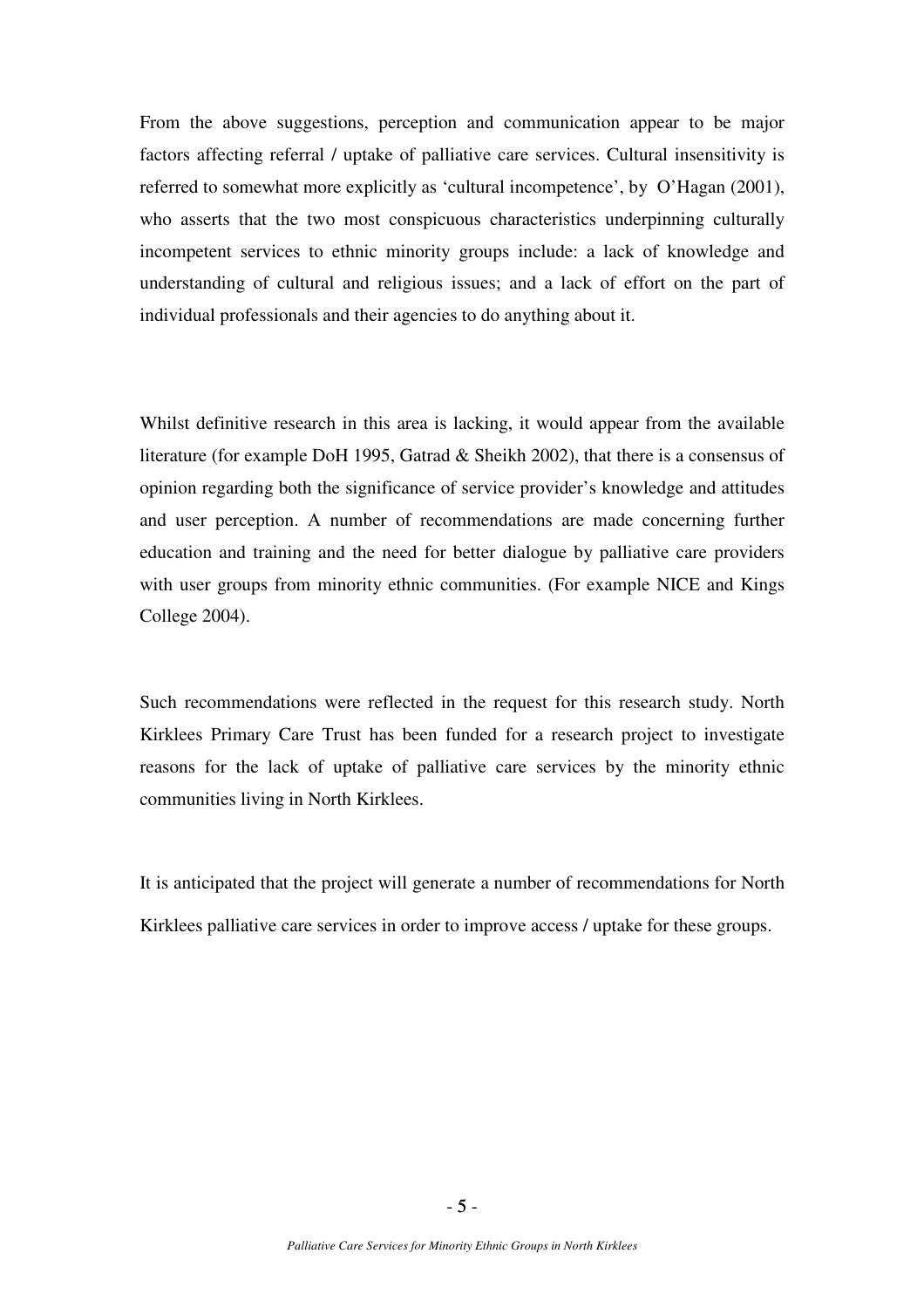# **4. RESEARCH METHODOLOGY**

### **4.1. Literature Review**

A review of existing literature was undertaken in order to:

- Produce a review of existing literature and best practice
- Explore appropriate cultural perspectives of health and illness
- Identify ethnic minority levels from demographic/census data
- Utilise relevant information from the review to inform the development of a semi structured interview schedule

### **4.2 Qualitative Study**

In order to produce rich data for the given research objectives, a qualitative study was designed. The essence of qualitative research is for people to learn from an individual's voice and experience. Hence the study aims to explore the views and gain an understanding of the subjective meaning attached to incurable advanced disease and palliative care of South Asians in North Kirklees.

The study was divided into the following phases:

### **Phase One**

The first phase was concerned with inviting providers of palliative care services in hospital and community settings, to take part in individual semi-structured interviews. It was anticipated that each interview would last an hour and would explore the views and perceptions of staff on the current service provision for South Asians in North Kirklees. Staff would be asked about the current situation, to identify gaps in provision and to suggest areas where progress and further action should be taken.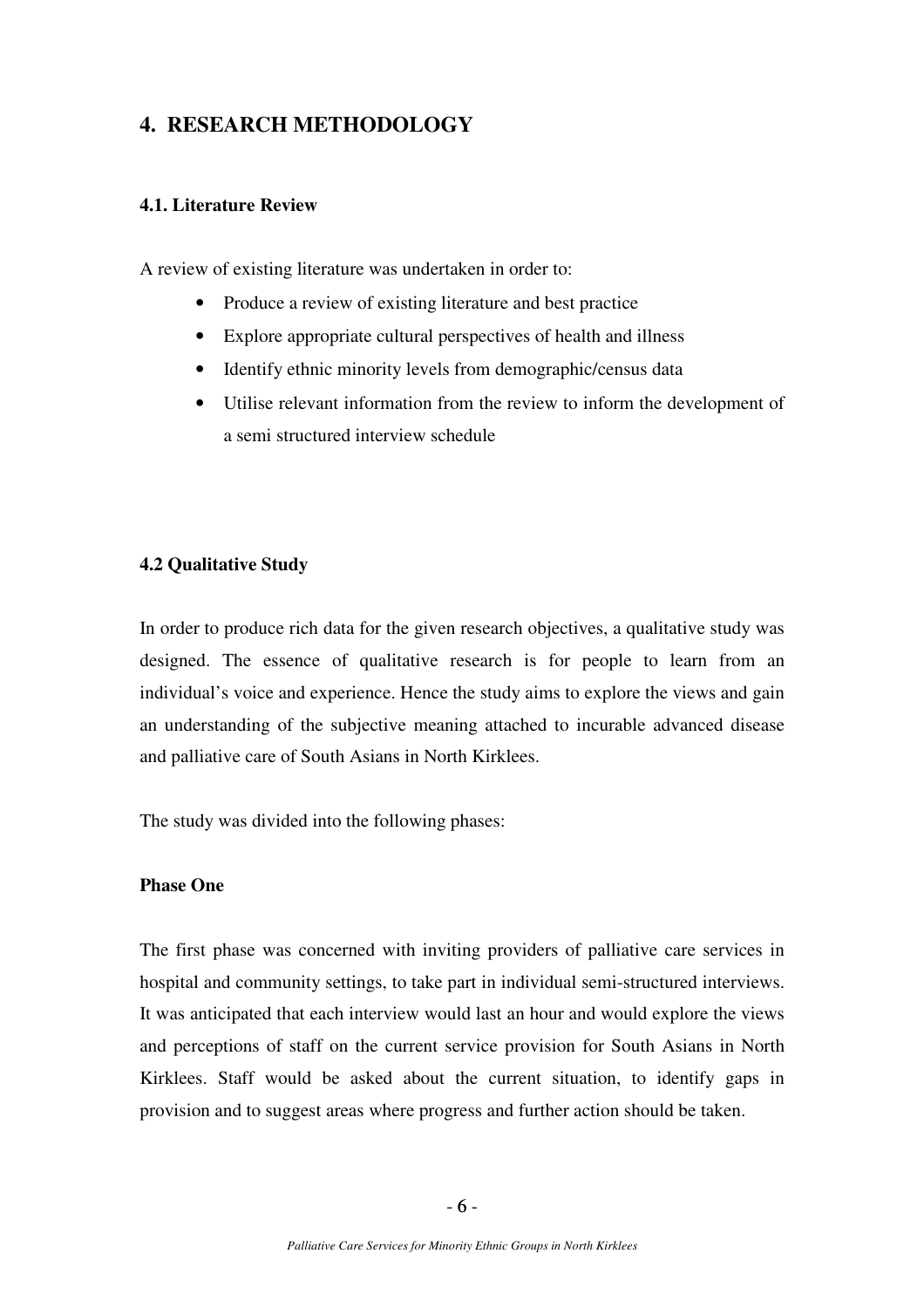#### **Sample and Recruitment of Participants for Phase One**

Sampling was purposive in order to address the research objectives. It was decided that 5 community nurses, (to include MacMillan Nurses and others who provide specialist palliative care services), 5 hospital nurses and 5 hospice nurses would be recruited to the study. In the first instance an introductory letter with instructions regarding the sampling strategy, would be sent out to the main contact person, who had agreed to identify participants and to post information sheets out in the envelopes provided. Once participants had the information sheets they were asked to read them carefully and discuss with others if necessary. The information sheet gave details of the research, aims, background and information on what the subjects' participation would involve. Once they had decided to take part in the study, respondents were asked to contact the researcher who would then arrange an appointment for the semistructured interview. It was therefore anticipated that fifteen interviews would be conducted with service providers who represented the spectrum of available palliative care services in both hospital and community.

### **Phase Two**

The second phase of the research was concerned with the views, perceptions and experiences of ethnic minority service users and family/carers about services for people who have symptoms related to incurable advanced disease and care in the end stages of life. The interviews would also be used to obtain information on the current quality and accessibility of the palliative care services. Participants were to be invited to take part in semi-structured interviews. It was envisaged that each interview would last an hour. An interpreter who had been trained to use the interview schedule would accompany the researcher if a problem with communication had been identified. Where possible the researcher conducted the interviews which were tape recorded. Should there be language difficulties; the interpreter would conduct the interview. Following this, the researcher discussed and made notes on the main issues arising from the interview with the interpreter. Transcription and translation (where necessary) of tapes was performed by an independent translator.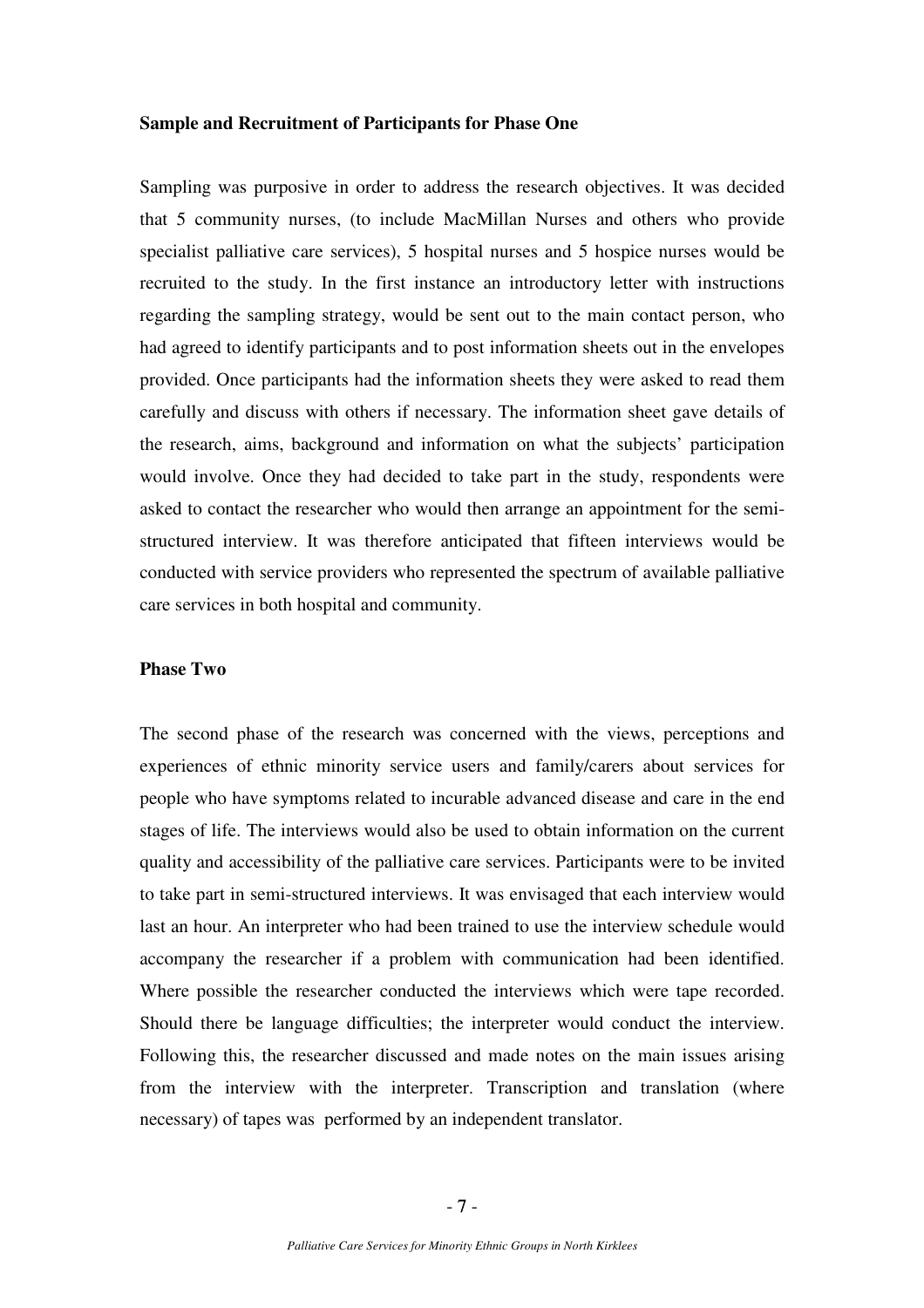### **Sample and Recruitment of Participants for Phase Two**

To identify an appropriate sample, contact was made with District Nurses, who have considerable involvement with palliative care. The researcher arranged to meet with the district nurses to explain the research and background to the study and to enlist their help. To obtain a variety of perspectives, patients and their carers would be recruited according to age, gender and diagnosis. That is:

- 2 male patients under 60, one with a diagnosis of cancer and one without a diagnosis of cancer
- 2 male patients over 60, one with a diagnosis of cancer and one without a diagnosis of cancer
- 2 female patients under 60, one with a diagnosis of cancer and one without a diagnosis of cancer
- 2 female patients over 60, one with a diagnosis of cancer and one without a diagnosis of cancer

Once agreement was obtained, the researcher arranged to leave the participant information sheets with the District Nurse for distribution. District nurses were asked to confirm whether potential participants were aware that they are terminally ill. Once participants had the information sheets they were asked to read them carefully and discuss with others if necessary. The information sheet gave details of the research, aims, background and information on what the subject's participation would involve. Once they had decided to take part in the study they were asked to contact the researcher within a specified time frame of two weeks. When contact was made, an appointment was arranged for the semi-structured interview.

It was decided that if insufficient numbers were recruited in this way, contact would be made with the Day Care Hospice to try and recruit more people to the study.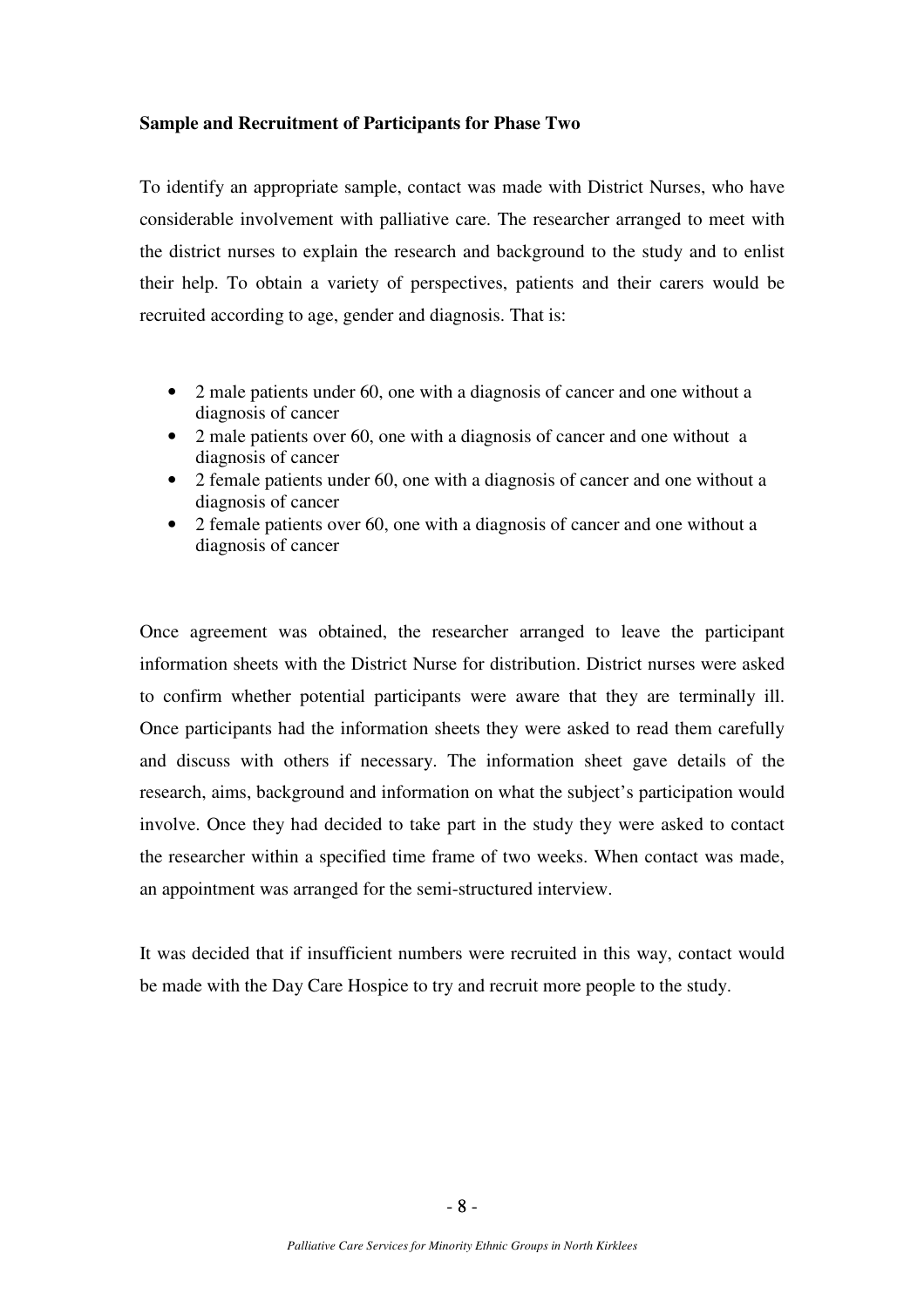### **Phase Three**

It was planned to hold three focus groups with a cross-section of the local South Asian community on their views of services for people who have symptoms related to incurable advanced disease. These groups would also be used to obtain information on the current quality and accessibility of the palliative care services. Where possible the researcher conducted the focus groups which were tape recorded. If there were language difficulties; the interpreter assisted the researcher in conducting the groups. Following this, the researcher discussed and made notes on the main issues arising from the groups. Transcription and translation (where necessary) of tapes was performed by an independent translator.

### **Sample and Recruitment of Participants for Phase Three**

In order to gain access to the local community, contact was made with community based day centres. These centres are not within National Health Service provision and no access to any medical records was required. The researcher worked with staff from the community centres to explain the research and background to the study and to enlist their help. They were given information sheets to distribute containing details of the research, aims and background and information on what the subject's participation would involve. Those who decided to participate in the focus group were asked to contact the researcher who would then arrange an appointment. Initially it was planned to conduct one focus group at a community day centre; following which, the potential for more would be decided.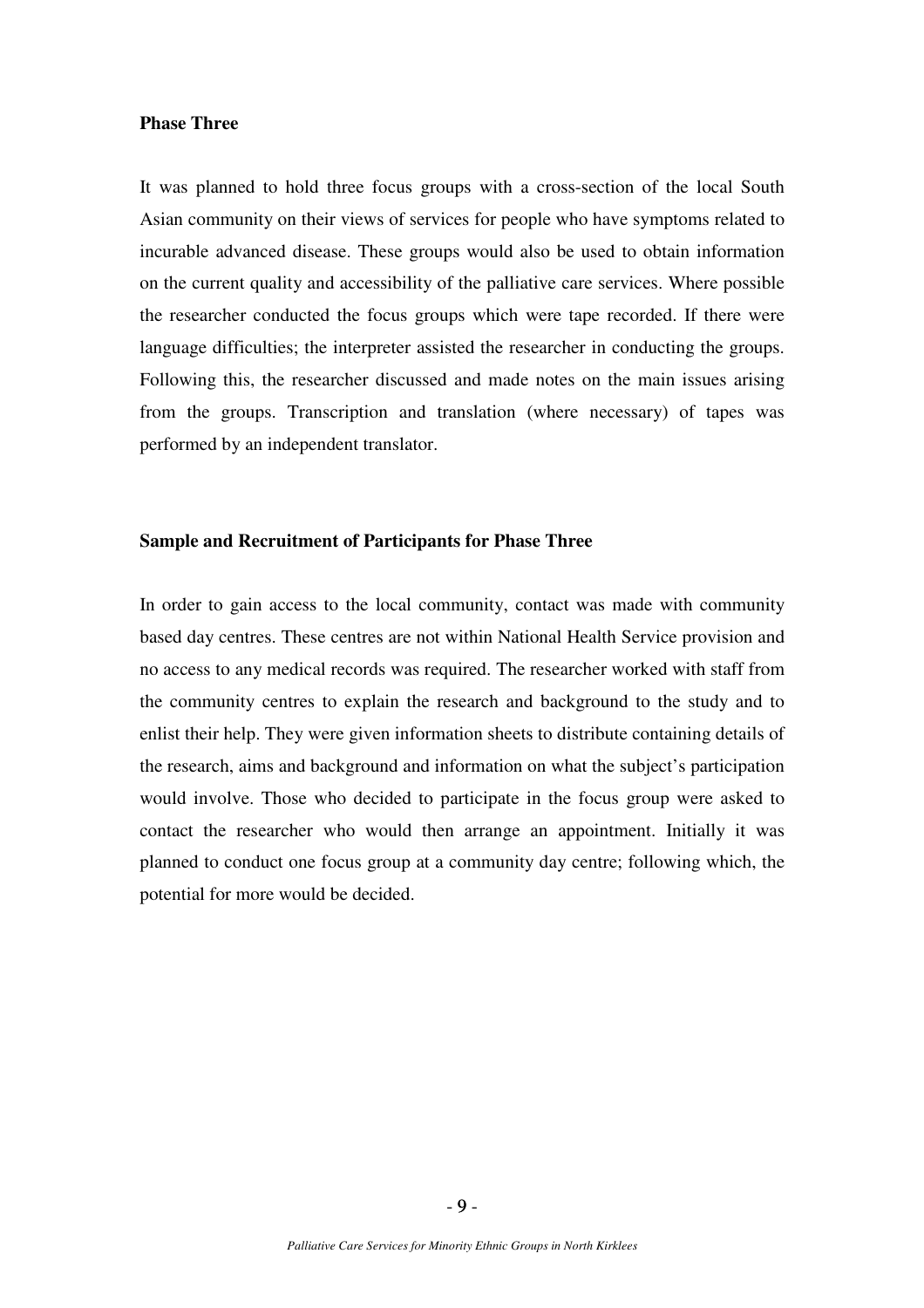# **5. DATA COLLECTION AND ANALYSIS**

.

The questions were designed to cover the research objectives. It is important to note that the interview schedules were used as guides. Other questions were added or amended throughout the individual interview process as a result of the participants' responses.

All generated data were transcribed and analysed by the researcher. Concepts were identified which were then grouped into themes. Thus themes relevant to the phenomena were identified as well as allowing the potential for new themes to emerge.

In order to address quality issues an independent person verified the process of concept and theme identification. It was decided that the final research report would be available for all participants, service providers and other health and social care professionals.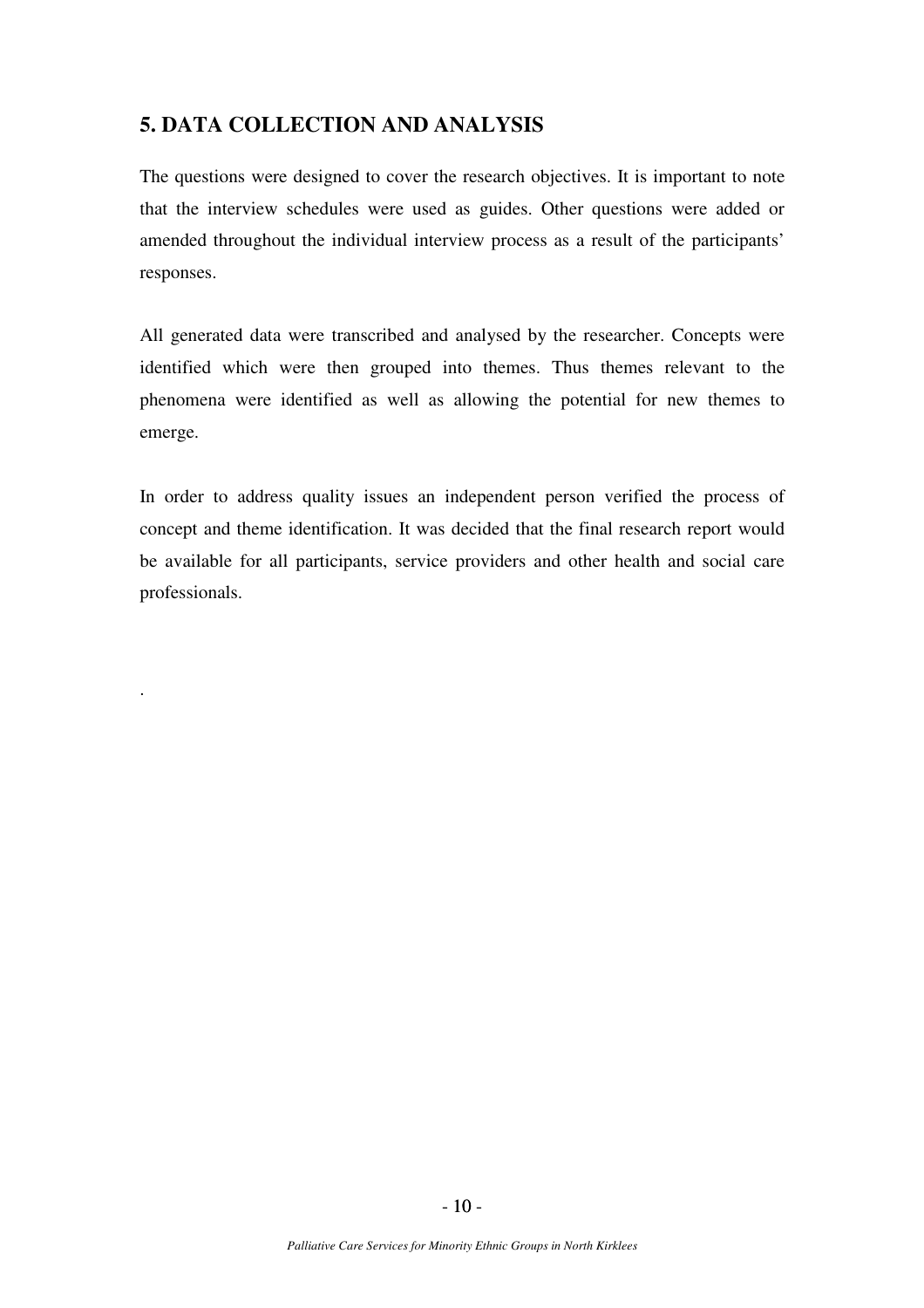## **6. LITERATURE REVIEW**

# **ACCESS TO PALLIATIVE CARE SERVICES BY THOSE FROM ETHNIC MINORITY GROUPS**

| Aim:                    | To review existing literature and present a concise summary of<br>best practice initiatives.                                                                                                       |
|-------------------------|----------------------------------------------------------------------------------------------------------------------------------------------------------------------------------------------------|
| <b>Issues Explored:</b> | Definitions of palliative care<br>The concept of a 'good death'<br>Definitions of ethnicity<br>Demographic data<br><b>Cultural Issues</b><br>Access & uptake of services by ethnic minority groups |

### **Defining Palliative Care: Clark 1993, Baker 2002, Twycross 2003, WHO 2005**

A consensus of opinion is noted pertaining to the definition of palliative care from a range of literature consulted published between the years 1990 – 2005

These definitions identify the following issues as being part of palliative care:

- *Improving the quality of care for the dying*
- *Adopting a multi-professional approach to reflect that dying is a psychological, social, spiritual process as well as physical*
- *Is concerned with active, holistic care when disease is no longer responsive to curative / life prolonging treatments*
- *Promotes effective symptom management*
- *Emphasises patient choice*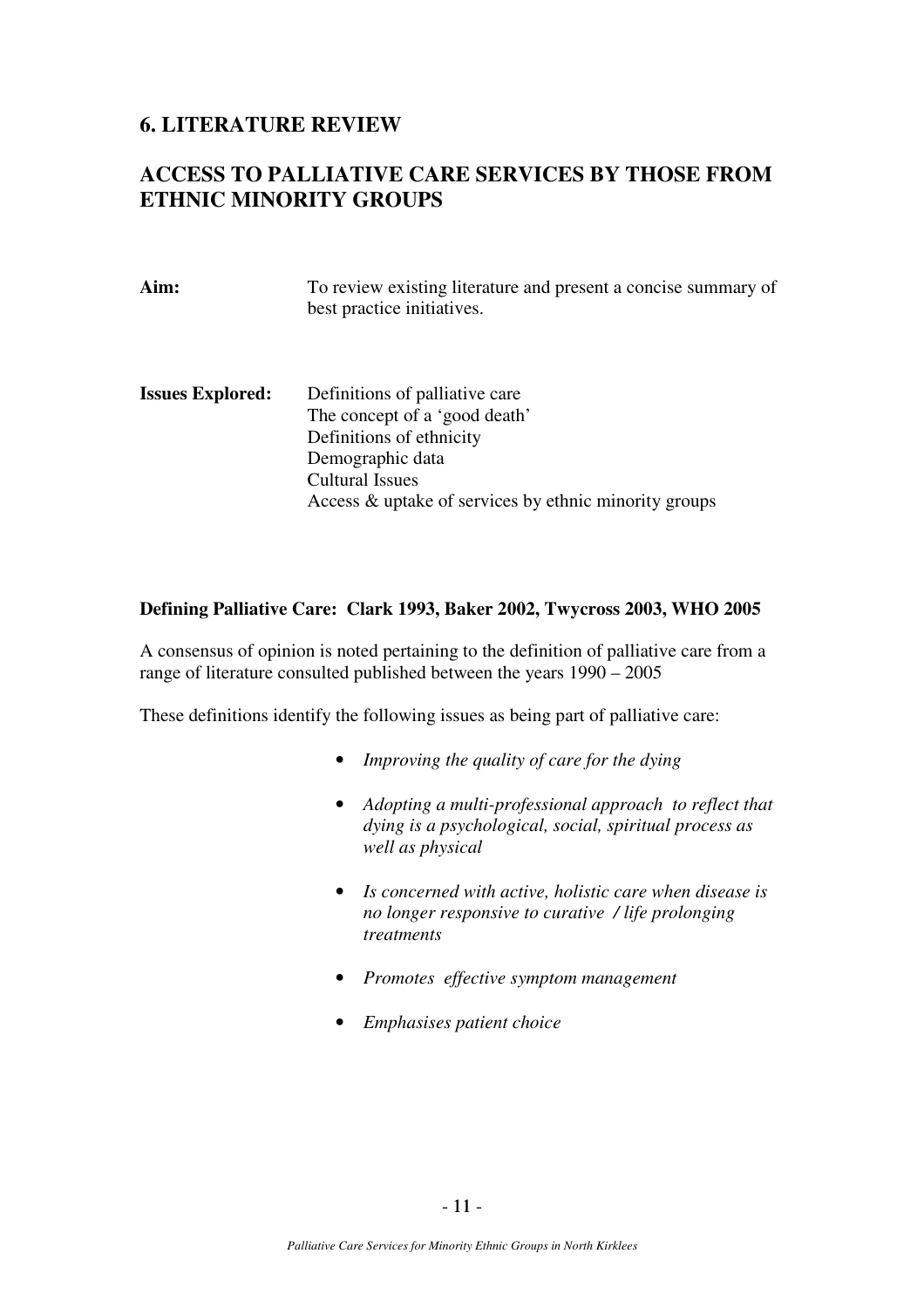### **A Good Death: Lugden & Kindlen 1999, Twycross 2003, Sandman 2005**

From the literature it is apparent that there is an accepted notion of what constitutes a 'good death' which includes the following characteristics:

- *To die with dignity*
- *To have a choice of location, whether that be at home or in hospital. There is evidence that people would choose home but hospital deaths remain high. ( NB surveys need scrutinising for sample details as samples may be unrepresentative i.e. it may not be terminally ill people who are asked)*
- *The significance of the effect on relatives / carers how a person dies lives on in the memory of their family*
- *Debates concerning the value of suffering and the importance of consciousness until the end of life*

### **Defining Ethnicity: Gerrish et al 1996**

- *Ethnicity includes culture, language & shared ancestry but is also determined by a person's self identity*
- *The term 'Ethnic minorities' implies heterogeneity yet each community has wide variations of beliefs and culture*
- *It is preferable to use the term 'cultural pluralism,' 'multiculturalism' or 'diversity'*

### **Demographic data: ONS Census 2001**

According to recent census data, South Asians (Indian, Pakistani and Bangladeshi ) are the largest minority ethnic group in Kirklees, representing 11% of the total population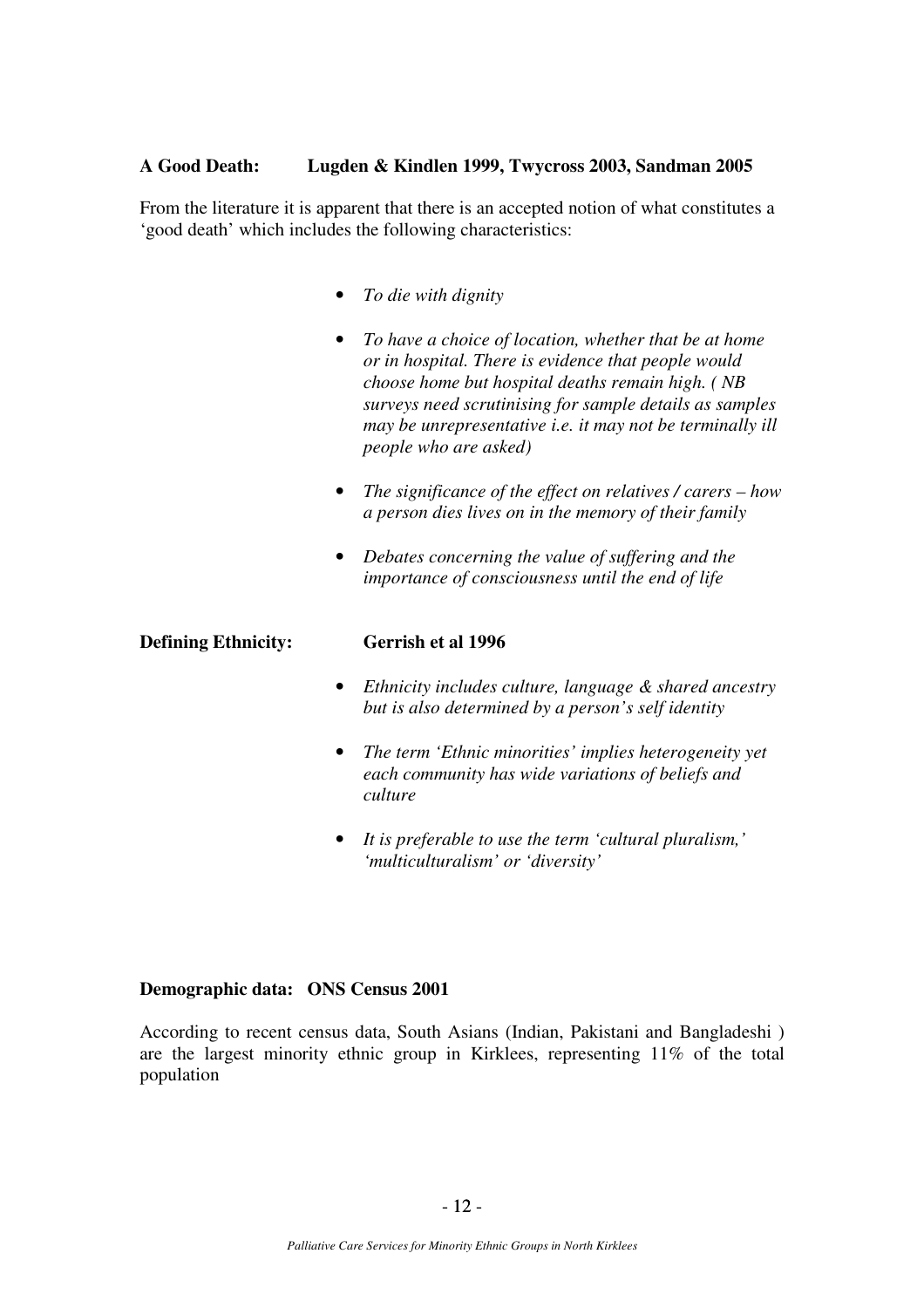## **Cultural Issues: Clark D 1993, Gerrish, et al1996, Mac Lachlan 1997, Clark & Seymour 1999, Somerville 2001, Gatrad et al 2003, Ahmed 2004, Firth 2005, Luff & Oliviere 2005, Szczepura 2005**

Culture is generally defined as a set of guidelines for living in the world, which is dynamic and changing, especially when confronted by different world views. It provides a means of communication with those around us and is referred to as the 'lubricant of social relationships.' Cultural identity is often underpinned by physical appearance, dress norms, religious beliefs and customs and influences individual perceptions of health & disease, death & dying

The above authors emphasise the following points in relation to culture:

- *The importance of resisting stereotyping people whose behaviour will conform to an abstracted 'cultural style'*
- *Many minority groups belong to collectivist societies in which the individual is seen in terms of a relational or familial self*
- *Stereotypical conceptions of specific ethnic communities have resulted in naïve & false assumptions about availability of 'traditional' patterns of support*
- *Many elders of such groups can experience the triple jeopardy of poverty / racism & poor health & may have no-one to care for them*
- *Religion is a vital part of culture which often regains significance at times of terminal illness*
- *Religion provides meaning & strategies for coping with suffering & death*
- *There are wide interpretations of Islamic beliefs related to death and dying*
- *Cultural & religious beliefs of patients may act as a barrier to the provision and discussion of end of life care and the ability to make use of services*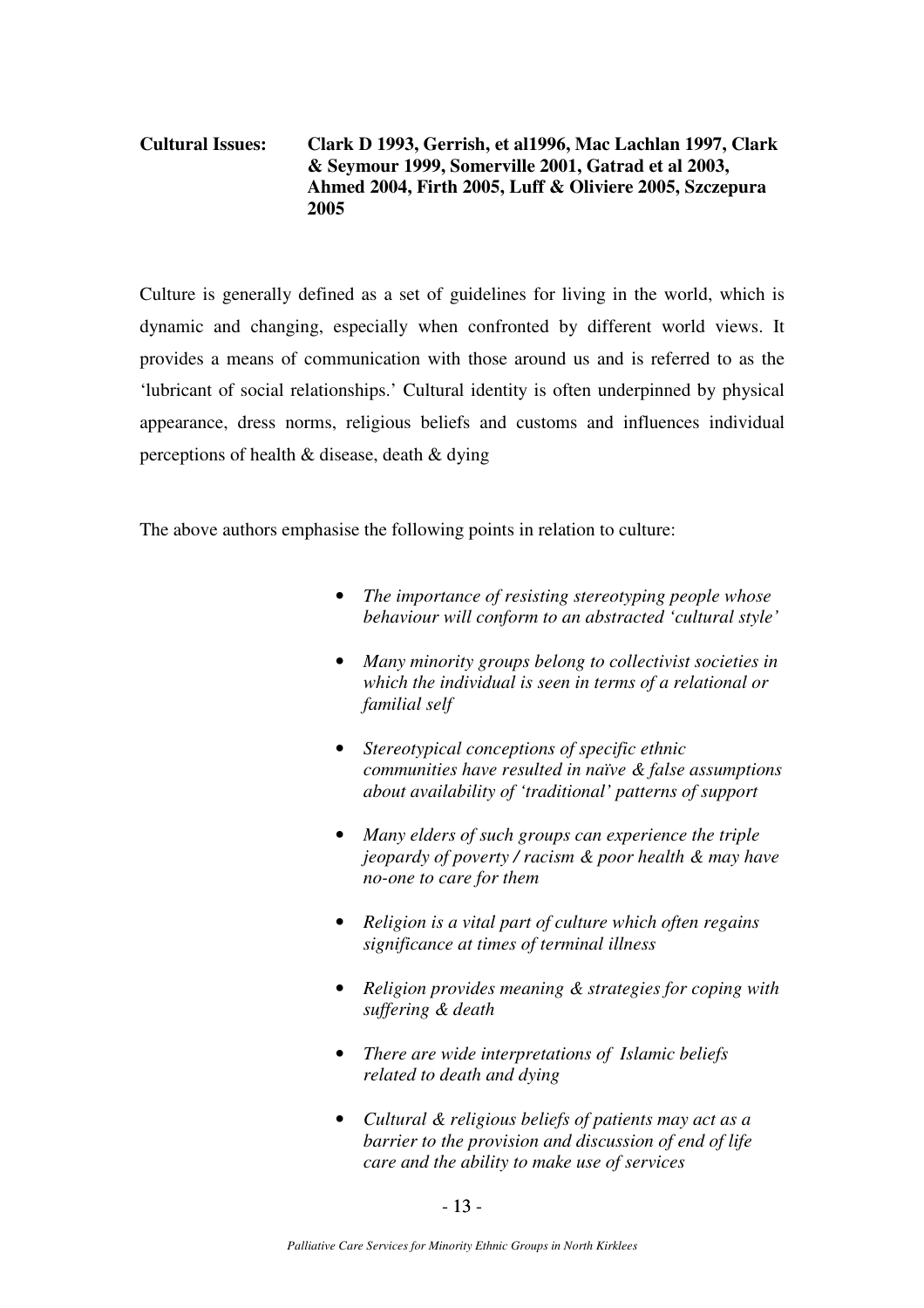- *Some Asians may not access services because the family may fear that the patient will be institutionalised*
- *Variations between Muslim communities in Egypt & Bali illustrate the significance of culture in the response to death (overt expression v complete containment)*

### **Access to Services: Department of Health 1999, NCHSPC 1999. Daddy and Clegg , 2001, Select Committee on Health July 2004 , Ledger S.D, 2002 Nyatanga B 2002 and House of Lords July 2005 BBC News 2005**

- *Only a small number of referrals to palliative care services are from black and minority ethnic communities*
- *Certain types of cancer less prevalent in these populations*
- *Services are culturally insensitive*
- *There is a need to involve members from minority ethnic groups in the planning and delivery of services*
- *Perception that palliative care services are available only for white middle class patients*
- *Lack of information provided to minority ethnic groups, and a lack of translation facilities*
- *Hospice movement grew out of Christian charitable movement which is not always perceived to be receptive to other faiths and cultures. (Often named after Saints)*
- *Marie Curie hospice in Bradford able to accommodate 250 people who came to grieve for an Asian woman who had died*
- *Current study in Warwickshire to address how inequalities relating to ethnicity in palliative care services can be addressed*
- *Good examples of specialist palliative care found in respect of black and minority ethnic users, such as liaison project workers, and individual access projects. However, the report comments upon the difficulty in mainstreaming best practice. This would appear to be due to the amount of uncoordinated and 'ad hoc' activity*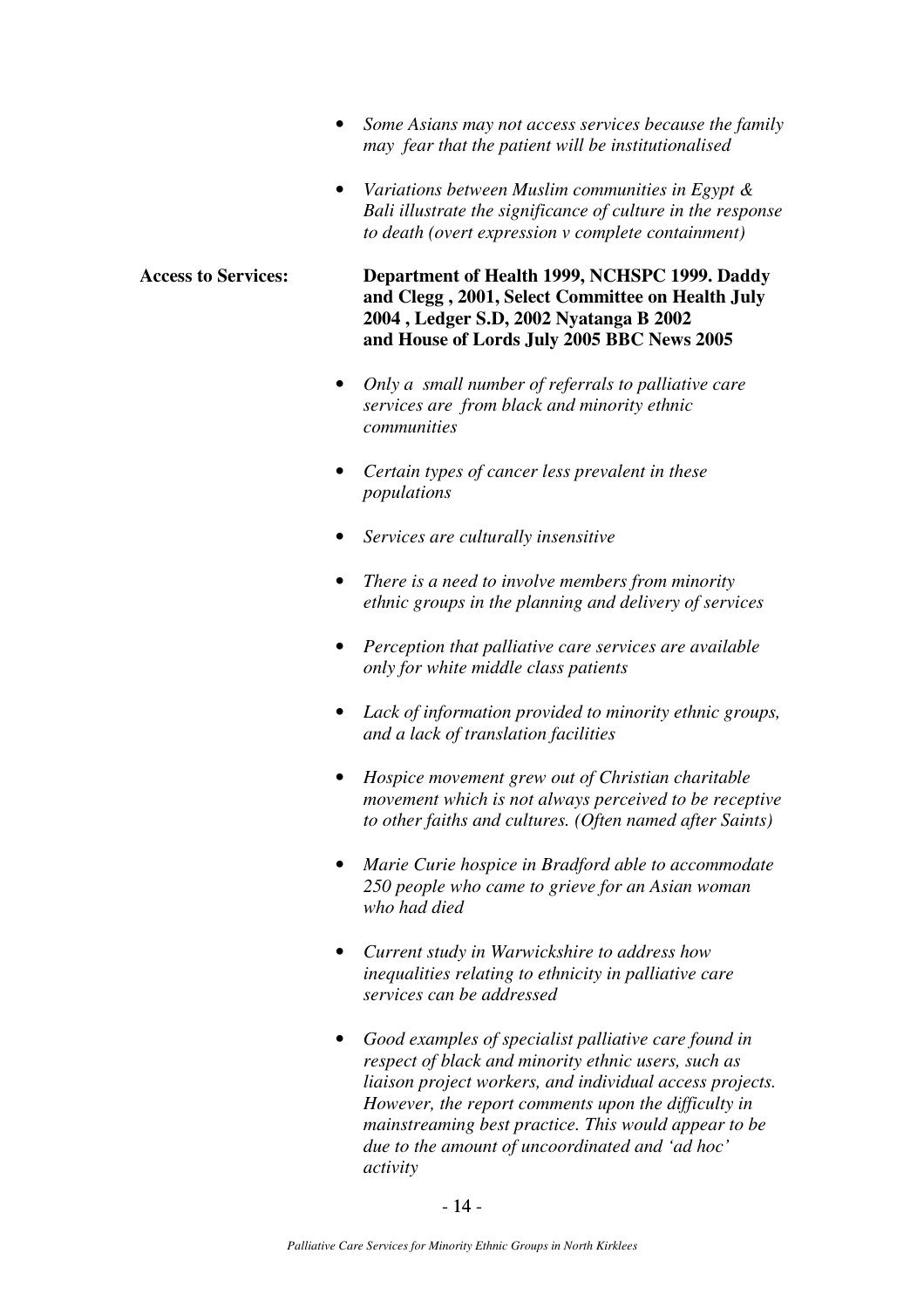Hospices and palliative care services need to provide culturally sensitive services and develop policies and systems to meet future requirements. These include the following issues:

- *Recognition of the legal issues (informed consent & negligence) involved when communicating with non-English speaking people*
- *Be aware of the evidence that among South Asians in the UK, the ability to speak English is lower for women than men*
- *Appreciate the problems associated with communication and ensure greater availability of translator and interpreter skills*
- *Utilisation of appropriate interpreters i.e. not young children*
- *Improving signage in palliative care settings to meet European standards of intelligibility*
- *Recognising the limitations of written information and making alternative provision such as liaison workers, audio-visual materials and the use of local radio stations to convey information in the local first language*
- *Addressing the values and health belief systems of different cultures*
- *Providing appropriate and acceptable diet*
- *Ensuring a better dialogue by palliative care providers with user groups from minority ethnic communities*
- *Patient profiling must be mandatory in a environment with a small and diverse cultural and religious population or such groups will be entirely overlooked*
- *Extending the hospice at home service and developing a strategy of recruiting from minority communities*
- *More people to be given the choice to be treated at home*
- *Partnership between voluntary sector and government*
- *Commitment to more research into minority ethnic needs to support service development*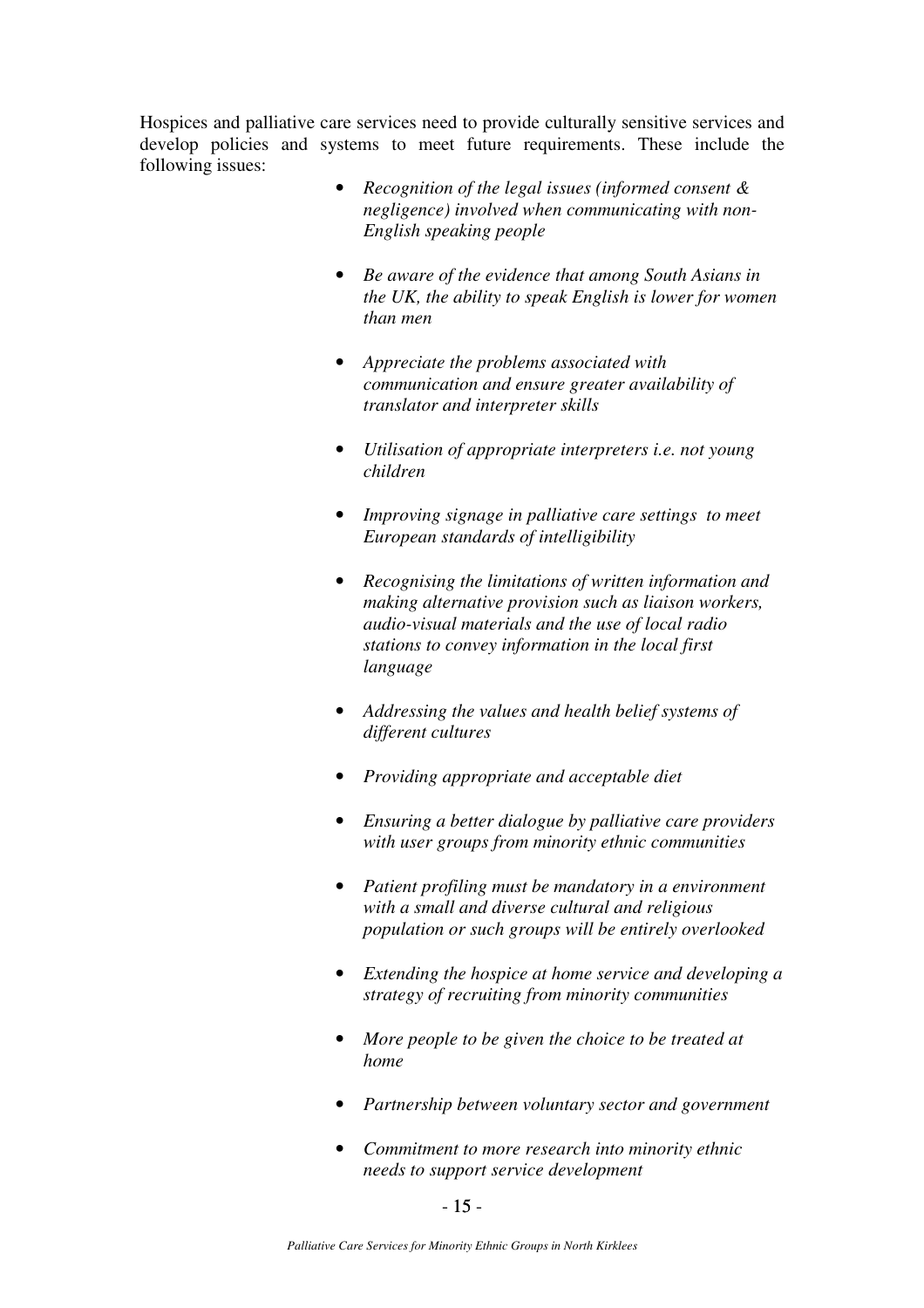- *The importance of providing appropriate and accessible information to those communities is emphasised*
- *Instigating processes for ethnic monitoring*
- *Ensuring more consistent referral arrangements from General Practitioners and hospitals*
- *Raise cultural awareness through staff training*

### **Future Research: Supportive and palliative care for people with cancer (NICE& King's College 2004)**

This Report comments on the limited amount of research into the preferences of limited amount of research into the preferences of individuals from different cultures with respect to interventions:

- *Research should focus on effective solutions rather than re-assessing need*
- *Service development should be set within rigorous evaluation frameworks*
- *Make available a national core set of accredited information materials in translation*
- *Provision of effective training*
- *Adoption of the spiritual and religious care competencies (Marie Curie Cancer care)*

### **Examples of 'best practice'**

- *Macmillan Ethnic Minorities Liaison Officer Bradford community palliative care team*
- *Bilingual health-care worker Bradford*
- *Multi-cultural Link Palliative Care Nurse Rotherham*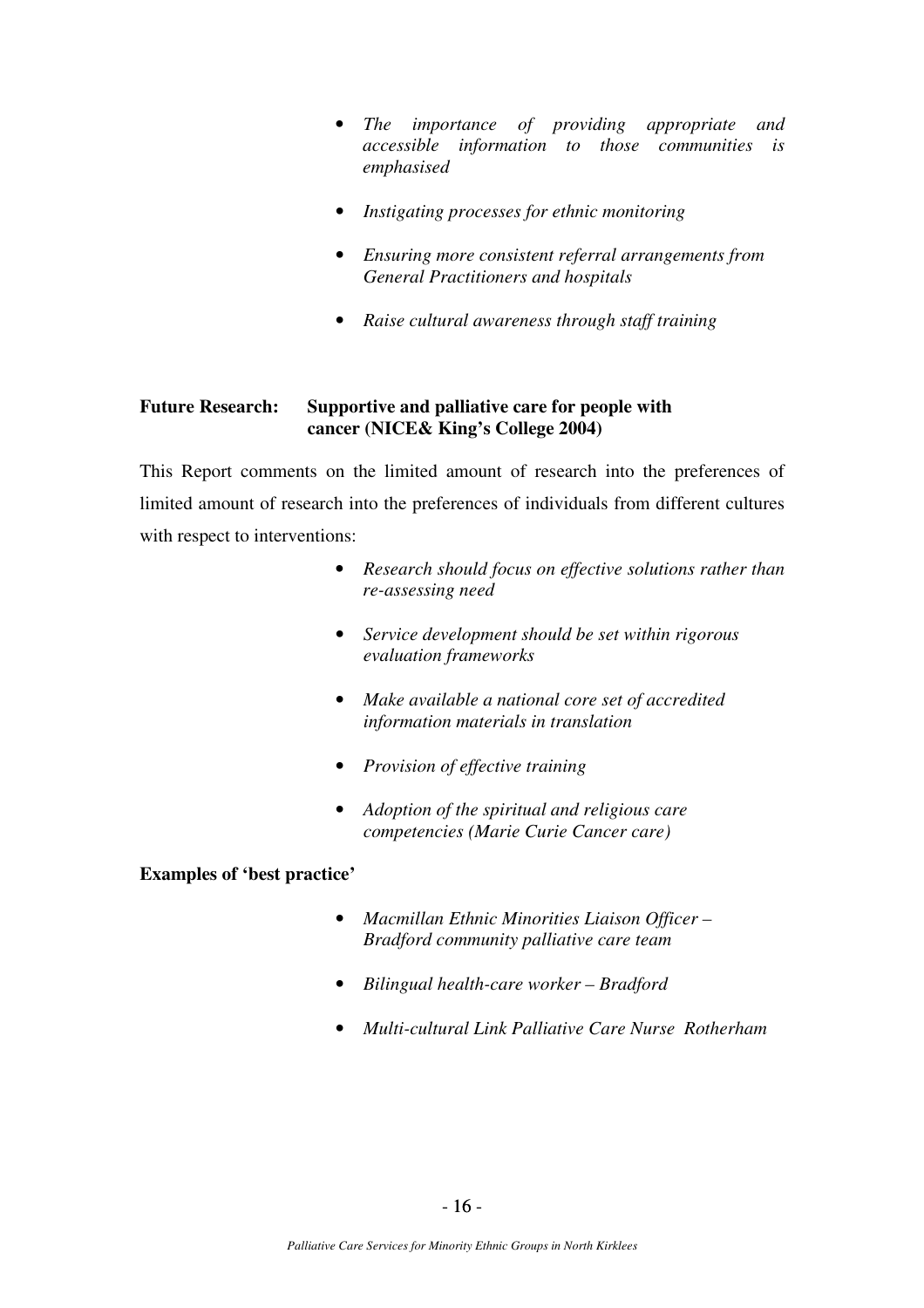**Key Reports: Opening Doors: Improving access to hospice and specialist palliative care services by members of the black and ethnic minority communities (National Council for Hospices and Specialist Palliative Care Services, 1995)** 

> **Study of Black, Asian and Ethnic Minority Issues (Department of Health 1999)**

**No Exclusion Clause Project: Opening doors to better palliative care services for people from culturally diverse communities (DoH 2004) (A project designed to raise awareness amongst minority ethnic groups of the palliative care services and the potential benefits of accessing them)** 

*.* **United Kingdom Parliament Select Committee on Health Report (July 2004)**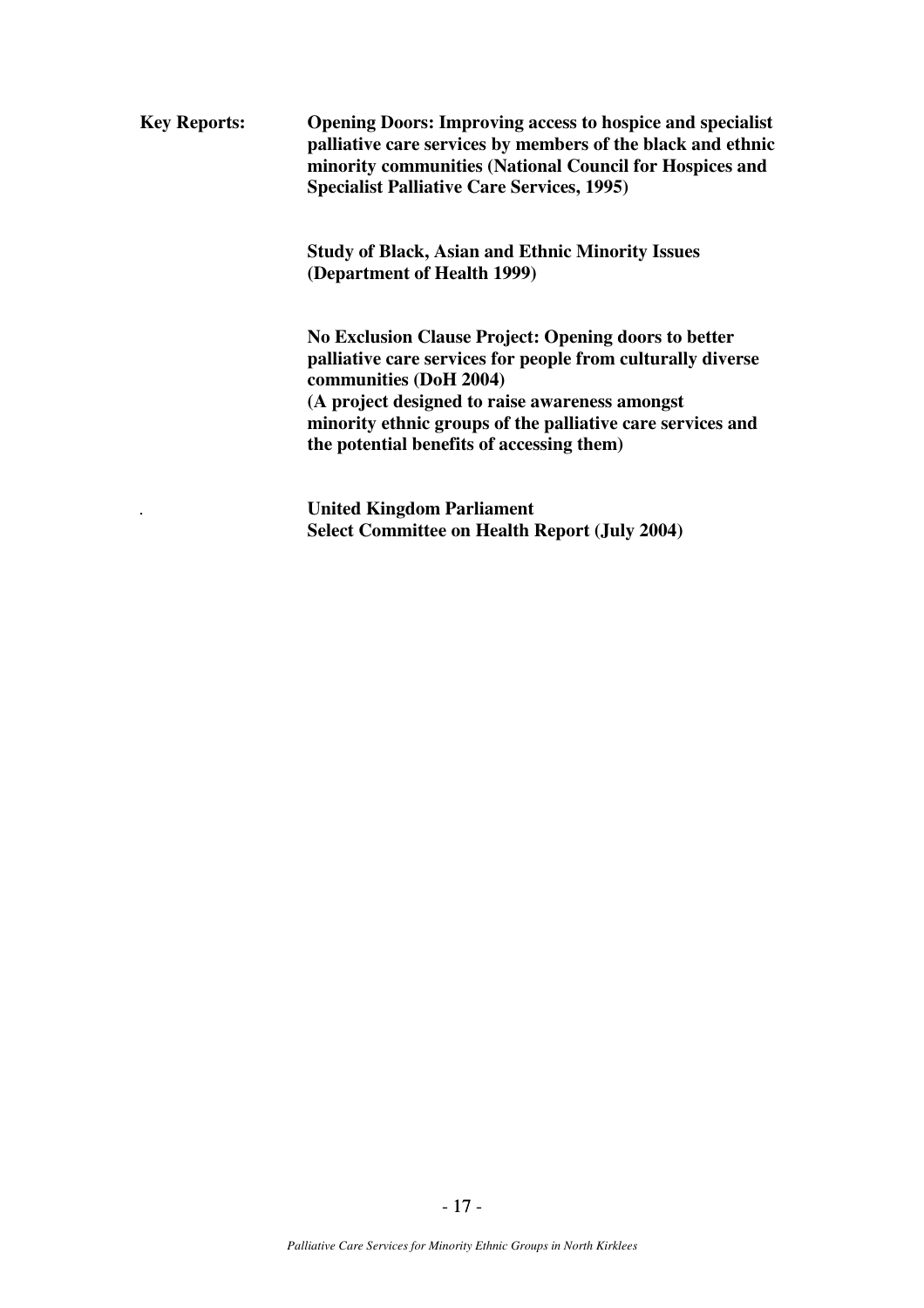## **7. FINDINGS**

## **PHASE 1 – SERVICE PROVIDERS**

### **7.1 Sample**

Recruiting service providers began as planned; however, it soon became apparent that the multi-professional approach to palliative care espoused within the literature was indeed reflected in practice. Following discussion with the steering group the sample was expanded to include representation from religious leaders, bereavement officers, clinical management and general practitioners – all of whom are involved to some degree, in providing palliative care services within North Kirklees and whose views were considered to be of significance in relation to the research.

Twenty interviews with service providers were conducted over a three month period whilst simultaneous interviews were held with service users, carers and focus groups. This proved advantageous in comparison with the more linear approach originally planned, as each phase of the research process could inform the other. The findings also include responses from three General Practitioners who were unavailable for interview but wished to express an opinion via email.

Participants were asked to comment upon their experience in providing palliative care services to people of South Asian origin, to identify any problems with providing the service and to make suggestions regarding future development. The findings are therefore presented in relation to the specific areas explored within the interview.

### **7.2 Individual experience within the palliative care service**

All those interviewed had experience of providing palliative care services to people of South Asian origin although some had more than others. In addition, not everyone regarded themselves as having a direct role although they did get involved with such patients when required.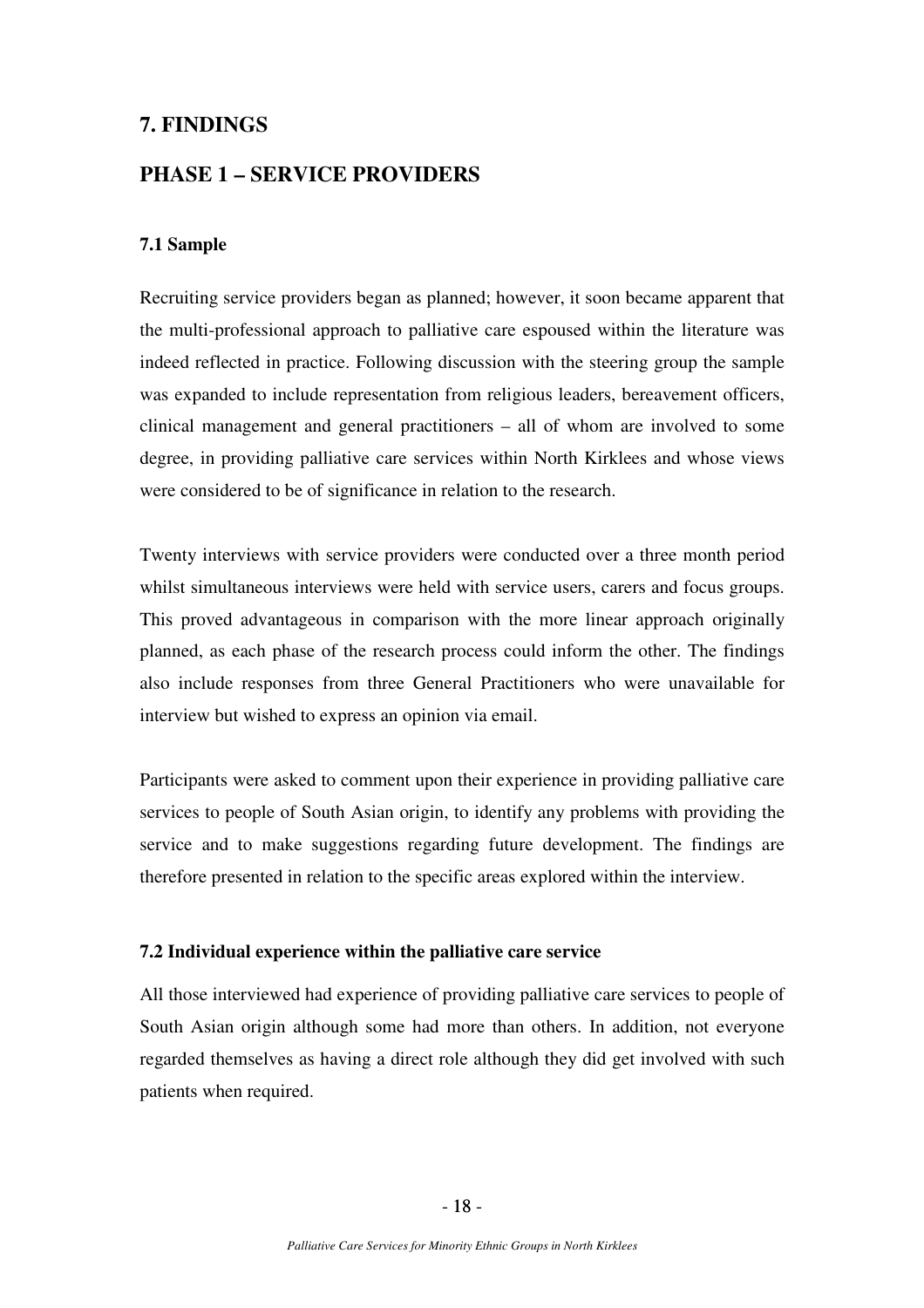An example of this was a Muslim chaplain who said:

*'I would visit* [the day hospice] *if asked….if there were any questions regarding Islam which Richard* [Church of England chaplain] *couldn't answer*

He did not visit regularly as there was no identified need; however, later in the conversation it became clear that the notion of 'palliative care' was contestable and he was not clear about what services were covered by the definition.

> *'Am I right in understanding it's people who have got cancer or people who have got (pause)….very serious….?.'*

This is perhaps not as unusual as it first seems, as Professor Aziz Sheikh from Edinburgh University (BBC News 2005) notes that migrant communities in Britain are typically younger and have proportionately higher death rates from diseases not related to cancer. He describes palliative care as a 'relatively recent' phenomenon which focuses on providing services for the elderly dying from cancer and suggests that it is therefore understandable that there is a lack of awareness among the Asian population. It seems somewhat contradictory therefore, to read about expanding palliative care services in India (Asia Pacific Hospice Palliative Care Network, 2005) and Donna Spencer Dugdale who went to Pakistan to work in a palliative care ward in 2003 although she does state that this was in an early stage of development. Nevertheless, amongst service providers in North Kirklees, there did appear to be some confusion concerning what these services actually are and who they are for.

Others involved in the provision of palliative care services, such as those in senior management positions, perceived themselves to have a less direct role, yet acknowledged their influence over strategic development of such services.

*'I rely on my ward managers to deal with day to day issues and to let me know if there is anything they can't handle……they haven't flagged anything up…..I know the information leaflets need updating but I haven't had time to look at them…….As for other problems, I don't know, I've never really taken the time to find out………'* 

An interesting contrast in perception of role at this level is seen in the responses by a director of hospice services. Whilst certainly a senior manager, the responses given to

 $-19$  - $-19-$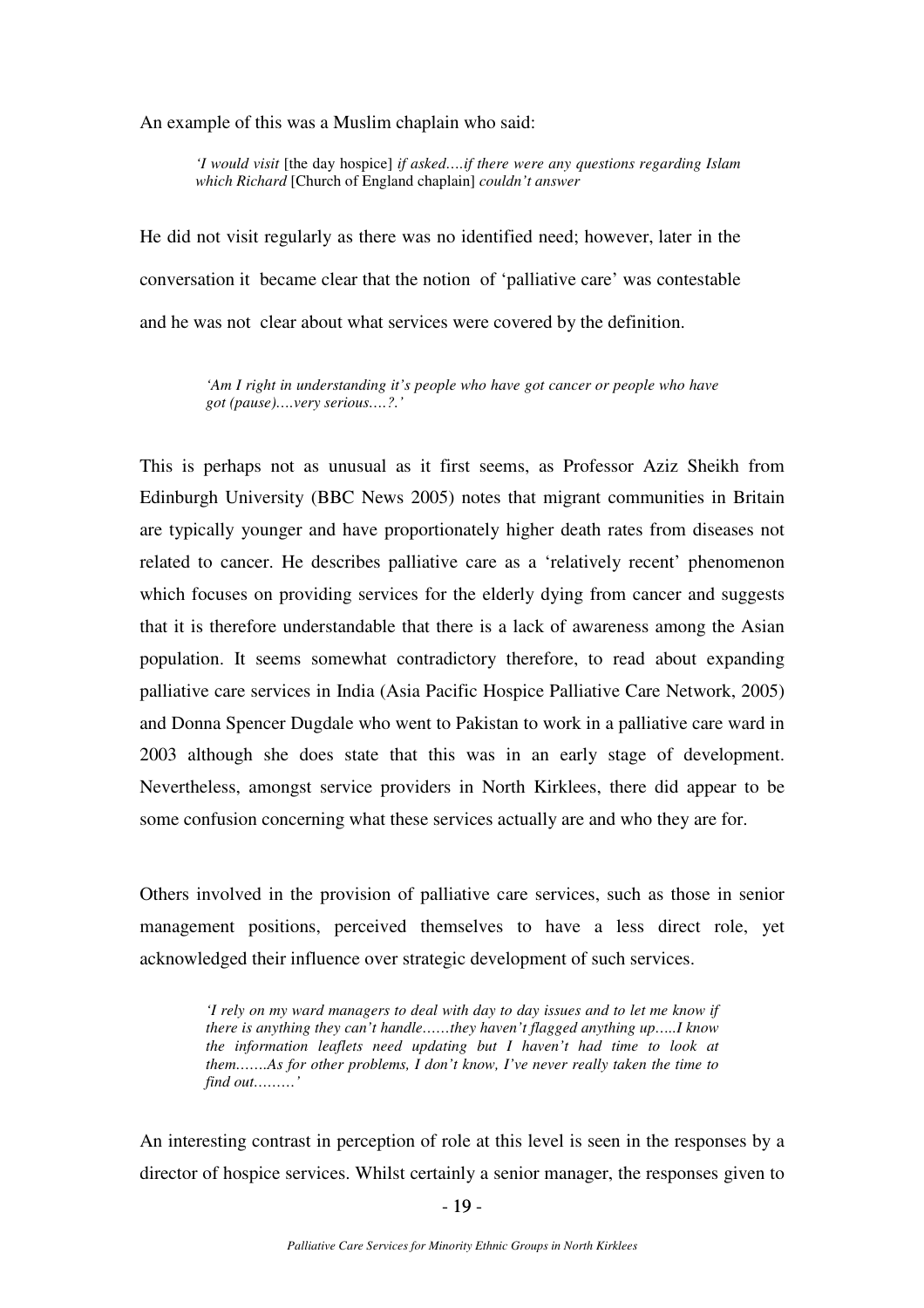questions regarding personal experience or problems encountered, did not rely on secondary reporting by more junior staff. There seemed to be a shared sense of identity with those who are providing the care, as illustrated in the possessive pronouns which peppered the conversation, for example, '*a lot of our care' and ' we have of course to be mindful'.* 

For others who are involved in the provision of these services, the role is both direct and indirect. The district nurses all had experience of caring for those with palliative care needs although involvement with those of South Asian origin was much more limited. The Macmillan nurses saw themselves as having a dual role, of providing specialist advice for general nurses and medical staff yet also acting as the key worker for some individual patients.

#### **7.3 Problems identified in provision of services for those of South Asian origin**

#### **7.3.1 Communication**

Without exception, all twenty service providers referred to problems of communication with this client group.

*'I suppose the huge thing is communication, particularly in the female population…a lot of the ladies I have seen speak only a minute amount of English,* (Macmillan nurse)

*'Achieving communication with any patient is an essential component of any and every episode of care. This basic component is even more essential when the care relates to that of a dying patient.*  (GP North Kirklees)

*'I think one of the reasons that the Asian patients attendance falls down is because of the language difficulty and in amongst that group anybody with language difficulties, any other minority group like Polish, people who are deaf, if there is a reason why people don't attend day care its often because they miss the general conversation'*  (Sister, Day Hospice)

*the big problem would be language……maybe 20 years down the line I don't envisage the same kind of a problem'*  (Muslim chaplain)

This certainly reflects the national situation which has been reported upon by many researchers (for example DoH 1995, Parker 2000).

 $-20$  - $-20-$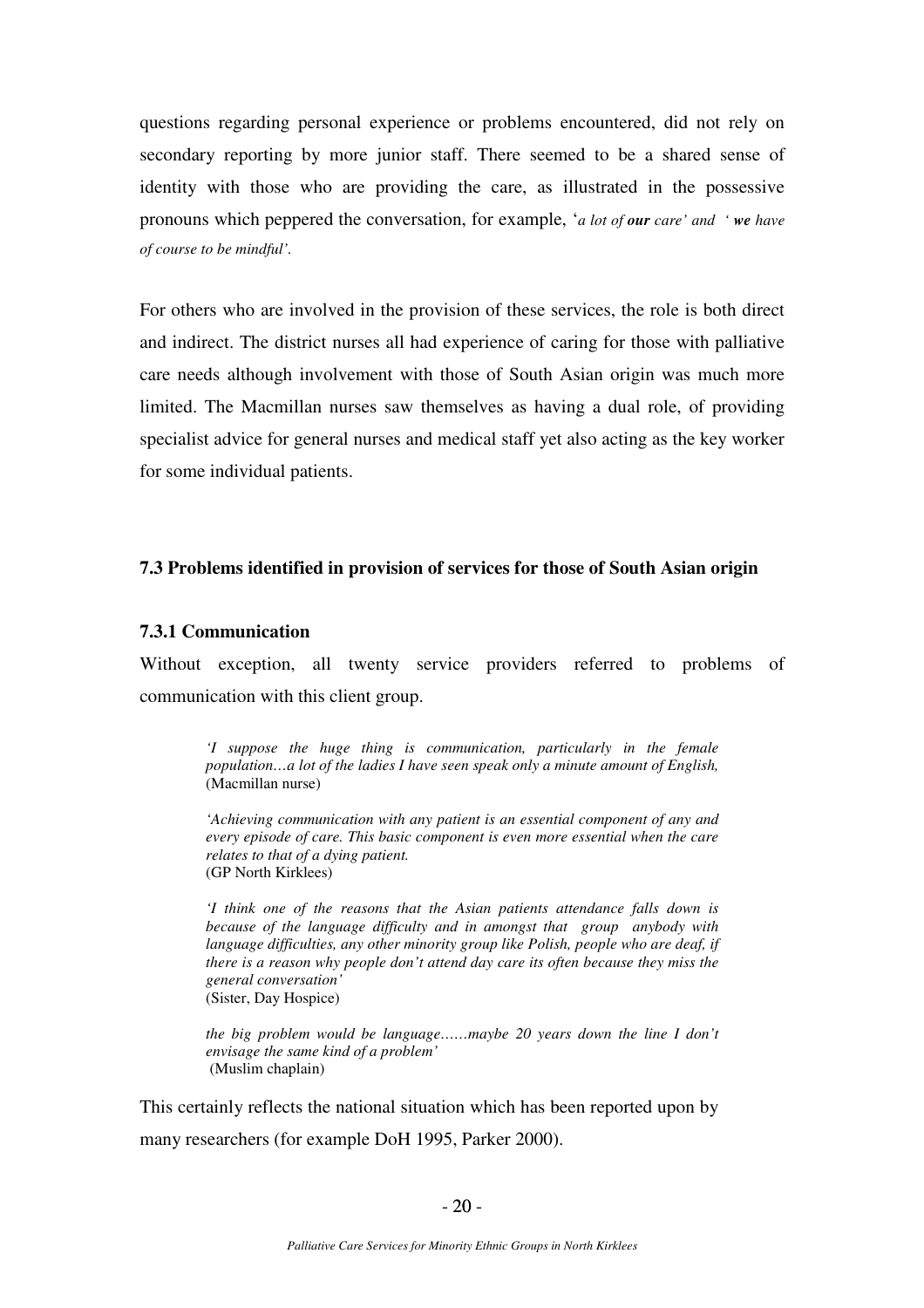Gerrish (2001) highlights how ethnic minority patients who are not fluent in English are disadvantaged when there is limited use of professional interpreters and concomitant reliance on family members to translate.

Using others to interpret was similarly identified as an issue

*'Language can be a problem, but there is usually a family member who can help'*  (District Nurse)

*'We have had to have instances where some of the younger members of the .families have to translate because a lot of the elderly palliative care ones that I have been to can't speak English properly so they have had to interpret for us.'*  (District Nurse, Palliative Care Team Leader)

*'I suppose the huge thing is communication, particularly in the female population…a lot of the ladies I have seen speak only a minute amount of English, so a lot of the conversation goes through another family member and if not I ask the Asian translation services which again often can be one to two to three week delay and that's no good really for patients'*  (Macmillan nurse)

*'That can be difficult at times… umm we have access to interpreter services but quite often the family will say 'oh well we will interpret' and then you are not always sure what is being passed on both ways really. That can be an issue sometimes but we will bring in interpreters if we feel that will be able to help the communication but then you lose some of the immediacy sometimes then I think. There are times when you need to do things or address things with patients like immediately to help them and that can cause problems.'*  (Macmillan nurse)

*……interpretation can cause problems because ….even without communication you can tell when a patient is in pain but the family member is saying 'oh no he hasn't got any pain' so it is very difficult to manage that.*  (District nurse)

*'it's the biggest problem that we have and if they come and they don't speak English, they don't come with an interpreter you know or they bring a child to interpret. I mean trying to explain things to a child to then explain to the mother. You know you might actually be talking about a diagnosis of cancer or something like that and it's really, really difficult*  (Macmillan nurse)

*. We have patients where they have been like dropped off by someone, they are sat in the corridor, they don't speak English, you need to talk to them about treatment, you are talking about chemotherapy, radiotherapy, things like that – its impossible.* 

(Breast Care Nurse)

#### However, this was not so for everyone

*Well I don't have communication problems. I understand them, what they saying because I am coming from that part of the world myself.*  (GP North Kirklees)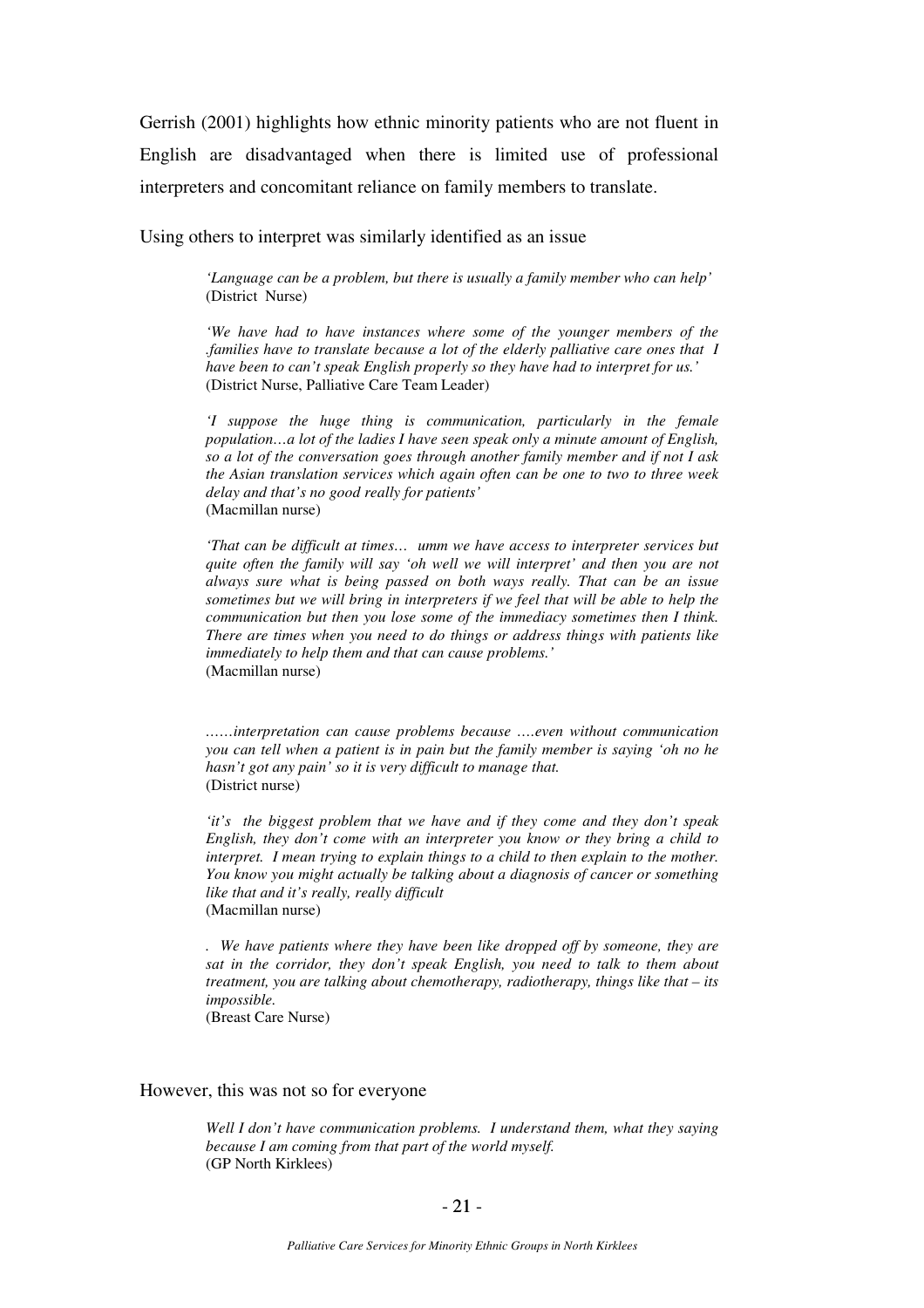This doctor did emphasise that he had made the effort to learn this particular dialect in order to be able to communicate with his patients.

The influence of culture in the communication process was evident in much of what service providers had to say. Gender issues and the position of women were referred to, for example:

> *'Their husband will come and take over the conversation you know, even though it's about them and they can speak English…. a lot of them can ...and understand English but they will still… you know have the conversation with the doctor about what has been happening to them so there is always that.'*  (Breast Care Nurse)

> *We have had ladies come through GPs where they have not even been examined because its been a male GP and they have said, they have gone to the GP with a lump or a suspected lump, the GP had said you know 'I need to examine you' Oh no, no' the husband says 'oh no, no' so they send them to hospital.*  (Breast Care Nurse)

These are certainly challenging situations, and whilst there is some evidence of a shift in cultural values, these examples reflect a traditional Asian perspective on gender roles. (Katbamna et al 1998)

## **7.3.2 Cultural Issues**

### **The role of women**

Cultural issues featured highly amongst the problems encountered by all of the service providers. Without exception, all participants made some reference to the role of women in the home and the challenges that brought. One senior nurse talked about a female patient with cancer:

*'….her husband was much older than her. She had a young child. Now up until literally the day this lady died she had excruciating problems with pain, body image with a variety of… you know….huge issues. She was still cooking, cleaning, ironing and there was no sort of way we could get anything like home care, or I don't know any kind of support in for that lady, because it was, I don't whether it was the assumption but she just continued running the household.*  (Macmillan nurse)

This is perhaps unsurprising as Katbamna (1998) reminds us that many women marry, fully expecting what to some may be considered a subservient role. The notion of

 $- 22 -22-$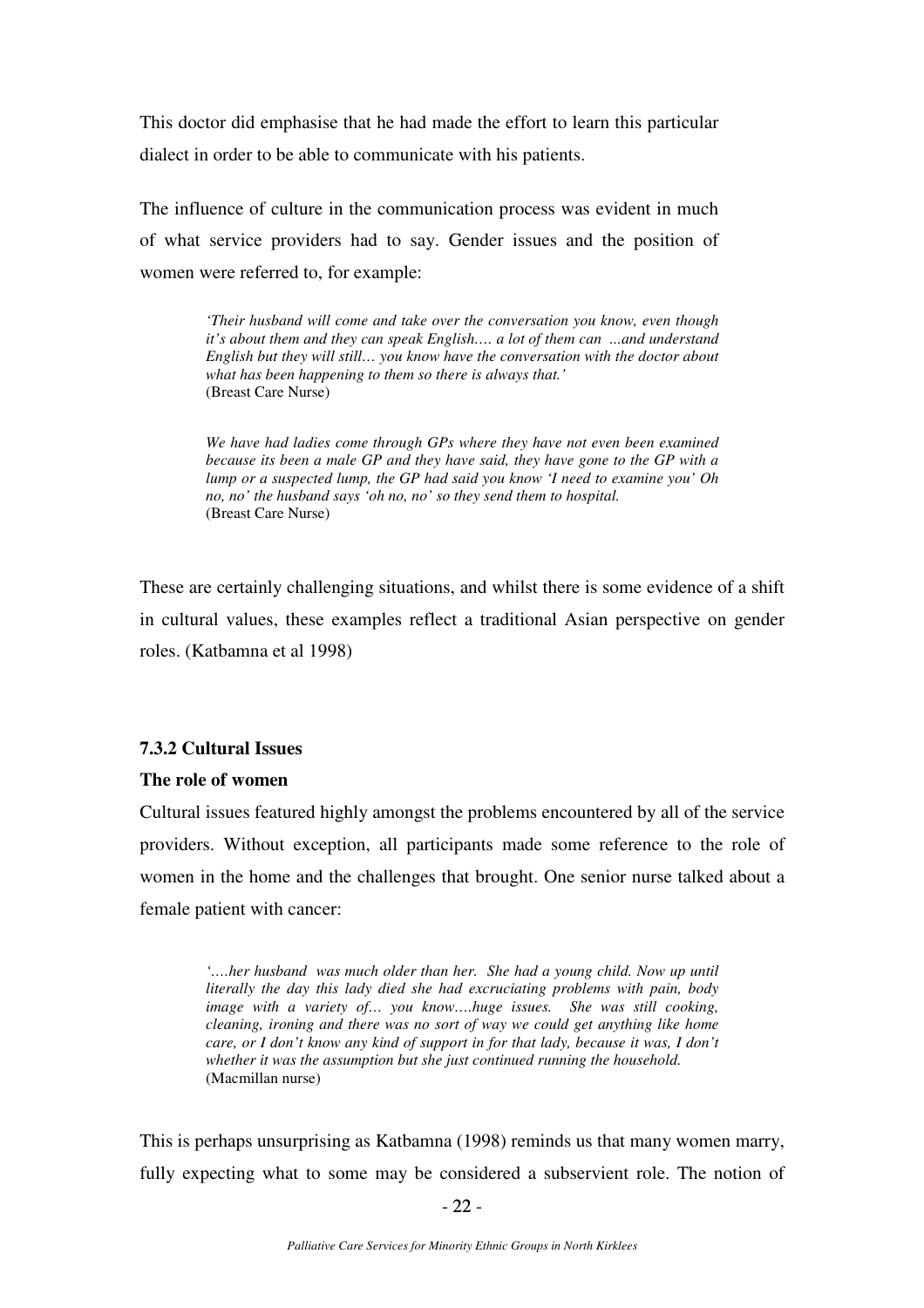Seva, a duty to one's husband, continues to exist despite a woman's own illness. The gender-based division of responsibility for caring similarly persists and is perhaps well illustrated in this example. The woman still regards it as her duty to care for her child up until her own ill health made it absolutely impossible.

### **Health Beliefs**

Culture similarly influences what each of us believes about life and death, which, according to Somerville (2001) will affect the nature of services desired. Given that the majority of service providers in this study were white and English, it could be argued that their perception of need would differ from those of South Asian origin. However, those participants of South Asian origin, identified some interesting issues associated with health beliefs

Beliefs about illness, causation and prognosis can differ widely across cultures. Apparently there is no distinct word for either cancer or palliative care in the languages spoken in South Asian countries. Instead the English words are used. There seems to be a strong fear associated with cancer

> *'…cancer is such a word that they think: 'hang on they are going to die tomorrow' – they don't even give it a year*  (Muslim chaplain)

This fatalistic view was found to be present by Roy et al (2005) who studied the use of denial in an ethnically diverse British cancer population. Using the Mental Adjustment to Cancer scale, he found that Asians had more significant hopeless / helpless scores and were also more depressed than the white Caucasian patients in the study.

Such views could have been shared by the Asian GP, who, when questioned did not seem to understand what palliative care involved. His interpretation of the term equated more with those patients who had long term conditions, such as diabetes and hypertension. In our discussion, the only patient he identified with breast cancer was actually in the first stages of treatment (having just had a mastectomy), rather than requiring palliation.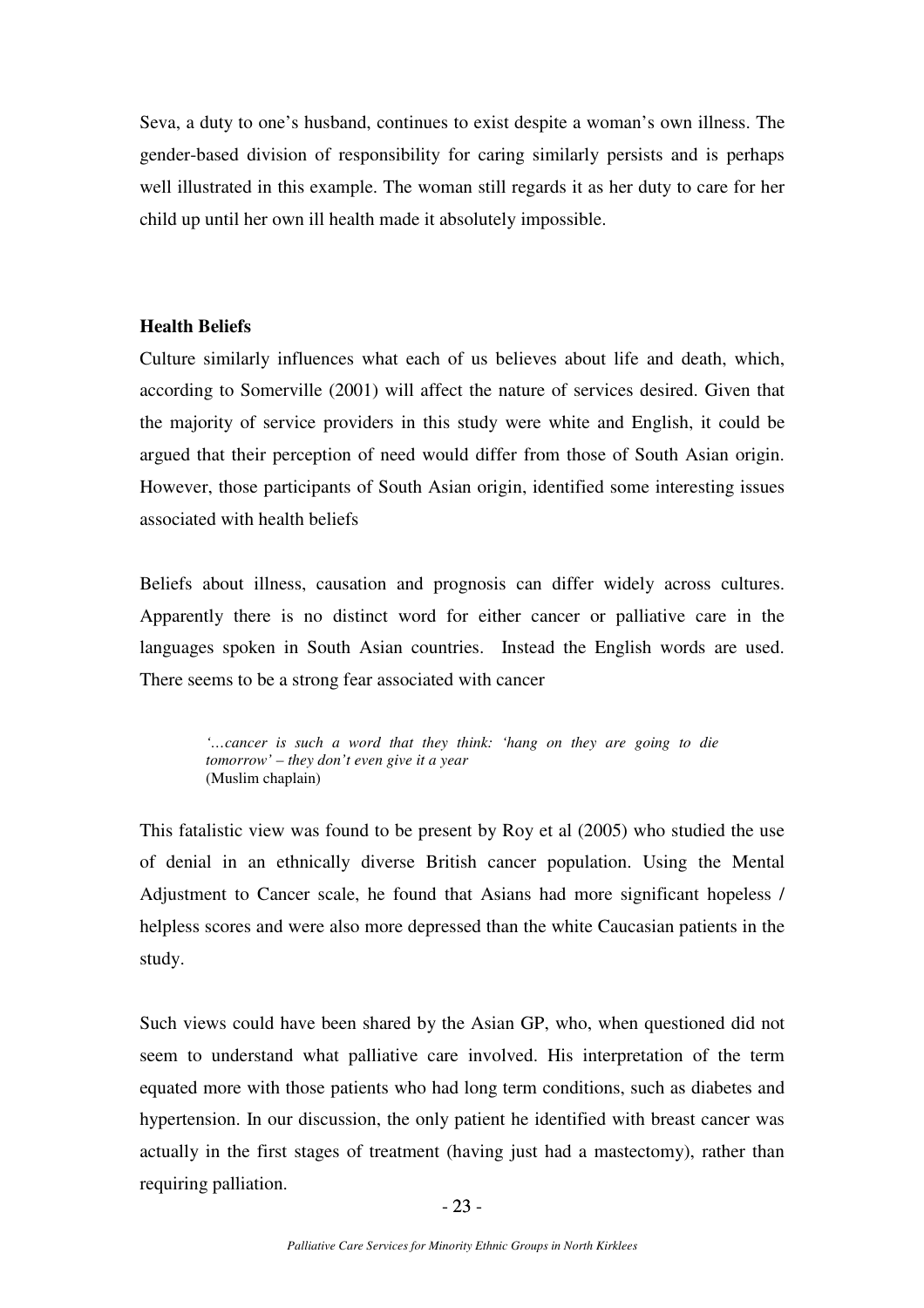Alternatively, it could be argued that such apparent ignorance concerning palliative care at the end of life actually reflects an opinion that it is not a medical issue at all. Siriwarvena (2004) discusses the medicalisation of death in western society as a philosophy not shared by Asian cultures who, it is asserted, demonstrate a preference for aggressive care in illness but accept death as inevitable, a gift that enables them to be with God. Siriwarvena describes the belief in this culture, that the process of dying can sometimes be very painful. Various rituals are then discussed, such as the 40 days of mourning and the significance of the  $3<sup>rd</sup>$ ,  $7<sup>th</sup>$  and  $40<sup>th</sup>$  day. Interestingly, following this discussion, the author reminds us to avoid a 'cook book' approach to care at the end of life and emphasises the importance of respecting the rights of individuals.

Another GP, well acquainted with palliative care, refers to the difficulties which can arise as a result of differences in health beliefs:

*'There are fundamental differences in the Asian health care culture compared to the average Yorkshire Anglo Saxon. In expressing emotional problems somatisation tends to occur e.g. 'total body pain' which is often expressed as the definitive problem has (frequently) nothing to do with pain per se; as a concept to most doctors it is a symptom without meaning and therefore will tend to lead to the patient's global problems being at best minimised or at worst dismissed altogether as it is not in pure physical terms a statement that has any meaning………..I am trying to say that we need help in understanding what exactly such patients are saying and their means of expressing themselves. Without this, we tend towards a vetinary* [later clarified to mean 'best guess'] *approach to their problem management'*  (GP North Kirklees)

This respondent is a GP and also works as a professor of General Practice at a major University Teaching Hospital. It is therefore noteworthy that despite his extensive experience, he openly acknowledges a lack of cultural awareness - a lack which is acknowledged by other health professionals within this study.

Whilst acknowledging this lack of cultural awareness, all participants commented upon death and rituals associated with death amongst the South Asian population they had cared for. For one district nurse, it was dying that was the central issue:

 - 24 -  $-24-$ *'……They can cope with death. It's the dying they can't handle'*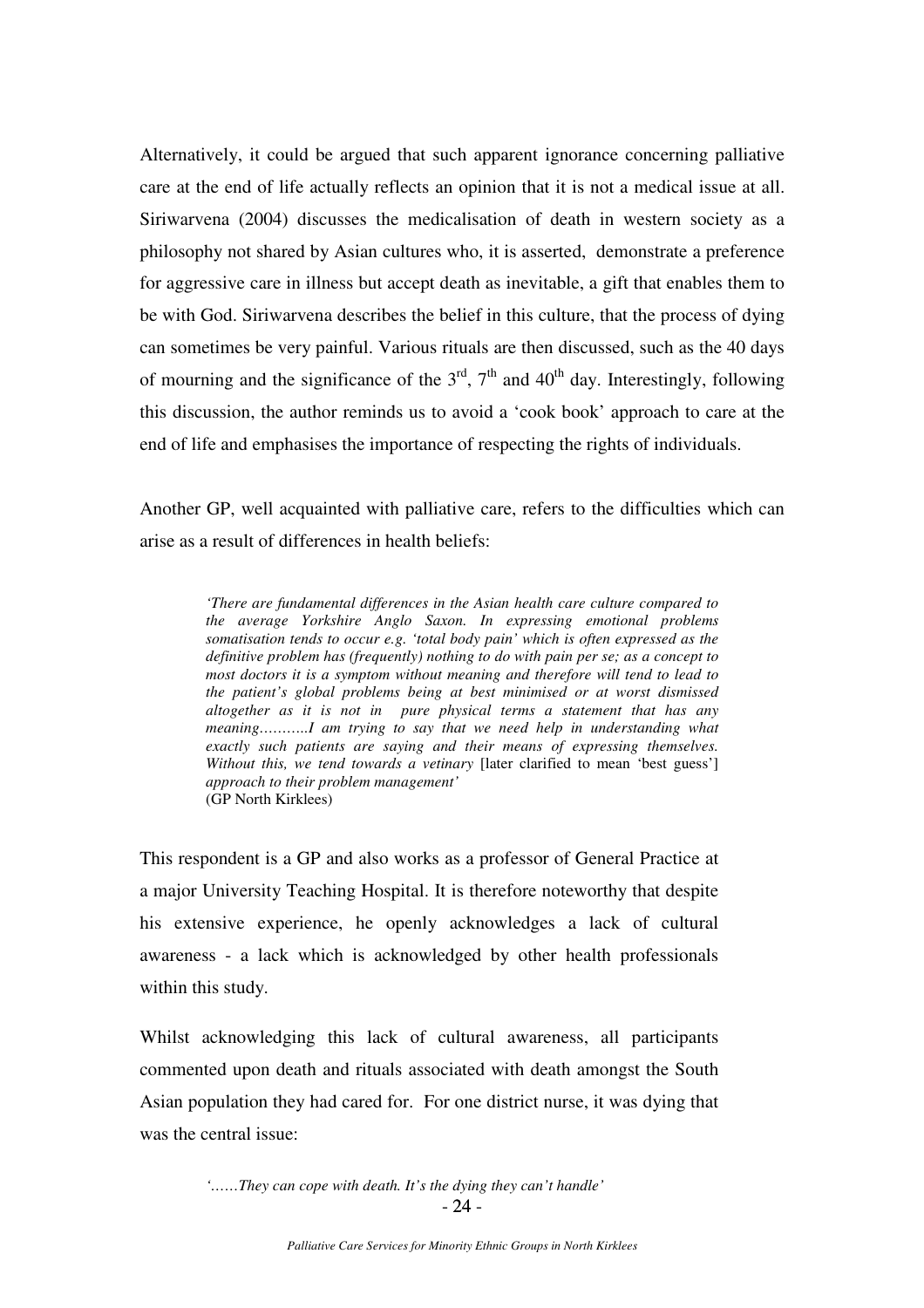She felt that there was a large amount of denial associated with dying which could influence access to palliative care services, for to ask for help would mean acknowledging dying. Such attempts at analysis are interesting given that they may be made from a western ideology and therefore not necessarily accurate.

### **Role of the Family**

All twenty of the service providers believed the family had a very significant role in the management of health and illness. All but one of the participants, including those of South Asian origin, believed that services were not accessed because the family preferred to provide the care themselves:

*'…because you've got this family network, they would rather stay at home as opposed to coming here* (day hospice) (Senior Islamic religious Leader, North Kirklees)

*I think because there is a large extended family that they tend to care for their own and when we have been in they have been very nice and very polite with us but you get the feeling they just want you to come in and do what you have to do and go again and they can deal with everything else.*  (District Nurse)

When asked what specific behaviours made the nurse feel like that, she replied:

*They stay in the room… umm, which can be a little bit uncomfortable when there is quite a lot of people in the room with you* 

#### This was also felt to hinder the assessment process

*'…makes it difficult to actually get to the bottom of what the patient sees as priorities for them - usually with family members around which is fine if that gives the patient support but there is always this worry that you are not actually getting to the bottom of what is important for the patient themselves really.'* 

The belief that Asian people: 'look after their own,' is not unusual and reflects stereotypical views which may not necessarily be true today. It is interesting however, to note the comments in the Department of Heath Study in 1999 (p21) that 'today there is greater awareness of the variations in need between individuals within similar communities'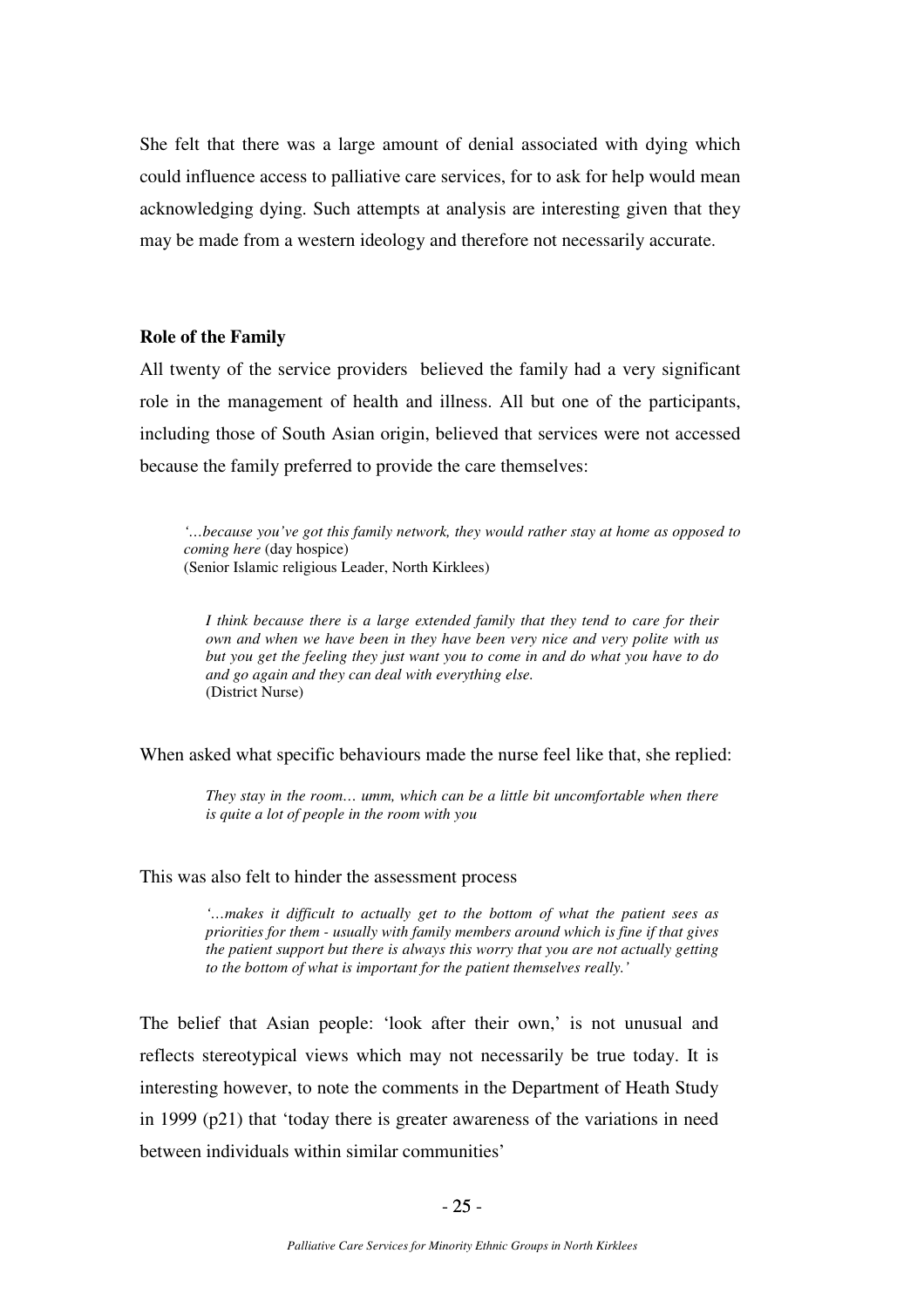In contrast, a hospital nurse believed that Asians would accept interventions

in the home:

*'She did want to go to the hospice but her family talked her out of it. It was all arranged for her…. It was all arranged for her and suddenly all the family arrived and said 'no – she coming home….., I think again its 'we look after our own, we don't need this sort of intervention'. They are quite happy for you to have the intervention in their own home, you can go to them but I think they like to look after or be seen to be looking after……..'* 

There was also the feeling expressed by a South Asian participant that the family may think they are no longer loved if help is sought from elsewhere. This was referred to as:

> *'Emotional blackmail. So to a certain degree, yes the kids may feel that they are obliged to look after them'*  (South Asian hospice care assistant)

The notion of obligation and duty referred to within the literature was certainly apparent within this study

Change is occurring however, within these communities. A degree of westernisation is detected by service providers who note that the extended family no longer necessarily all live together

*'….you always feel that most of the Asian people are very close, a family knit group, they are always there for each other but that isn't always the case'* 

#### **The Community**

The Muslim chaplain emphasised the importance attached by South Asians to the opinions of others if they were to receive help from outside the family or Mosque:

> *'Oh, what will my neighbours think, what will Mr Jones think, what will our community think'*

Such feelings are considered by Katbamna (1998) in a study of Asian carers who reported feelings of being bound by expectations, not only from those they

 $- 26 -26-$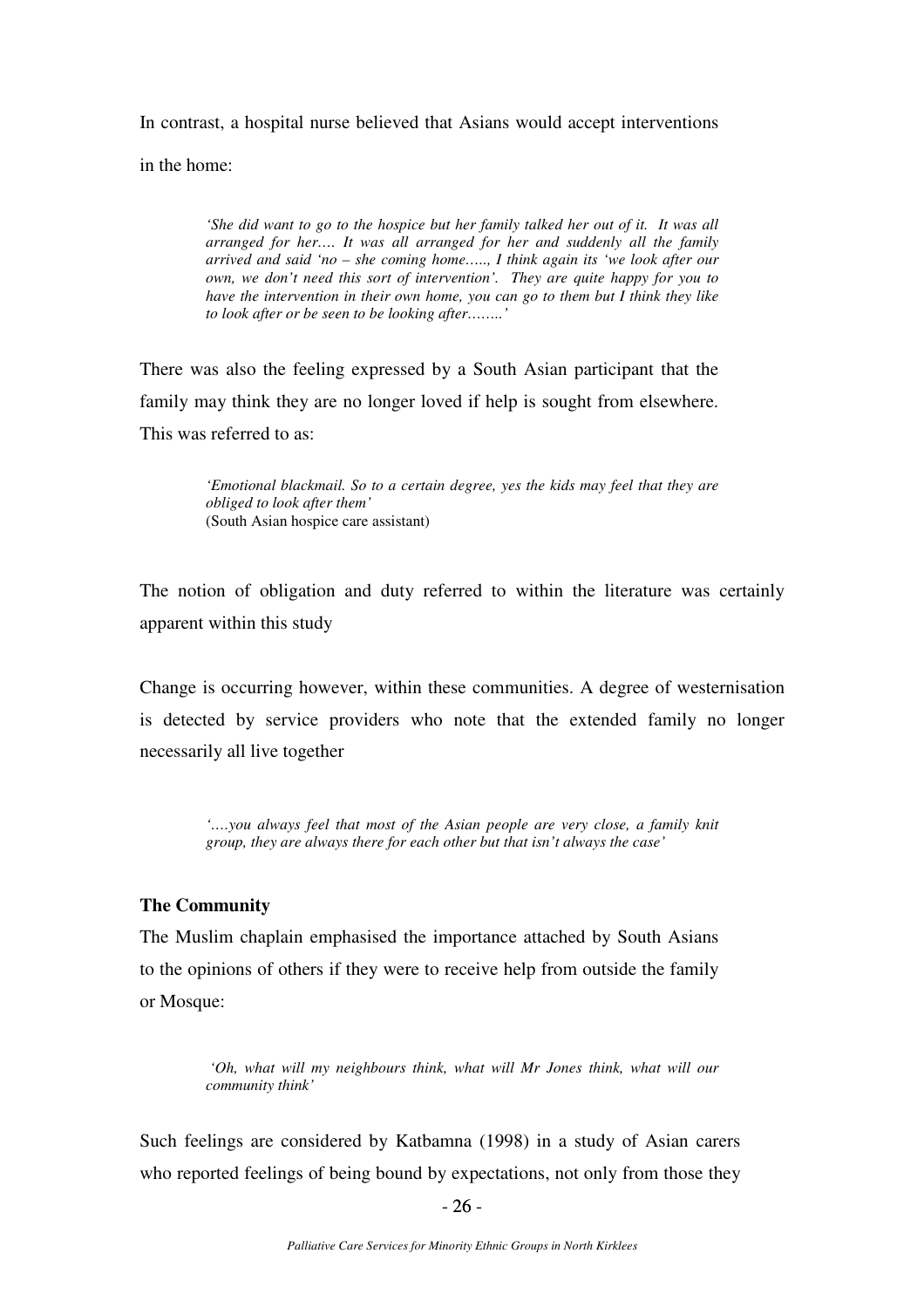were caring for but from immediate relatives, family and community. They believed they would be 'talked about' if they did not fulfil their duty and when they had accepted help, felt guilty.

The Muslim chaplain also stressed the role of the community in illness:

*'the other thing is that if you are very very poorly quite a lot of people would actually come and visit your home and if you are missing from 9.00 to 3.00 they are wondering 'what's happening' – that could be a factor'* 

The community would therefore seem to have a significant influence on individual behaviour, monitoring both actions and activity.

An interesting perspective was offered by the hospice director who referred to the lack of privacy which illness bestows:

> *'There is a lot more support available to people from the time of diagnosis*  now....*it can create a lack of privacy sometimes, particularly for a person at home….so many different health professionals going in, if there is not good coordination between those professionals the patient can feel a bit overwhelmed and confused*

#### **Food**

The importance of food within the South Asian culture was remarked upon by the Muslim chaplain as a reason for not seeking day care services.

*'Most of the food in our homes is cooked fresh….the Hal-Al food that comes here is reheated so it's not something they're actually used to…especially for the sick and elderly, food is a major part of the day'* 

Other service providers did not remark upon this as an issue.

### **Returning Home**

Returning to the country of origin was felt to be a significant issue. Some believed that people wanted to return 'home' to die although it was thought that this would not be an issue for very much longer as people would not have relatives living in South Asia in the future.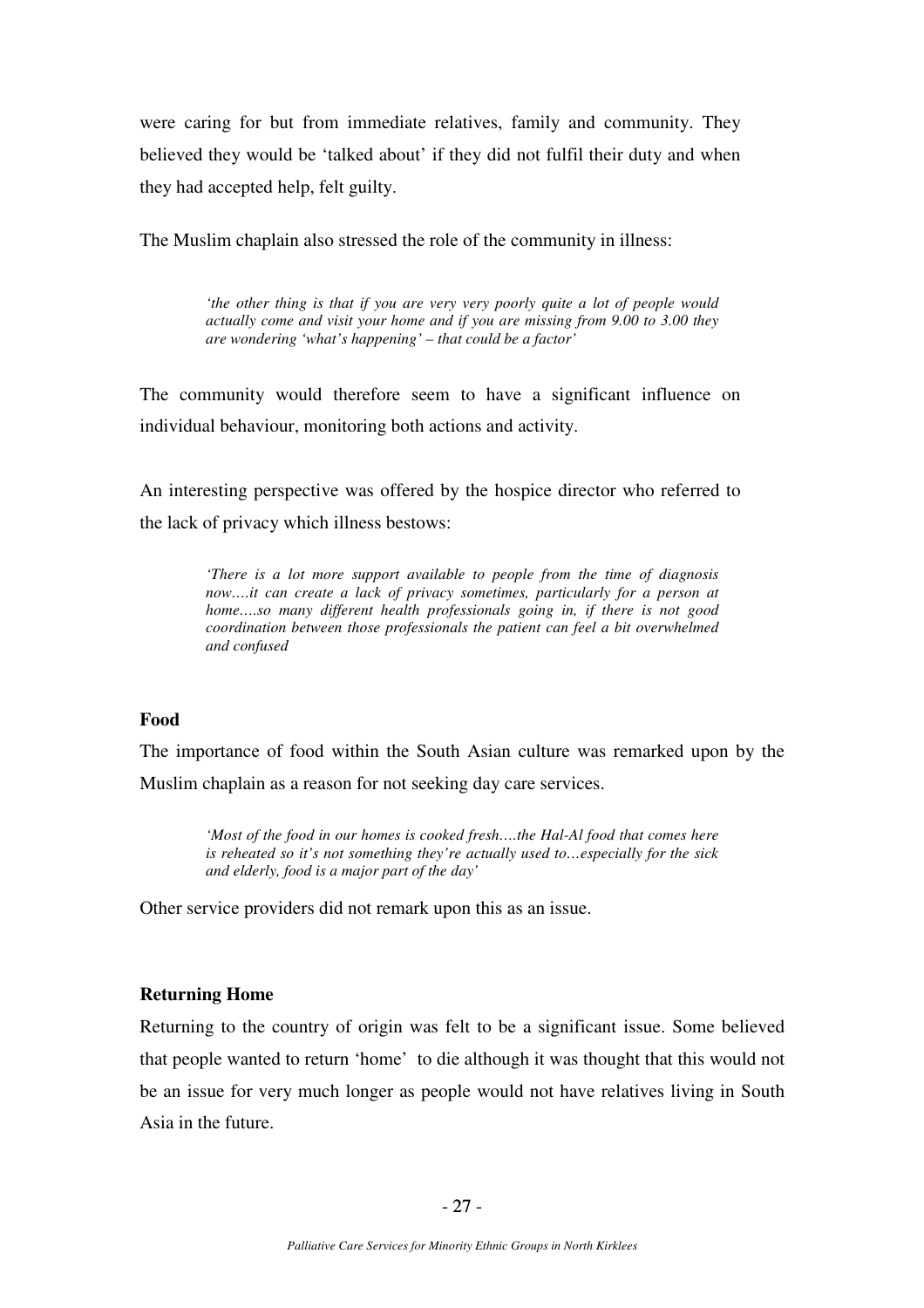### **Personal Hygiene**

The Muslim chaplain made explicit reference to matters concerning personal hygiene and praying as potential reasons for not accessing services

> *'….another problem is of toilet facilities because most Asians tend to use a squatting pan….it is very important to that patient who wants to do his prayers that if the wee comes back onto his clothes will he be able to wash it and that's another problem….some of the facilities may not be as conducive for the patients'*

#### **7.3.3. Health & Safety**

A number of participants referred to health and safety issues when caring for South Asian patients which are worthy of note. The first involved having to remove shoes in the home. A district nurse said she did not go barefoot in her own home and therefore would not elsewhere, believing it to be 'Trust Health & Safety policy'

This could potentially cause problems as non-Muslims are advised to 'remove footwear before entering [a Muslim home]…'(Rabetah Al– Ulama – Islamiyyah 2004)

The other concerned a patient who was being nursed on the floor by the family. The district nurse who gave this example stated that she would visit but would be unable to offer any care as there was a health and safety issue for the nursing staff.

### **7.3.4 Awareness**

Many participants felt that a lack of awareness of what services are available could be a reason why services are not accessed very much

> *'I don't think they are fully aware of the set up in terms of hospices and palliative care at the moment. I am sure as and when this is more exposed they will come more…..'*  (Asian hospice care assistant)

*'Does it cost or is it free?'*  (Senior Islamic religious leader North Kirklees)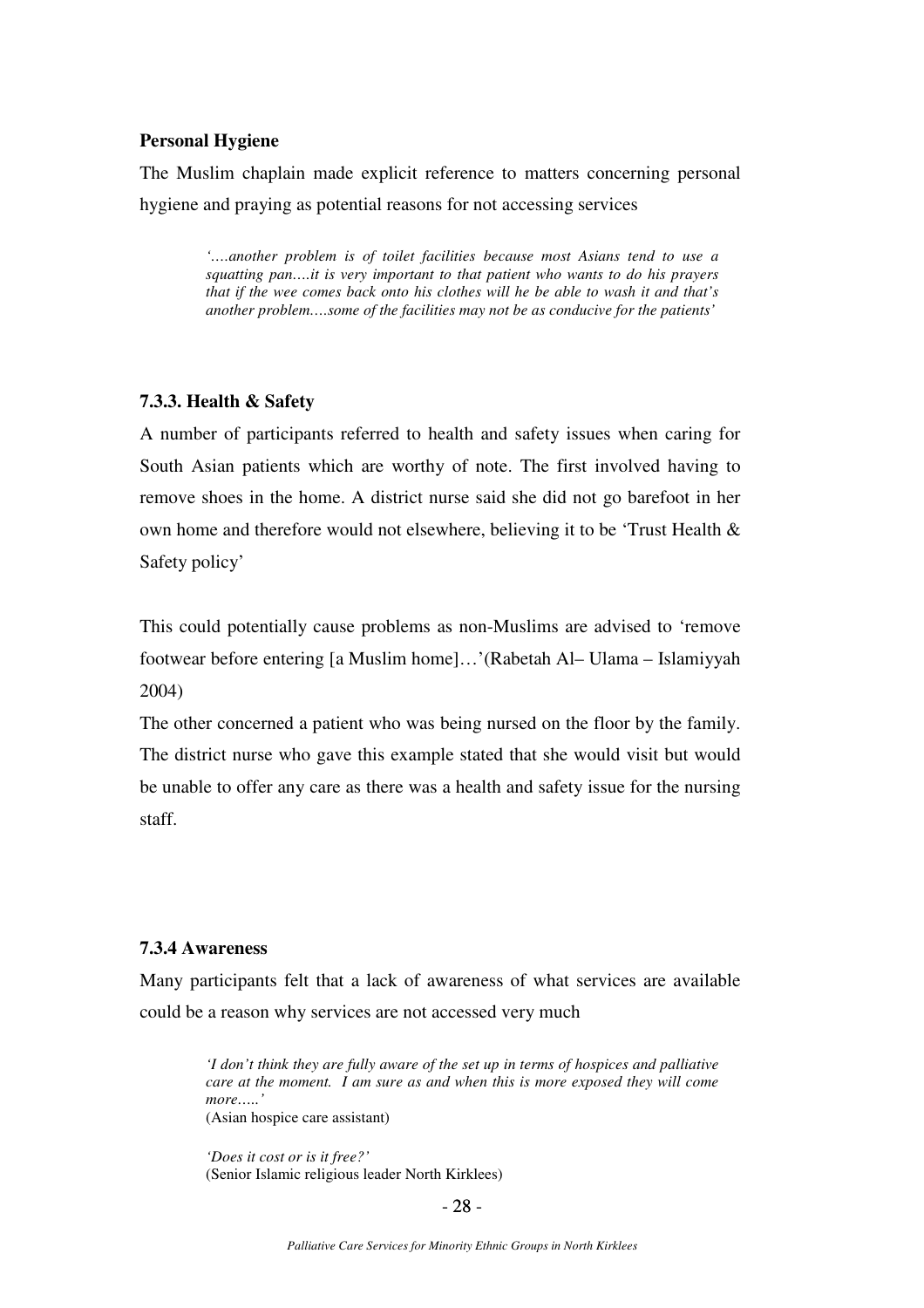Not all participants felt that lack of awareness was a problem, illustrated by a a district nurse who stated that:

*'well, they seem to know enough about the benefits system don't they'* 

Another district nurse who drew a comparison with the use of Accident & Emergency services by South Asians

> *'I don't think so because in casualty the uptakes are very high….there's always been a lot of the Asian families going in there and accessing care and the leaflets and everything that are up are all you know translated as well…but I know of families who have their GP's own number, an Asian GP with his own number and if they needed anything they would ring him so I don't know if they access care directly and sort of cut out the middle man…'*

These appear to be rather judgemental statements and perhaps indicate the need for more awareness training.

### **7.4 Suggestions for Future Service Development**

There appeared to be a consensus of opinion in relation to developing the service:

- Improve interpretation / translation facilities
- Educate all staff in cultural awareness which all felt was lacking
- Educate GPs in relation to palliative care services
- Appoint ethnic minority liaison worker
- Link with local Asian communities through community and religious networks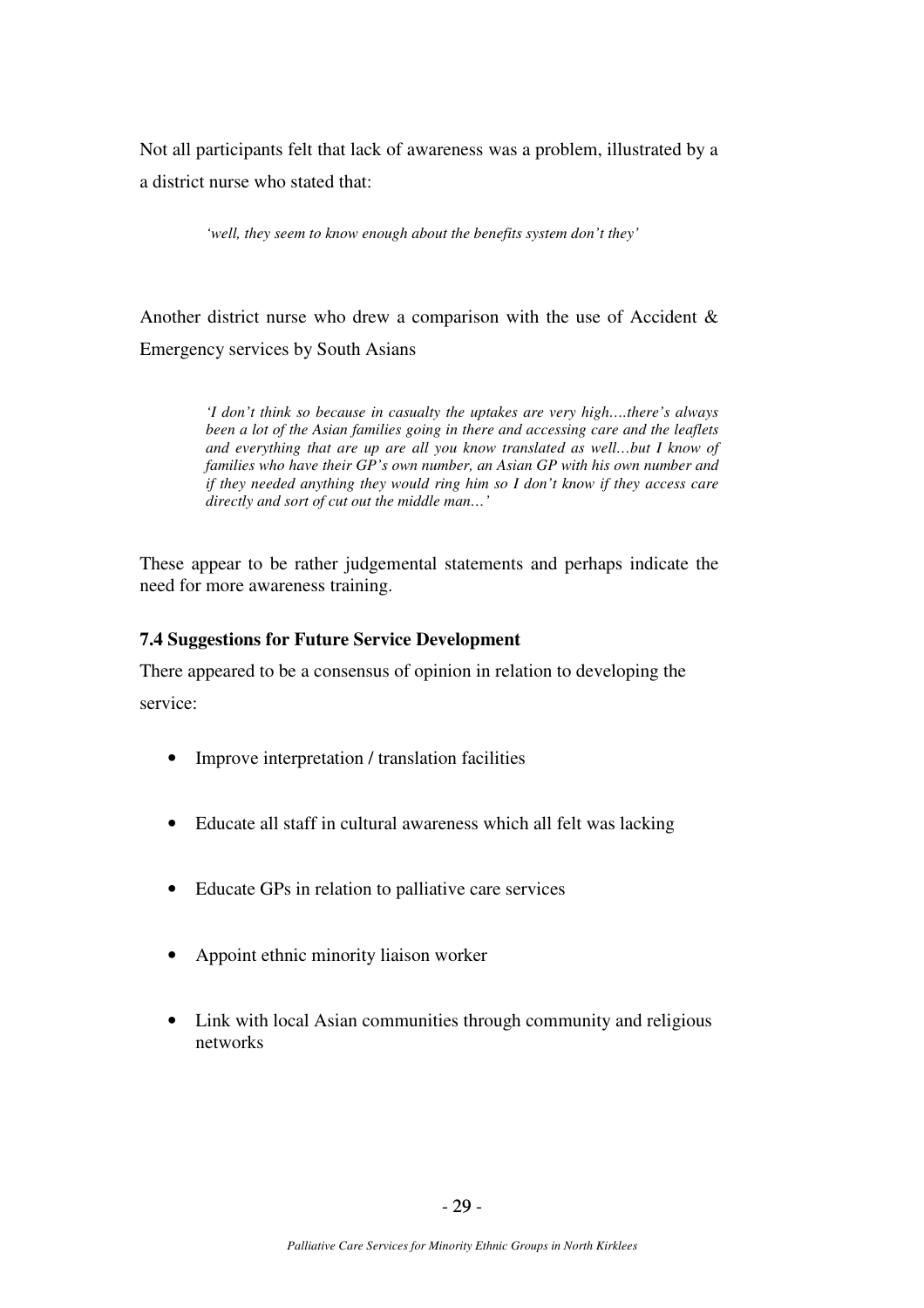# **8. FINDINGS**

# **PHASE 2 – SERVICE USERS / CARERS**

## **8.1 Sample**

Given the identified problem that people of South Asian origin were not accessing palliative care services, it was not really very surprising that recruiting from that population proved challenging. The planned access route via District Nurses did provide a few people who were willing to participate but not sufficient to meet the identified criteria.

Further potential participants were identified by breast care nurses, GP's and members of the steering group. The final sample was as follows:

### *Service Users*

- 5 female service users aged 33, 52, 55, 57, and 63
- 2 male service users aged 51 and 66
- Of these, only one had a diagnosis of cancer which was the 52 year old female
- The remainder of the sample had long term conditions such as heart failure and renal disease

### *Carers*

- 8 female carers aged from 17 to 65
- 2 male carers aged 19 and 25

Interviews were conducted in people's homes. Most spoke quite good English and an interpreter was not therefore involved. Not everyone was willing to be tape recorded and in a lot of those that were recorded, the background noise made transcription very difficult. In anticipation of this, notes were also made of the conversations held.

Users and carers were asked the same questions concerning the nature of the illness, how they are managing the illness, whether they have been offered any help and if so, the reasons for acceptance or rejection of the offer. Finally, they were asked whether there were any services which could have been helpful but were not currently available. The findings are presented to reflect these specific areas.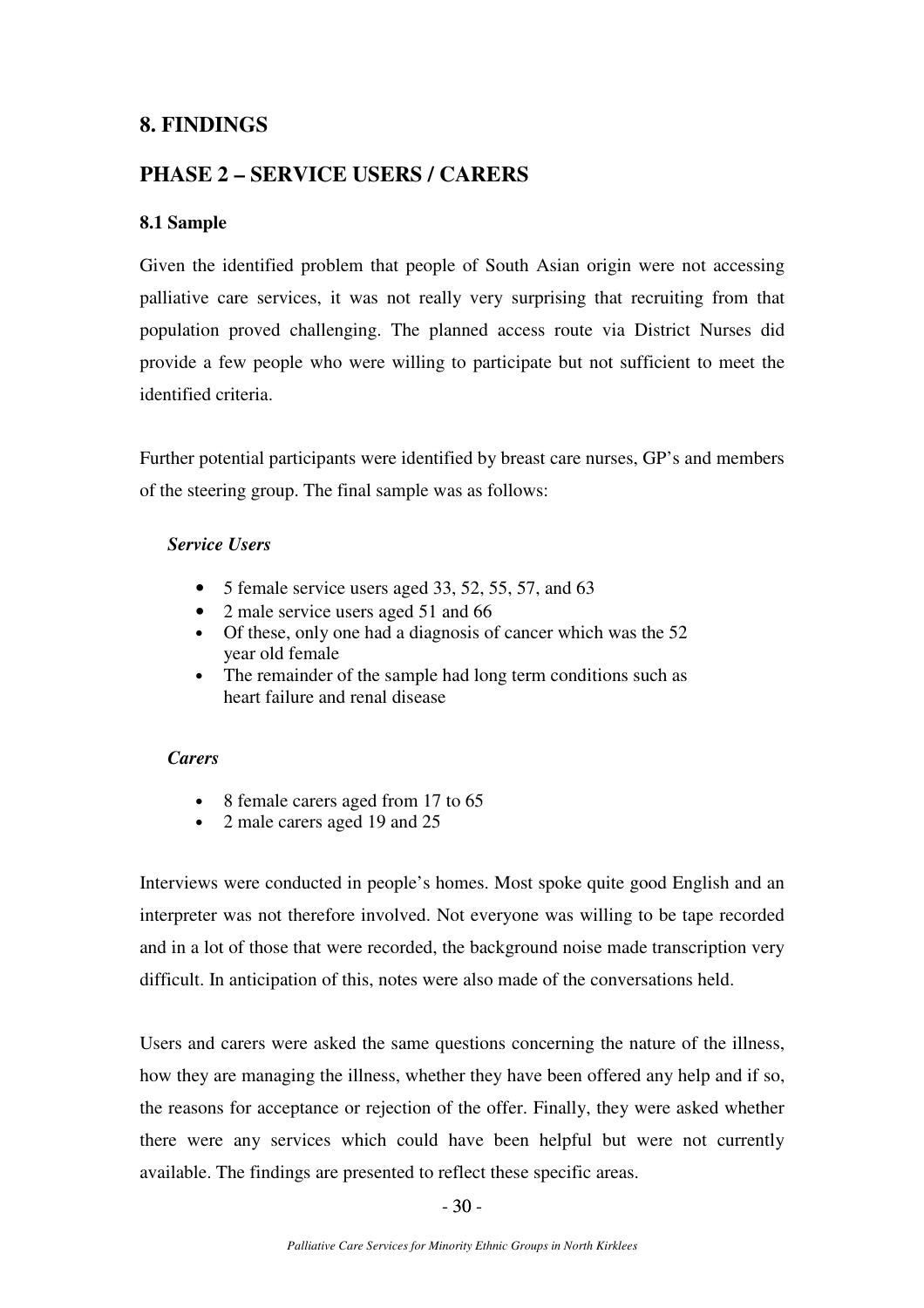### **8.2 The Nature and Management of the Illness**

As mentioned above, most of the users interviewed had long term conditions such as heart failure or renal disease. Of the carers, 7 were actively caring for the users involved in this study whilst 3 were widows whose husbands had died from cancer.

Among the service users, there was a range of experience in managing their illness. All were prescribed some sort of medication which they obtained without problem and for most this included analgesia which provided pain relief.

Issues identified as causing a problem varied. For one young woman, it was the stigma associated with illness:

*'…you know its horrible having to admit to having suffering from a medical condition – I don't know it just seems like you know that you don't want to be judged and looked at as not normal and you don't want to be looked at – you know….'* 

For her the most significant problem was being judged or labelled. The notion of 'admitting' to illness seemed to imply that it was something she had brought upon herself. Indeed, as a single parent, she had referred to herself as 'the black sheep' of the family. It may be that the notion of judgement reflected some feelings of guilt. This, as MacLachlan (1997) suggests, could be an indication of how human suffering is explained by different cultures in different ways.

When asked about the practical aspects of management, such as hoists, stair lifts, help with washing, her reply is interesting:

> *'oh yes, I was offered all those sort of things…mmm. Some people came to the house and ….I didn't, don't,…..I could manage..'*

Services had indeed been offered and refused. This patient wanted to manage on her own – even though she had to crawl upstairs sometimes – it was important to her to maintain her independence.

Services had also been refused by another family, who were caring for their father. He spoke very limited English, his problems were more acute and he was having serious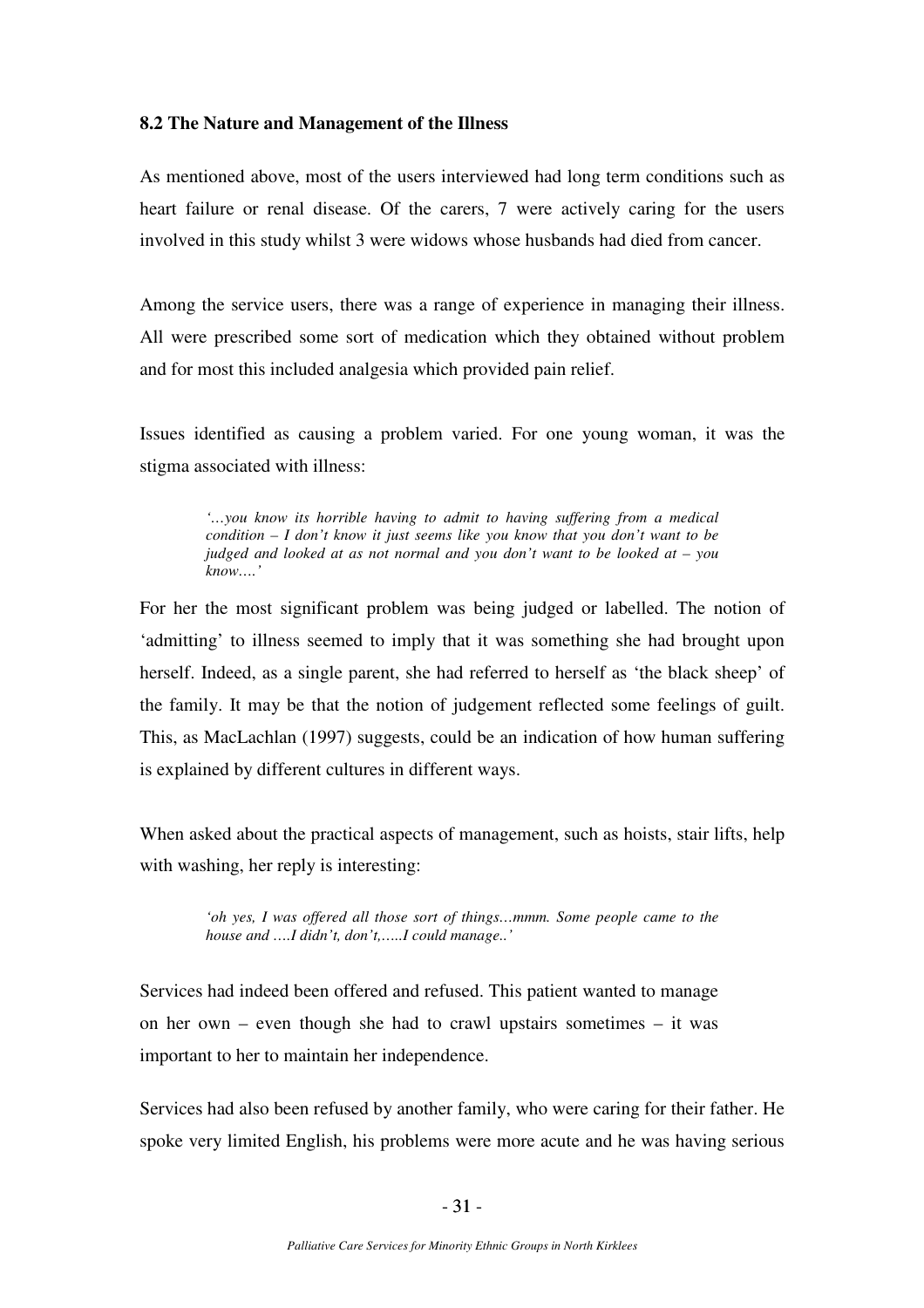difficulty in coping. I spoke with his son and two daughters who were caring for him. They described the problems of living in one house sharing one bathroom:

#### *'..it takes him like two hours to get washed and nobody else can use the bathroom then..'*

An occupational therapist had visited the house but was unable to offer any aids or adaptations. The family did not want help with personal hygiene, but rather wanted help to help him maintain some independence.

This same man was in a lot of pain. He wanted me to look at where it was hurting and lifted his night shirt to reveal a severely burned back. On questioning it transpired that he had been using a hot water bottle to try and ease the pain in his back. Despite his GP having apparently visited in the same week, neither the man nor his family were managing the illness well.

In the discussion which followed, when asked if there were any other services they would find helpful, it transpired that they thought their father would be most willing to accept such services as aromatherapy massage or head massage.

Randhawa (2003) asserts that a lot of the research suggests that minority ethnic patients who receive palliative care services in the UK are satisfied with the care they are given. He does, however, recognise that some studies reveal some ethnic minorities' experiences to be far from perfect. The above example illustrates the latter experience and may influence not just one family's perception of the service offered, but, given the significance of community networks among South Asians in this locality, the wider community who are involved with them.

Several participants referred to the role of their religion in helping them to manage the illness; 'it is Allah's will' was frequently heard in response to a variety of questions. This is perhaps unsurprising as Katbamna (1998) explains the importance to Muslims of caring for the family, which they believe will result in rewards from Allah. Indeed, if the family do not fulfil their obligation, there is a belief that they will have to pay for this after their own death.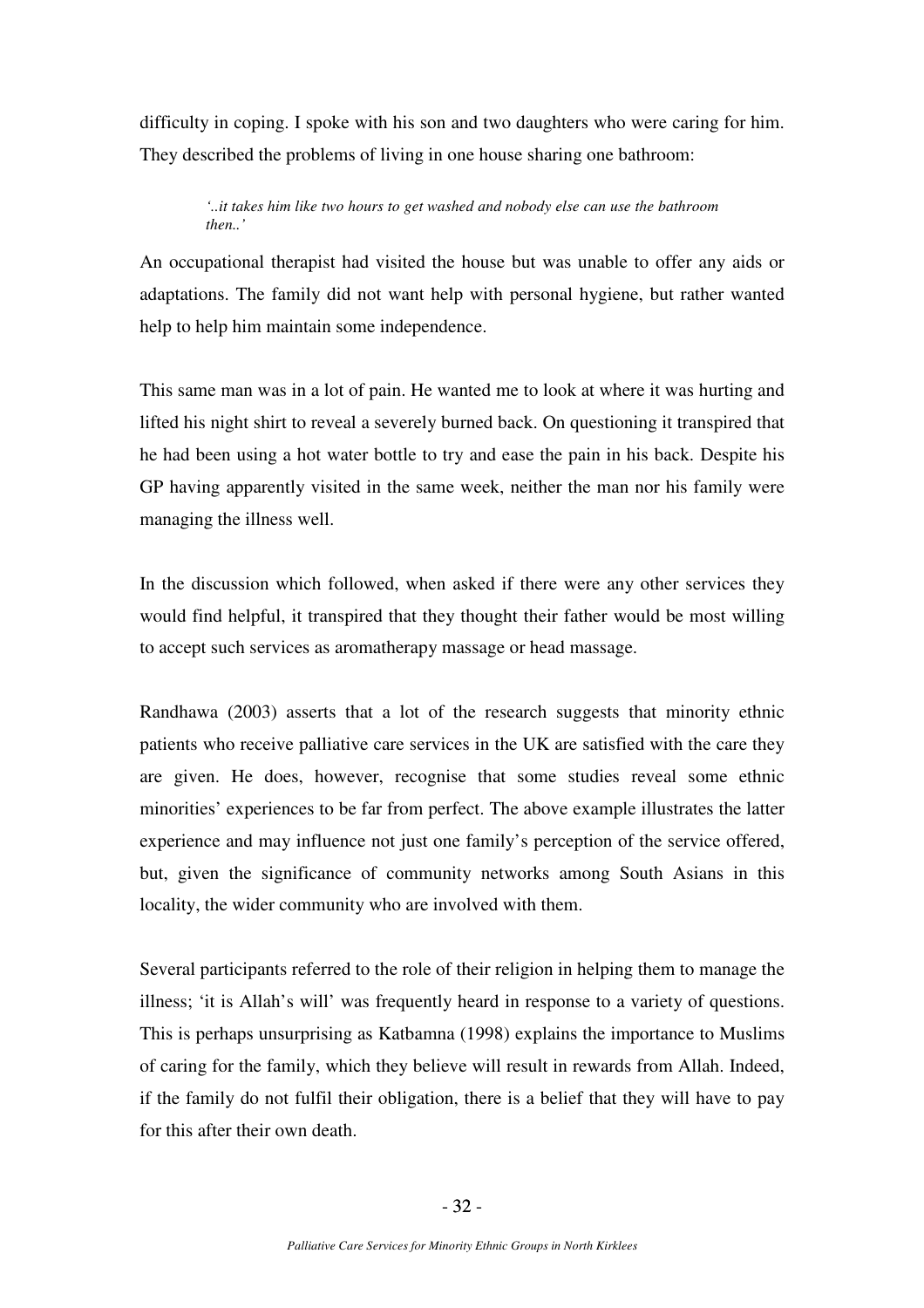Some of the service users expressed a deepening of their faith following the diagnosis of a life threatening illness:

*'I think religion plays a big part in it because, before my illness and during my illness I mean like I am a Muslim and I was religious but not very religious and like after my illness I did become quite religious…..praying…you know that's where we find ultimate peace which works – find peace in it, its good, it helps and that's the answer for everything …..God is making it better and for them that's the big pillar of support that gets them through everything, but what if it doesn't get you through. People generally expect that to be the only thing that they need to get you through and they say it's like waving a magic wand and that's it, no ifs, no buts, nothing else.'* 

#### This user then considers the role of the family

*'…the relatives, the family and friends are the main people that help in situations like that and they are the ones who understand, they are the ones that we can open up to and talk to and you know come over and have a cup of tea and have a good chat with your daughter or with your son….* 

Perhaps this reflects the system of Biraderi which exists in South Asian communities and described by Katbamna (1998). In Biraderi, support is based upon reciprocal relationships of moral, social and financial obligation,

However, this user continued by querying whether family and friends are actually the most appropriate people to help all the time as they may not have answers to all the questions which may arise, perhaps indicating a shift in perspective.

For two of the carers interviewed, it was approaching the first anniversary of the death of their husband. They discussed retrospectively how they had managed the illness but then the conversation changed to how they were managing by themselves now. It was understandably distressing for them to recall certain past events, but one woman was clearly not well herself. Her family were still in Pakistan and her husband's family had shunned her since his death. She had four children aged 12 to 21, 3 of whom were dependent upon her. She was not sleeping, not talking to anyone about her grief and had developed an addiction to mint sweets. She had not received any follow up visits after her husband's death. Interestingly, this woman had been suggested as a participant in the study because she was 'so westernised' and 'coped so well'. It may be that bereavement care is another area requiring attention. However, In response to this information, the support networks established in preparation for the research were contacted with the respondent's permission and hopefully she will now have received some help.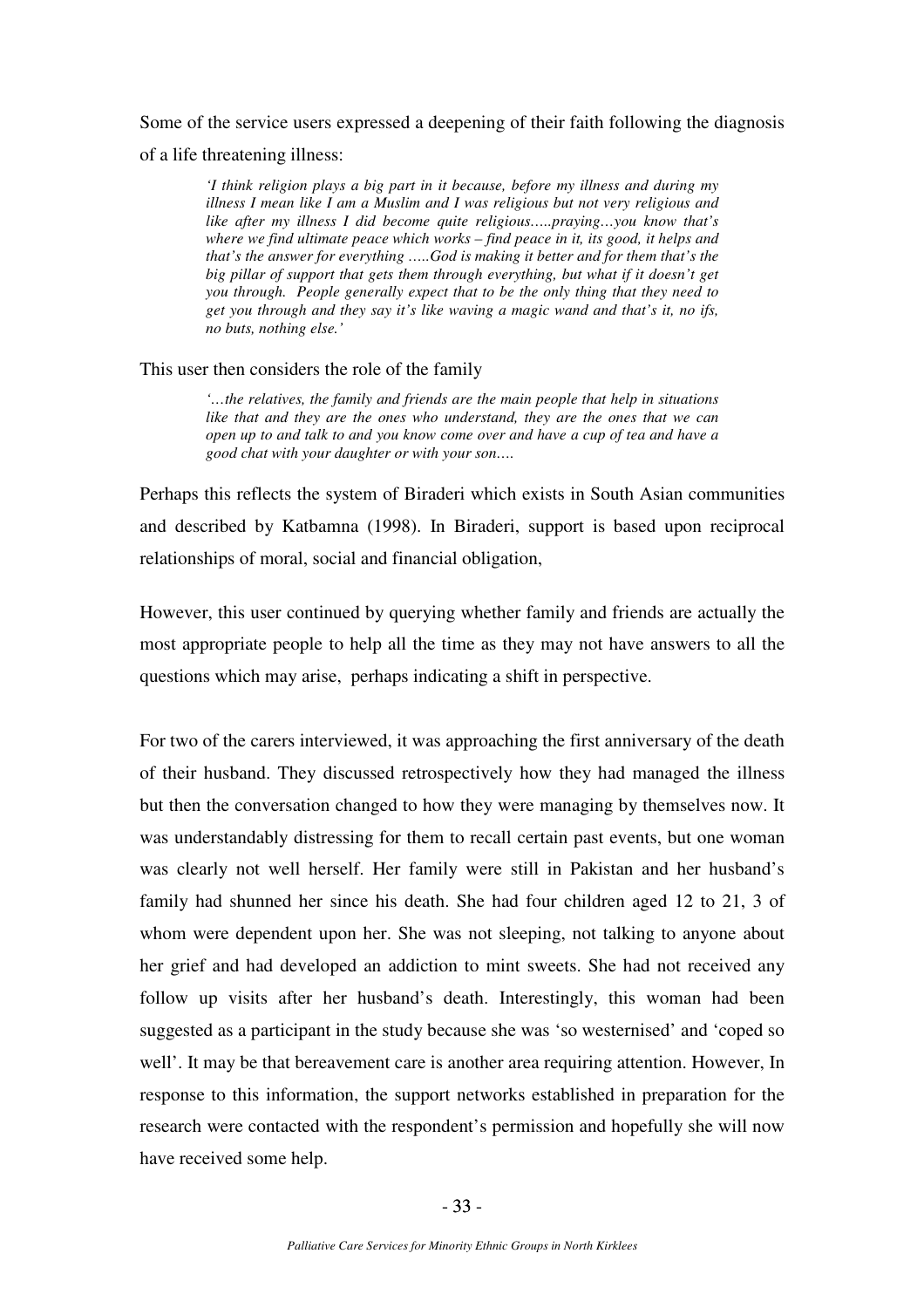### **8.3 Meeting unmet needs / solving problems**

Those carers whose husbands had died of cancer recalled offers of help when problems were identified. These were mainly problems associated with washing and dressing and toilet facilities.

*'oh, yes, yes, yes….my husband was a very proud man….very clean, a perfectionist. He liked everything to be …..Mary (District Nurse) arranged everything He had help to get washed and up every day, then help to get back to bed. He had a bath sometimes too…'*  (South Asian Carer)

This man and his wife had lived in England for a long time but still had family in Pakistan. They both worked and he had been very active in the Mosque. Since his death, his wife had received a lot of support from the family, the community and the Mosque.

Similarly, the other carer whose husband had died of cancer had received a lot of help. For her, the main source of support was the social worker:

> *'..she arranged everything…she was very very good. I had all the help I needed and people came to sit at night with my husband…he just wanted to talk all the time'*

All those involved in helping her had been white English. She spoke highly of them all for enabling her to continue with caring for her husband. This respect and reliance on support from health workers is commented upon in the research from the Social Policy Unit at the University of York (Hepworth 2003) who found similar comments made by carers although in contrast in that study, the carers preferred support from Asian workers and support groups.

The 'active' carers did not however; seem to be receiving adequate support for their problems.

*'we had a woman round to assess the house, to see if we could have another bathroom. That's what we want….mm but she hasn't been back*  (Young female Asian carer)

When asked if this family would want any additional help in the form of social or personal care assistance they said no, they wanted to do those things for themselves.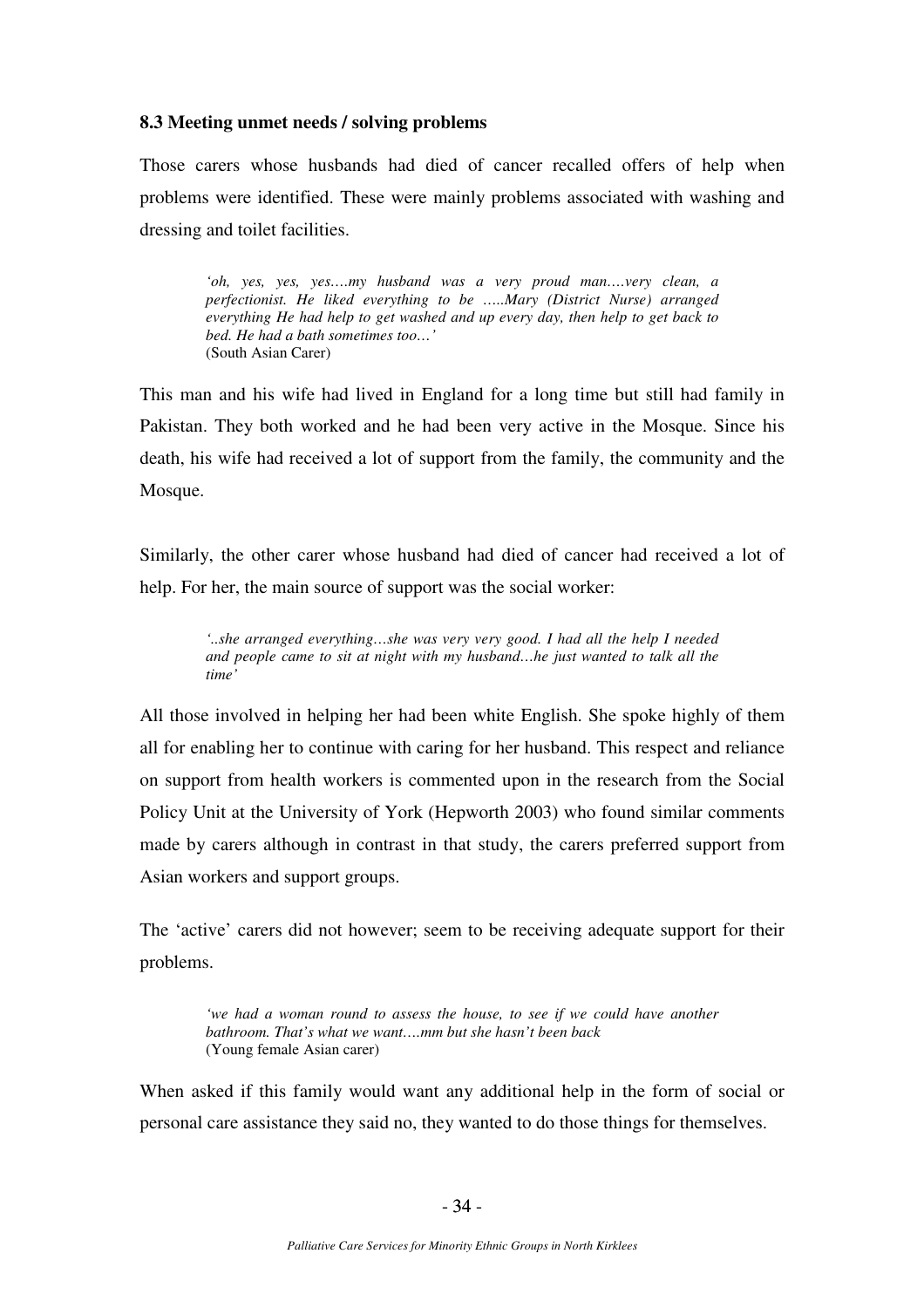This was true of the other carers as well. All of them said they were quite happy to do the actual caring but they would welcome support – either in the form of benefits or adaptations and equipment. Indeed, the confusion concerning benefits was encountered many times during this study.

The offer of hospice services was only identified by one service user

*'..and once I got the telephone call from, I think it was Kirkwood Hospice, that's in Huddersfield, the problem with that is that I think they said I had to find my own way there and back so that was a bit disappointing because I was upset then thinking that I am not going to do it because it was just difficult for me to get there and then somebody else got back to me, I don't know who it was, the person in charge of all this and she said that there was a similar thing at Dewsbury, the Rosewood Centre and they do offer a patient and ambulance service and its closer to my house and I was much happier to hear that and they told me that they offered aromatherapy – that's initially what drew me to try it out.* 

*I didn't know what to expect when I came here, I just thought I'd get, I don't know, a massage and that's it – I didn't know that it would be such an environment. When I first came I was really depressed and saw all these old people, I know it's a horrible thing to think but I thought 'Is this what I am reduced to' you know not being able to do anything for myself properly because I couldn't even go upstairs by myself or come down the stairs or anything because I had so much problems, you know with my arms and my legs after my radiotherapy and the memory for me is that there is no difference between me and an older person – there is no difference.* 

This first impression changed very swiftly and the service user was soon extolling the virtues of the day care hospice. The support required however, is not always physical as this service user identifies:

> *'when you have had a serious illness, at the time you are diagnosed, from the time of diagnosis right through to the actual treatment, everybody is on top of you and you know all over you looking after you, asking, treating you with kid gloves and everything then suddenly you know when everything is over, when you have been treated then people just take a step back and they might assume everything is back to normal again or things are getting back to normal but I think the patient needs care and an after care programme I think because I think after you have been diagnosed with everything and after you go home you have more questions……At the moment whatever questions I have I can come here and I get my answers from the people that I need my answers from but what if you stay at home and you don't have anybody to answer your questions and that's where the gap, you know the communication gap stops with Asian people because they don't take that step forward. They have lots of questions, they probably ask family, they ask friends, relatives, but you know, do they know what they are talking about.'*  (Young Asian Service User)

An ongoing need for information is apparent from this. There is also the suggestion that Asian people are reluctant to ask questions of health professionals.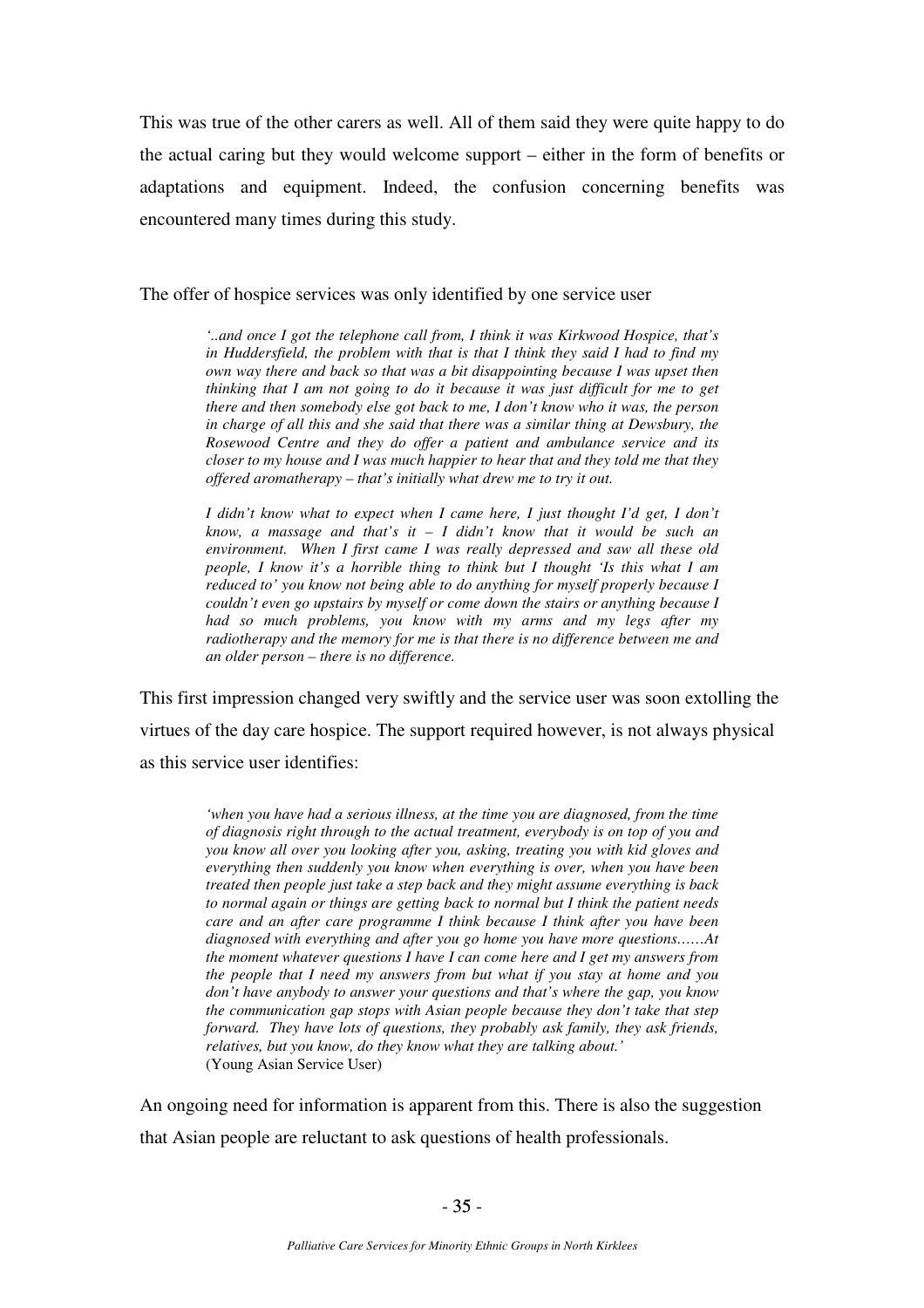For those who had died, there was some discussion concerning the place of death. Without exception, they were content with the location as long as they were able to be with them at the time of death. Where this had occurred in hospital, there had been no problem and they felt their needs had been met.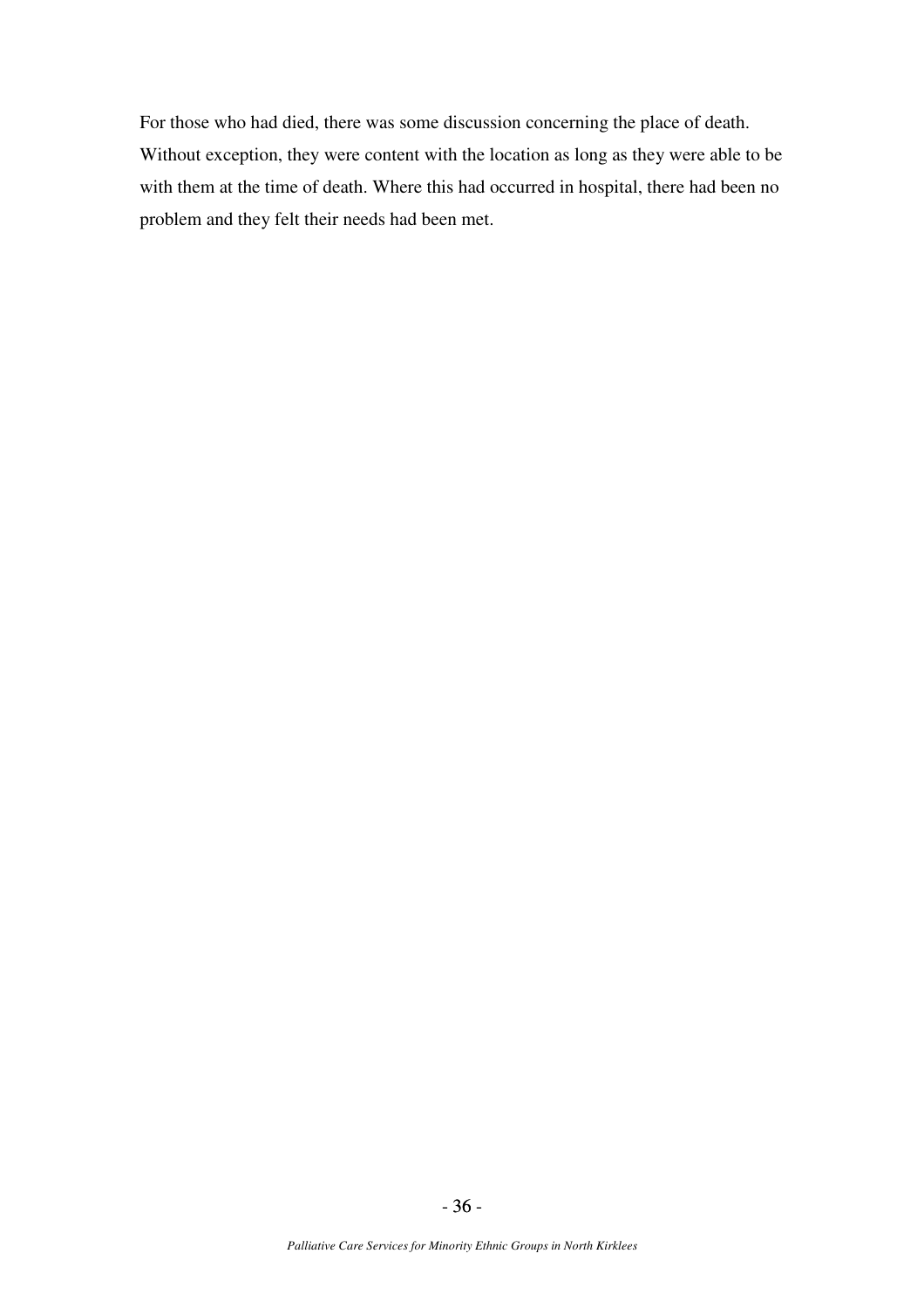### **9. FINDINGS**

## **PHASE 3 THE FOCUS GROUPS**

### **9.1 The Venue**

One of the venues was day centre providing information, recreation and education for the elderly who would otherwise be at home alone. They had accessed the service by word of mouth or read about it in the local Asian magazine. The other was a drop in centre for Asian people.

### **9.2 The Groups**

Three focus groups were held. Community leaders recommended that separate groups were held for men and women as they would be more likely to talk openly in same sex groups. One focus group was comprised of men and the other two of women. One of the women's groups was a group of carers who met regularly for support.

The women did not seem used to sitting and listening or talking for long periods. They did indeed want to talk, but not necessarily about the subject in hand. Initially, one woman just sat and stroked my arm – it transpired she had lived in England for 22 years and had never touched a white skin. At various other points in the group, women would wander in and out, deal with a number of crying children and suddenly talk about something completely different. The propensity for gossip was noted amongst the women – they really enjoyed talking about other people's children – particularly young females who were allegedly misbehaving. This does support the comments made in other phases of this research pertaining to the concern about what other people will think. Gossiping was certainly a central feature within all of the focus groups.

Such digression made data collection and analysis extremely challenging. The participants in the groups represented the South Asian population but could not be considered representative as they were already accessing services themselves by attending the community centres. Notwithstanding this, some useful information was provided and is presented here according to the specific issues addressed within the groups.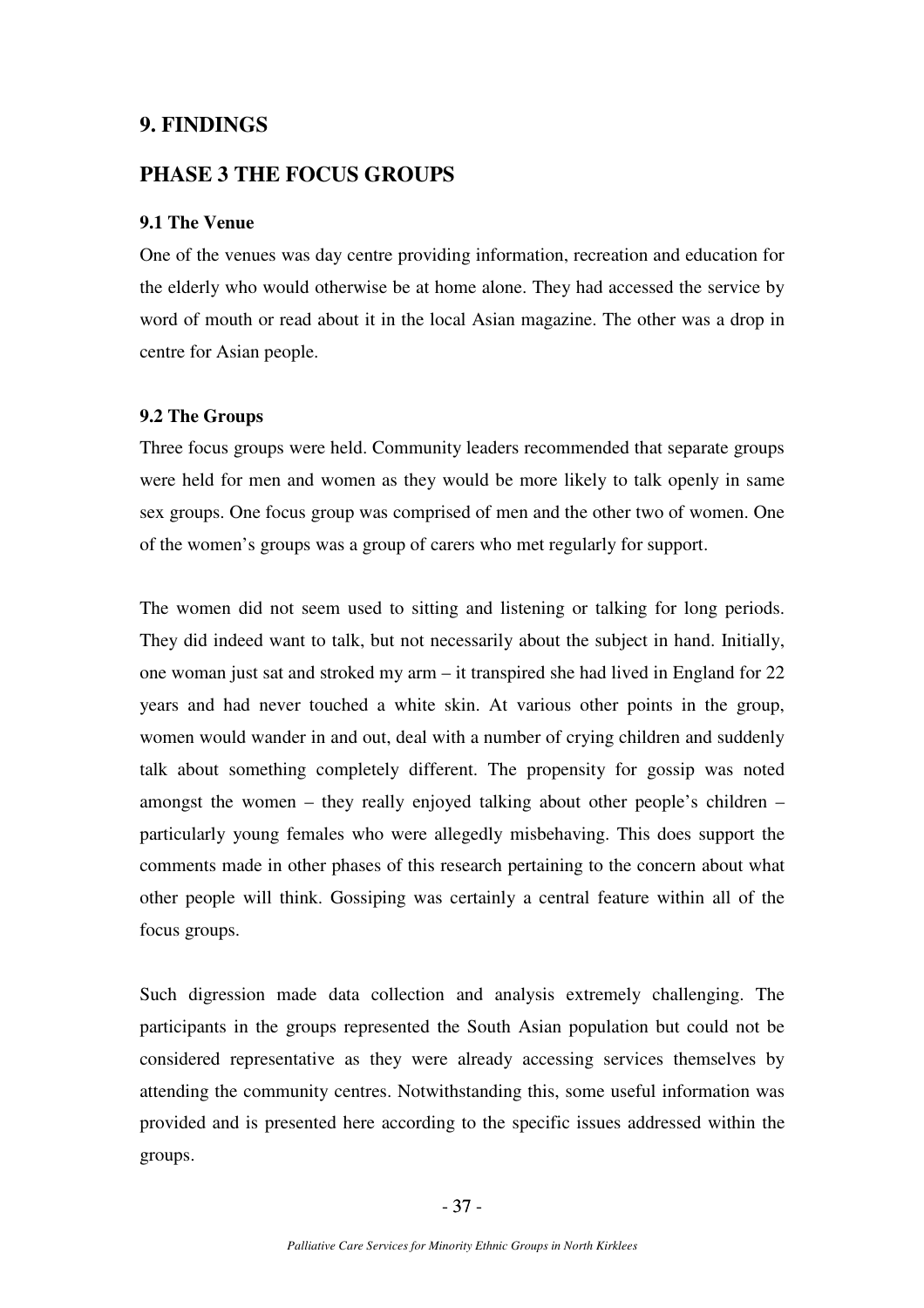### **9.3 Accessing Palliative Care Services**

For all the focus groups, it was necessary initially to clarify exactly what was meant by palliative care services. Nobody actually admitted to having any one within the family who had suffered from cancer). Given the taboo associated with cancer amongst this population, is perhaps not surprising. They preferred to use the terminology previously identified by a GP, of 'total body pain'. They did not seem to refer to conditions, but rather to specific symptoms. It was explained that palliative care was about symptom management for those with a life threatening illness. It seemed then that most people in two of the focus groups believed that they would actually fit into this category as they were attending a day centre.

When asked about their experience of accessing other services, one woman talked about her husband (now deceased) who had cancer. She spoke of the problems in travelling to Cookridge Hospital every day, where he was receiving radiotherapy. She did not drive and they had a limited amount of support from family and friends. She had never had an ambulance provided for this journey. Transportation problems were one of the issues identified by the Select Committee (2004) and are worthy of greater attention by service providers.

#### **9.4 Problems identified in accessing services**

#### **9.4.1 Communication**

Interestingly, just as the service providers ranked communication as being the most significant issue, so too did the Asian people in the focus groups:

> *'It's always a problem….there's never any interpreters at the hospital…even if they have been booked they don't always turn up…..'*

Others similarly referred to the use of family members – for some it was acceptable but it seemed to depend upon the time of day, the illness involved and the age of the child:

> *'You can't keep taking a child out of school to interpret for you……my daughter, she came….we waited and waited….she missed her science test…'*

 - 38 -  $-38-$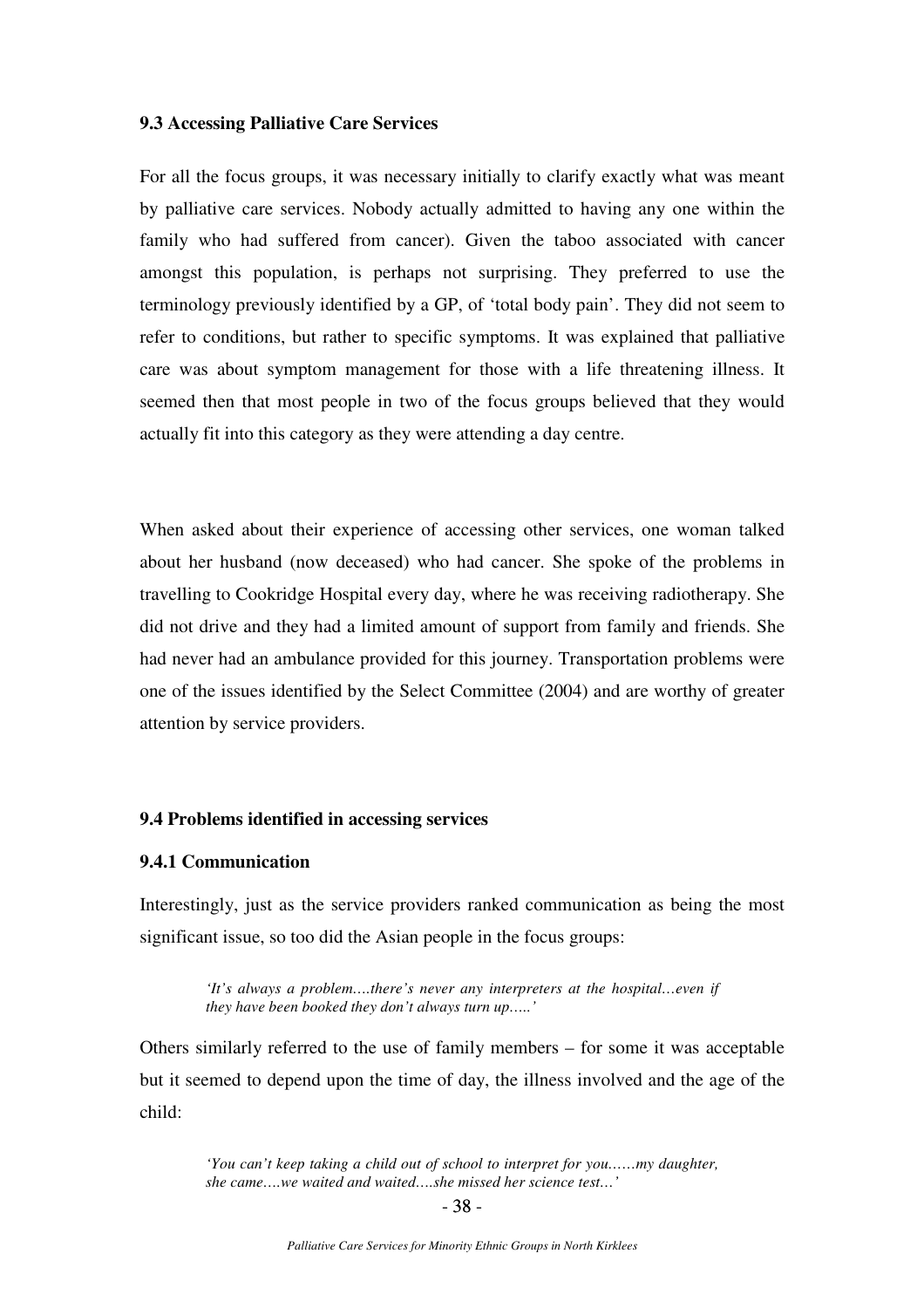*'children do not always have command of the language….they do not use the correct words'* 

This implies that misunderstandings can and do still occur when it may be thought that people understand.

In private individual conversations with four of the men it was revealed that they had, or knew someone who had, a sexual problem resulting from their illness and it was therefore wholly inappropriate to have their children acting as interpreters.

Some felt ignored because they were Asian when they visited hospital, and one woman said that everyone else was dealt with before her and that nothing was explained to her. She illustrated this with a description of what happened when she told the doctor that her knees were troubling her and he replied 'they will get better in the grave'

### **9.4.2 Using Equipment**

There was a lot of discussion concerning equipment as many people either had aids and adaptations provided for themselves, or knew of someone in the family who had been provided with them. It was clear from the discussion that people were wary of, and cautious about, using equipment, They emphasised the need for training (not just a demonstration)for the family about how to use devices such as hoists and bath aids.

### **9.4.3 Food**

The focus groups were conducted in the morning and always culminated in lunch. This was prepared with fresh ingredients on site. It was obviously a central focus of the day and the researcher and interpreter were expected to stay and share the meal. This proved useful as it clearly demonstrated the significance that food has in the life of the community Lunch is eaten slowly with much conversation – much of which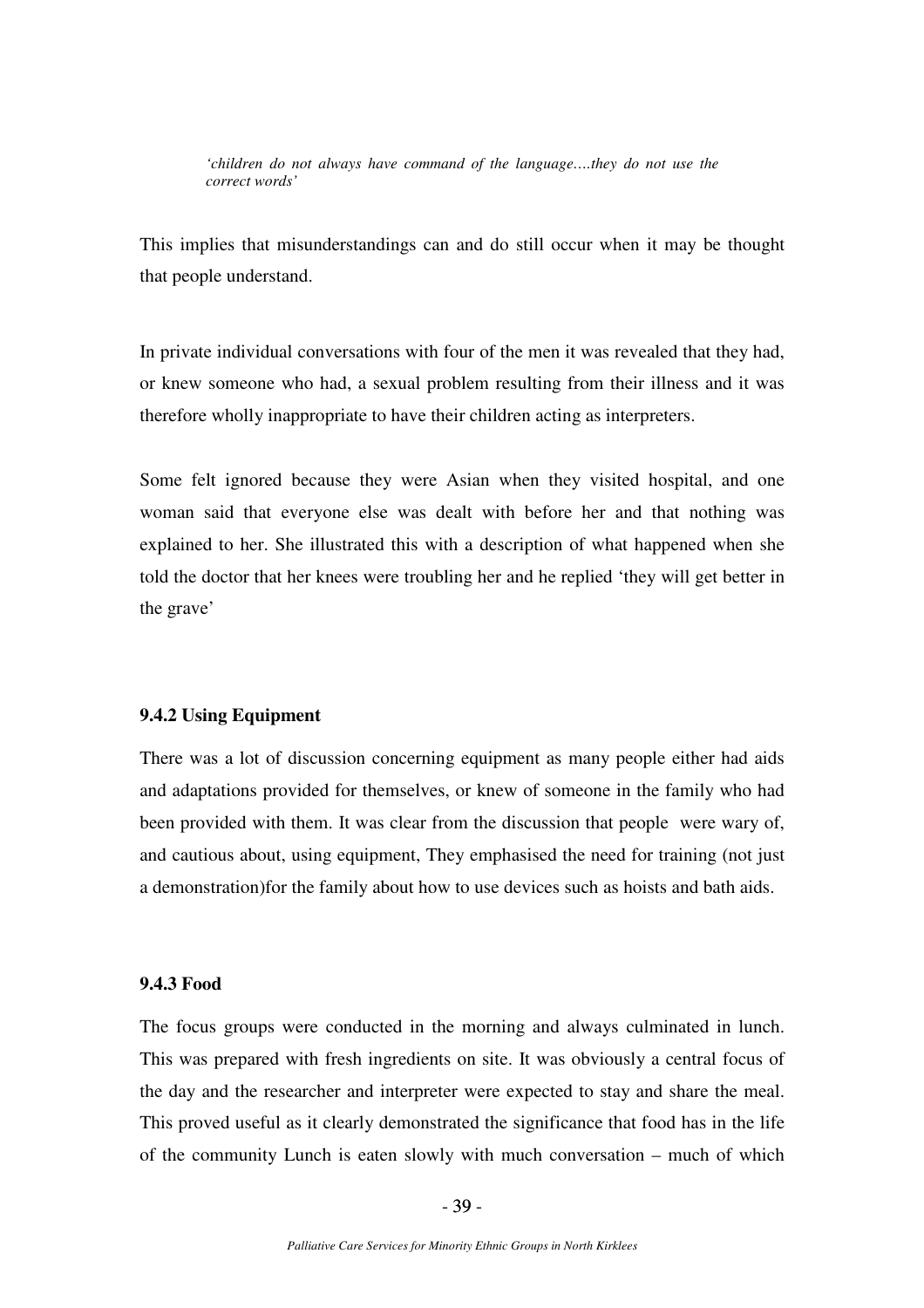was about the food itself. Men and women referred to the poor quality food available in hospital and how they felt it was frowned upon if they took food in for their family to eat.

#### **9.4.4 Benefits**

Gaining advice on how to claim benefits was of great importance. People felt they received such information at the day centres and were grateful for it. One question raised during the focus group concerned attendance allowance and whether benefits were reduced if you accessed services. The room went silent when this question was asked – as if everyone really wanted to hear the answer. Perhaps this is another reason why South Asians are not accessing the services if they fear their benefits will be reduced.

#### **9.4.5 Family**

There was a general consensus that the family was more involved in caring for Asian people than is the case with English families. People said that family care would be their preference and reflects the Biraderi (Katbamna 1998), considered earlier, but interestingly the group also discussed whether services would be needed by those who live apart from their family as this was indeed becoming more common.

#### **9.4.6 Hygiene Issues**

Several of the focus group participants, men and women, made reference to cleanliness in hospital. The toilets particularly were often referred to as being dirty and needing cleaning. Whilst this may not seem unusual given the recent publicity concerning hospital cleanliness in the UK, it is, as has been discussed earlier, of great significance to Muslim patients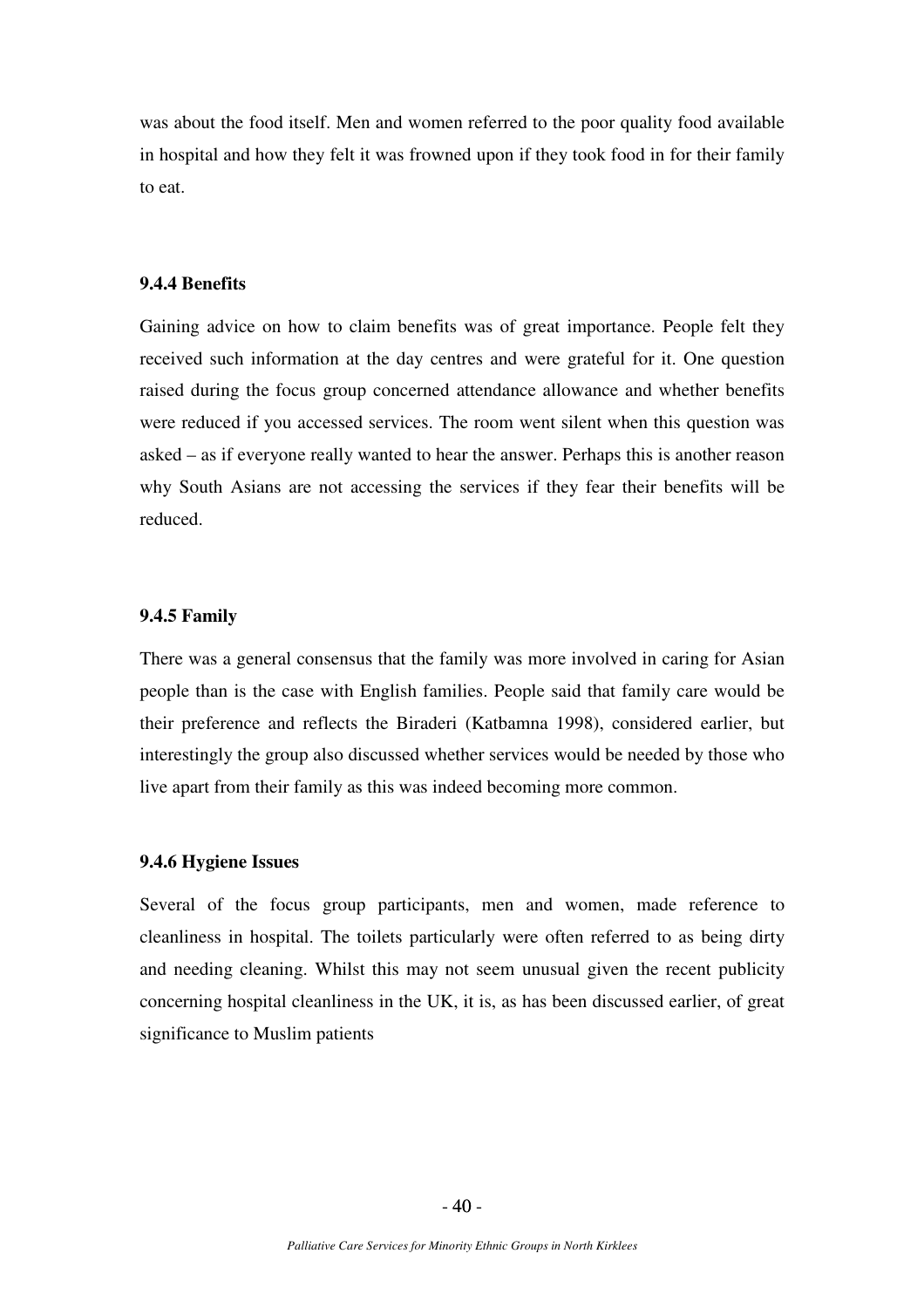### **10. DISCUSSION**

Some views common to both service providers and service users/carers are considered initially, followed by a comparison between the views and perceptions of service providers and service users / carers

### **10.1 General Issues**

### **10.1.1 The Concept of Palliative Care**

Perhaps the issue of primary importance is the contested nature of the term 'palliative care'. Indeed, Koffman & Camps (2004) assert that there is an urgent need to raise public awareness of palliative care services and to provide public education about the care provided, to reduce any misconceptions that may be influencing access. In this study, there seemed to be some confusion among the health professionals, concerning who palliative care is intended for and what services are actually available. The various definitions within the literature all appear relatively straightforward and comprehensible. However, when faced with people from a completely different culture some of whom who do not share a westernised conceptual framework in relation to medicine, the limitations of these definitions become all too apparent. Every effort was made to ensure that those who participated in this study understood its nature and focus but, as with any form of communication, it cannot be assumed that a shared meaning was achieved.

#### **10.1.2 Beliefs about Death & Dying**

 Clark (1993) reminds us of the wide interpretation of Islamic beliefs about death and dying. As with most religions, people of the same faith may not share the same interpretation of that religion. For example, for Egyptian Muslims, the public expression of grief and sadness associated with death and dying is considered good practice, whereas for Muslims in Bali it is considered better to contain the emotions. This should be remembered when considering the findings of this research and the subsequent implications for practice. Those service users and carers who participated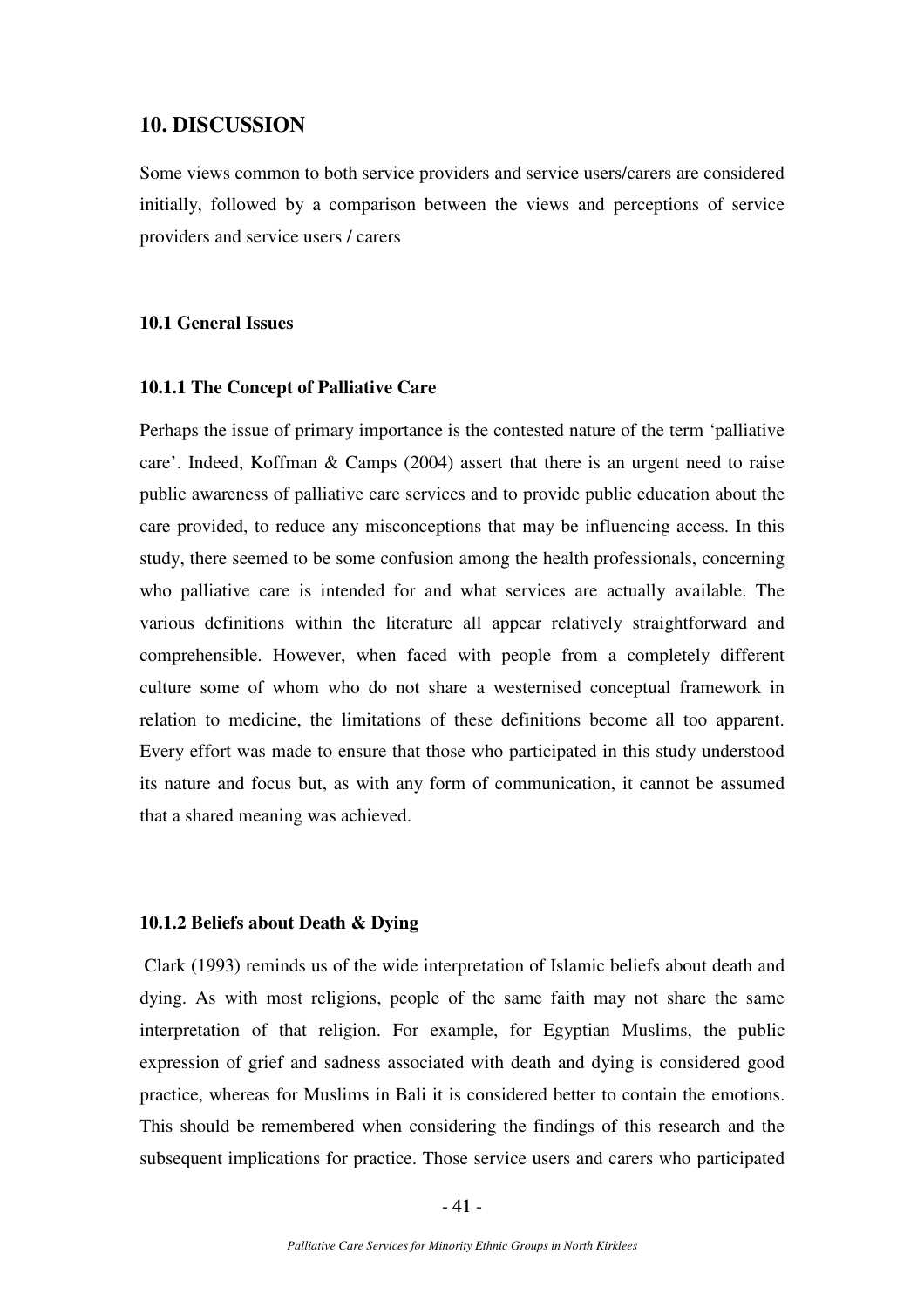in this research did reflect the differing interpretations and spectrum of beliefs and as such has implications for any cultural awareness education which is planned.

#### **10.1.3 Hope**

During the research it became apparent that there may be a relationship between accessing / accepting palliative care services and losing hope. Future research could usefully explore this in much greater depth, but to do so would present problems of a different nature. I had been told by an Islamic religious leader that South Asians possessed a 'different conceptual framework' in relation to illness and adversity and death. Many of the people I interviewed did indeed account for their illness in terms which do not sit easily with the Western medical model and its mind/body separation and diagnostic/prognostic preoccupations. When seeking to explore views of participants related to death and dying the response was often that it was 'Allah's will'. Probing further was unproductive and appeared to be confusing for participants

### **10.2 Comparing the Views of Service Providers with Service Users / Carers**

#### **Communication**

Both service providers and users identified communication as a central issue associated with accessing services. The frustration felt by both groups is understandable and not surprising. This problem exists on a national scale and has been noted for many years.

Whilst communication is still a significant problem, the use of interpreters requires further consideration. This was referred to by both groups, with varying views about acceptability. The use of family members and in particular, children in this process has been condemned as unethical within the literature (Gerrish et al 1996) however, the tacit approval by eight of the service providers interviewed in this study of this practice, may indicate the need for further education and debate.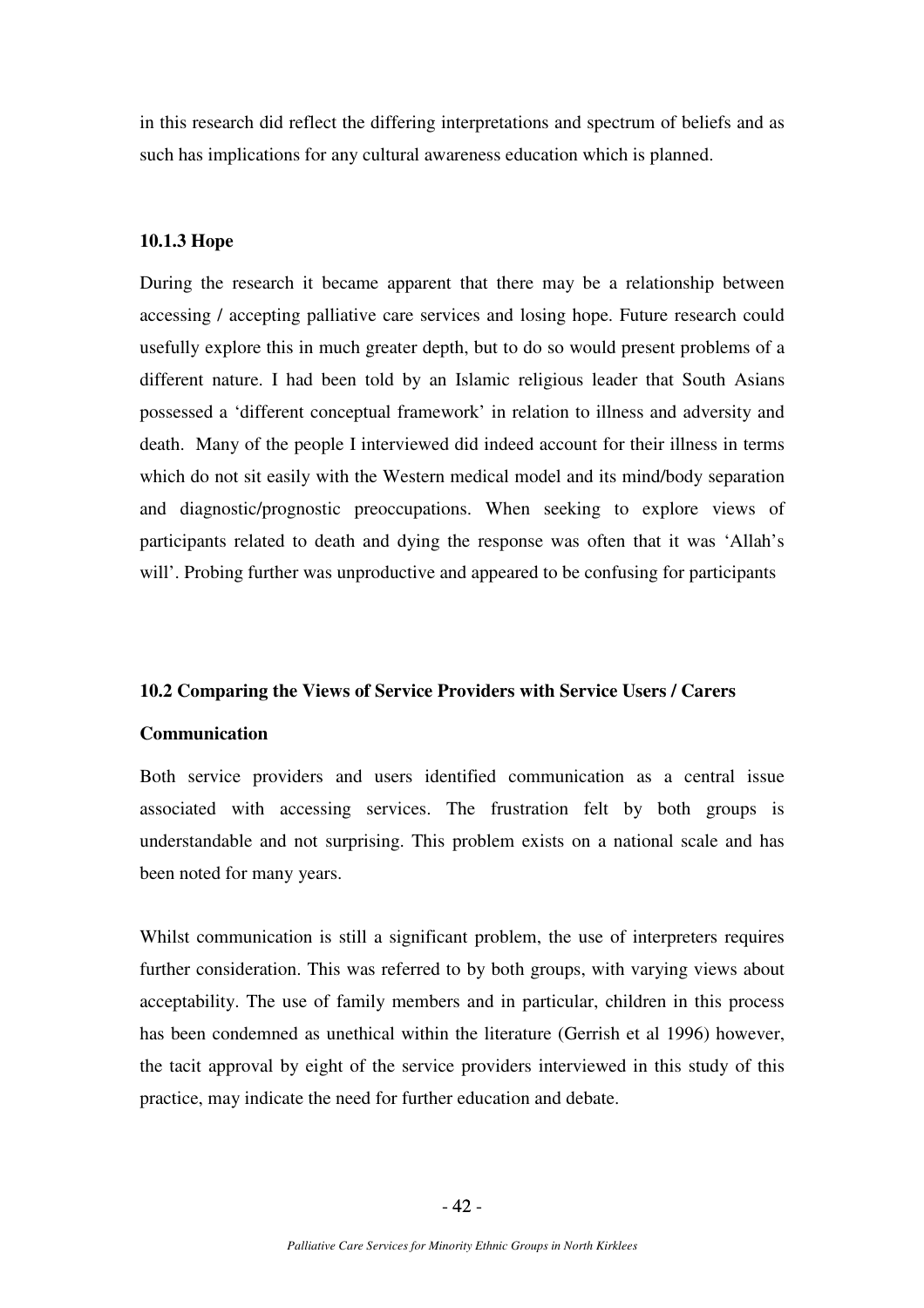I was informed by several Asians from the service provider groups and community leaders that they do not like to complain. Three of the service providers who were nurses also commented on this uncomplaining attitude which they said they had observed frequently.

This is referred to by Pappas (2004), as piety and stoicism for which acceptance of God's will is paramount. One could argue that there is some similarity in this uncomplaining attitude between those who are older or ill from other cultures. Whatever the reason, this certainly appeared to be true - if a negative comment was made in the individual user / carer interviews it was hastily followed by an apologetic smile and an explanation that it was not meant to be a complaint.

Likewise, when conducting the focus groups, people did not always wish to speak in front of others. In some instance this was because they wished to make a negative observation, and in others it was the desire for privacy to discuss a personal issue. Time was offered the end of the focus groups for people to speak to the researcher individually. At least four people were seen privately in this way at the end of each focus group.

This privacy similarly seems to exist between men and women in an Asian culture. Women spoke differently to me alone than when a man was present. Their conversation seemed more relaxed when in all female company. Those who wore veils would remove them when talking to me but replaced them immediately if a man appeared. This was apparent among those of all ages – even the very young women.

 Service providers found such issues to be significant in relation to assessment of individual need, as communication with women was frequently conducted through the husband. The Asians involved in the study however, did not mention this at all, which could be because for them it is considered normal.

The younger men I spoke to said things were indeed changing, and gave the example of speaking openly to me – even shaking my hand which was something culturally unacceptable between all men and women until relatively recently.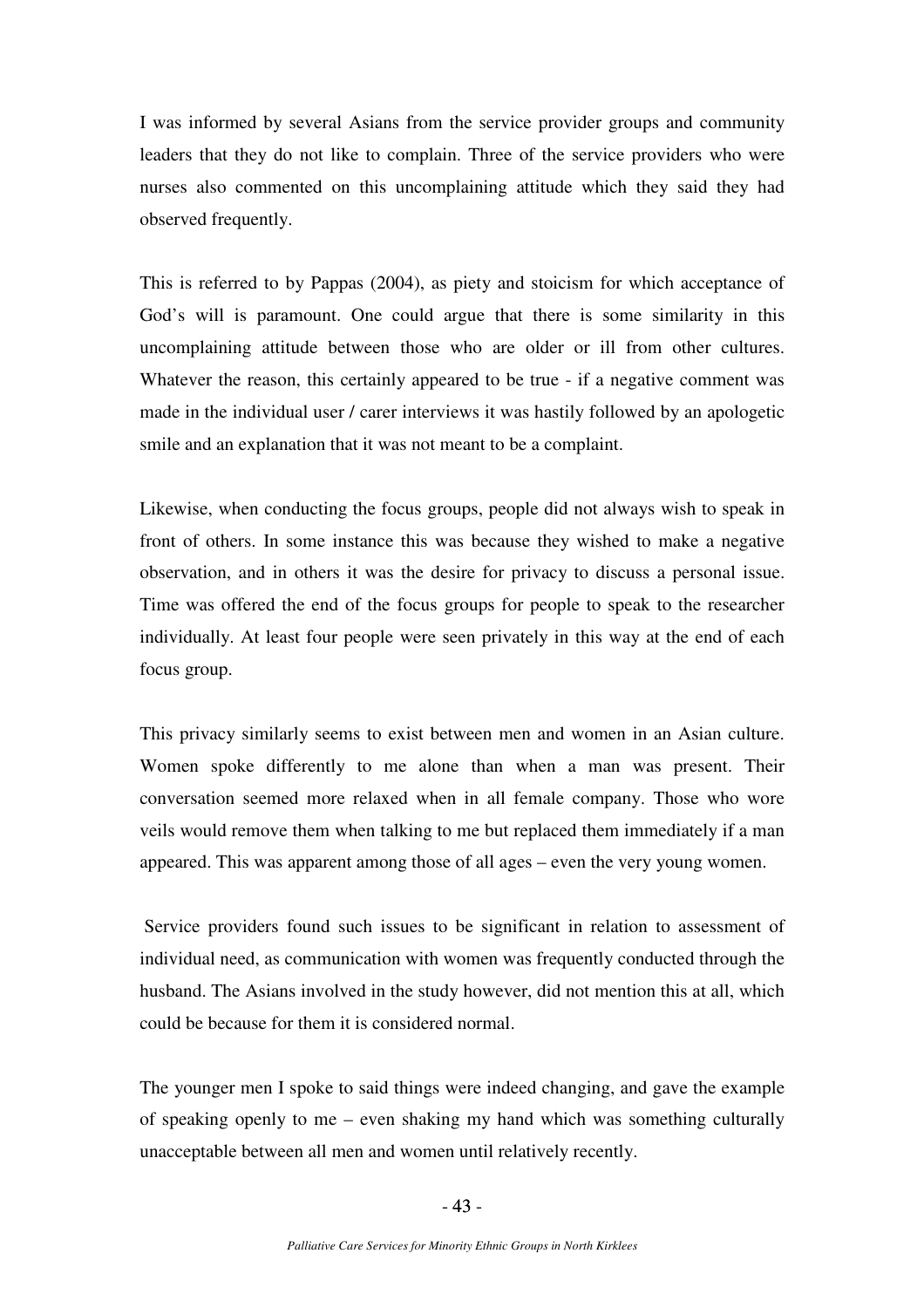### **Education & Training**

Indeed, more education and training about cultural diversity was requested by the majority of the service providers. However, it has become apparent during the course of this research that, whilst cultures may share some similar beliefs and practices, the assumption that cultures are homogenous and that knowledge of the stereotypes associated with a particular culture will deliver unproblematic answers is erroneous. For example, during one of the interviews, I was told by one widow that Asian women do not visit the cemetery after death; however another Asian widow told me she went every day. A one-size-fits-all approach to cultural sensitivity is not appropriate

In contrast, there were no explicit requests for cultural awareness education from the South Asians involved in this study. Part of such cultural awareness arguably involves considering a western perspective of health and illness. Some service providers who participated in this study have tried very hard to disseminate information about available services but their events have been poorly attended. During the course of this research, the local Asian magazine was used to publicise the venture. North Kirklees Primary Health Care Trust now has a regular article in this publication, which may help raise awareness.

Seventeen of the service providers had received additional education in the form of cultural awareness training, and attended Islamic awareness sessions at a local Muslim Welfare Centre. Whilst the majority found the experience beneficial and informative, three of the providers reported what they perceived to be a hidden agenda of conversion to Islam, perhaps associated with the evangelical nature of this particular religion.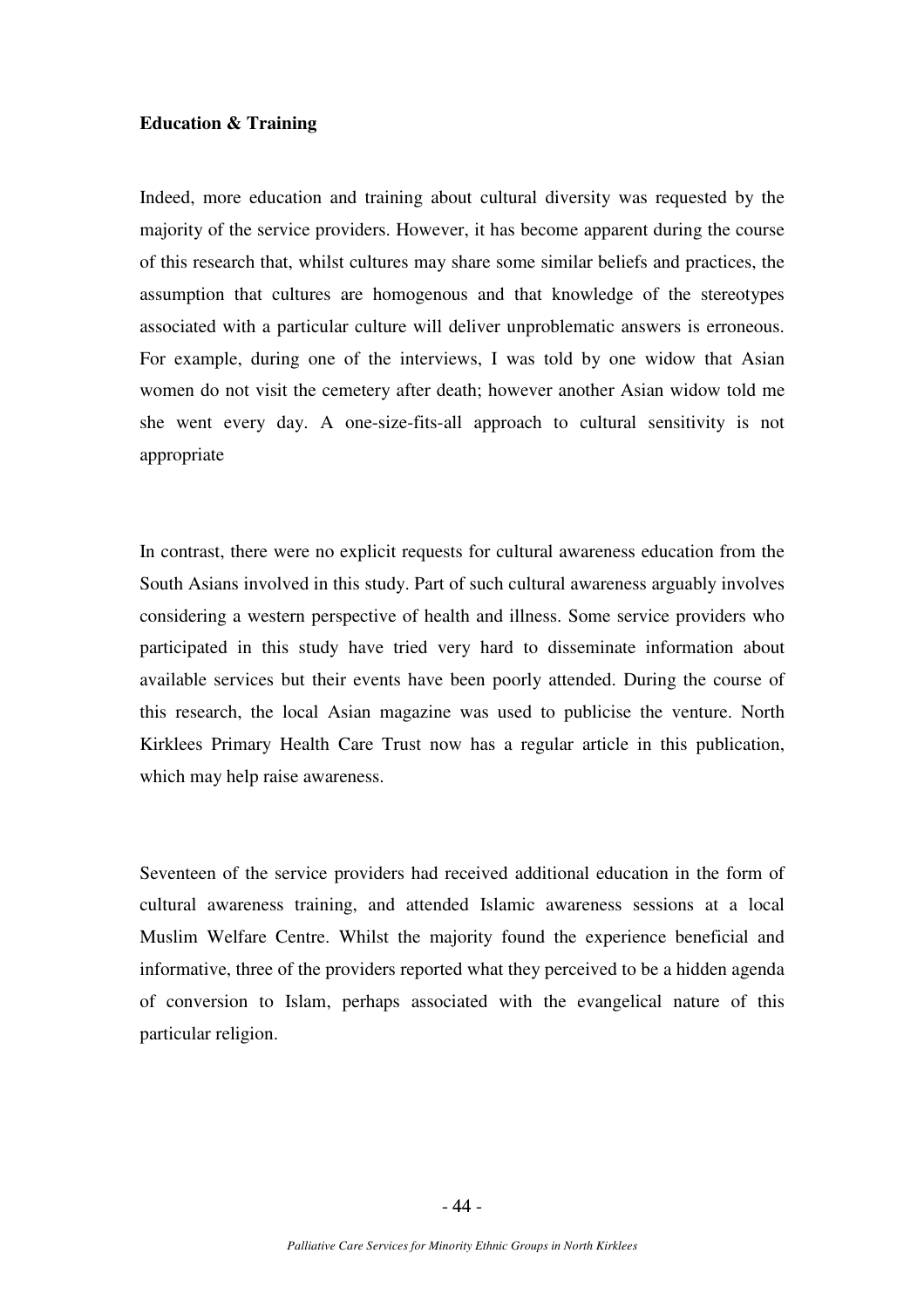### **The Role of the Family in Palliative Care Provision**

Both providers and users referred to the role of the family in providing care. Some authors (for example, Gerrish & Husband 1999) have suggested this is a stereotypical assumption made about the Asian community which is no longer true. Whilst there is evidence that family structures are indeed changing, those participants from the Asian community involved in this study fully supported the notion that the family are and should be the main caregivers.

The other cultural issues identified as being of significance, such as the health and safety issues involved in removing shoes when visiting the home and caring for people on the floor, do not have easy answers. It may be that shared awareness will help to resolve any offence caused.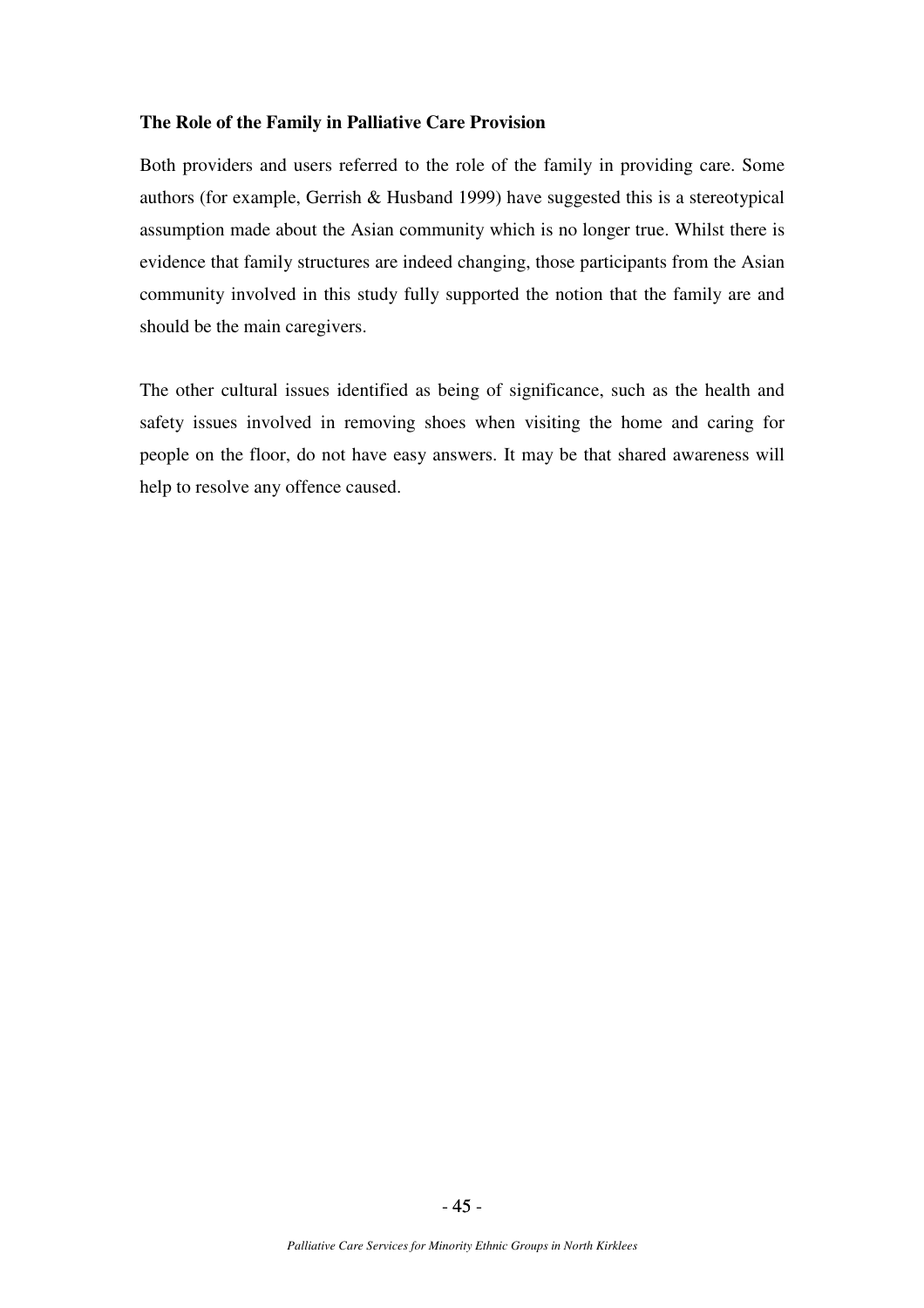### **11. CONCLUSIONS AND RECOMMENDATIONS**

### **11.1 Limitations of the study**

### **The limitations are considered for each phase of the study in turn:**

### **11.1.1 The research**

Whilst this may seem somewhat unusual as a limitation, there are some important factors to be considered when reading and interpreting this report, not least of which is the actual concept of research itself. Whilst probably very familiar to the reader of this document, Helman (2004) reminds us that research may be an unfamiliar concept for people of other cultures. Those not used to exploring their own feelings may find it threatening or embarrassing. Being interviewed by a stranger may frighten them they may be fearful of 'losing face' or 'washing their dirty linen in public'. It certainly felt as though this was the case in some of the interviews, probing for information was difficult and clearly confusing and unacceptable to those with differing explanatory frameworks. It did not seem as though information was deliberately withheld – rather that the subject had never been thought about before. Any conclusions drawn from this research should therefore be made in the light of this.

Additionally, it is well documented that research involving those who are dying / bereaved is a highly sensitive area. By carefully explaining the aims of the research it is hoped that all those who participated, did so with fully informed consent.

### **11.1.2 The researcher**

The researcher did not share the same cultural background as the research population and as such this may influence the interactions which occurred. Indeed it took a long time on occasion to explain exactly what was being researched. In a minority population those in the majority (of which the researcher was one) may be viewed with suspicion and fear – thus affecting the responses given.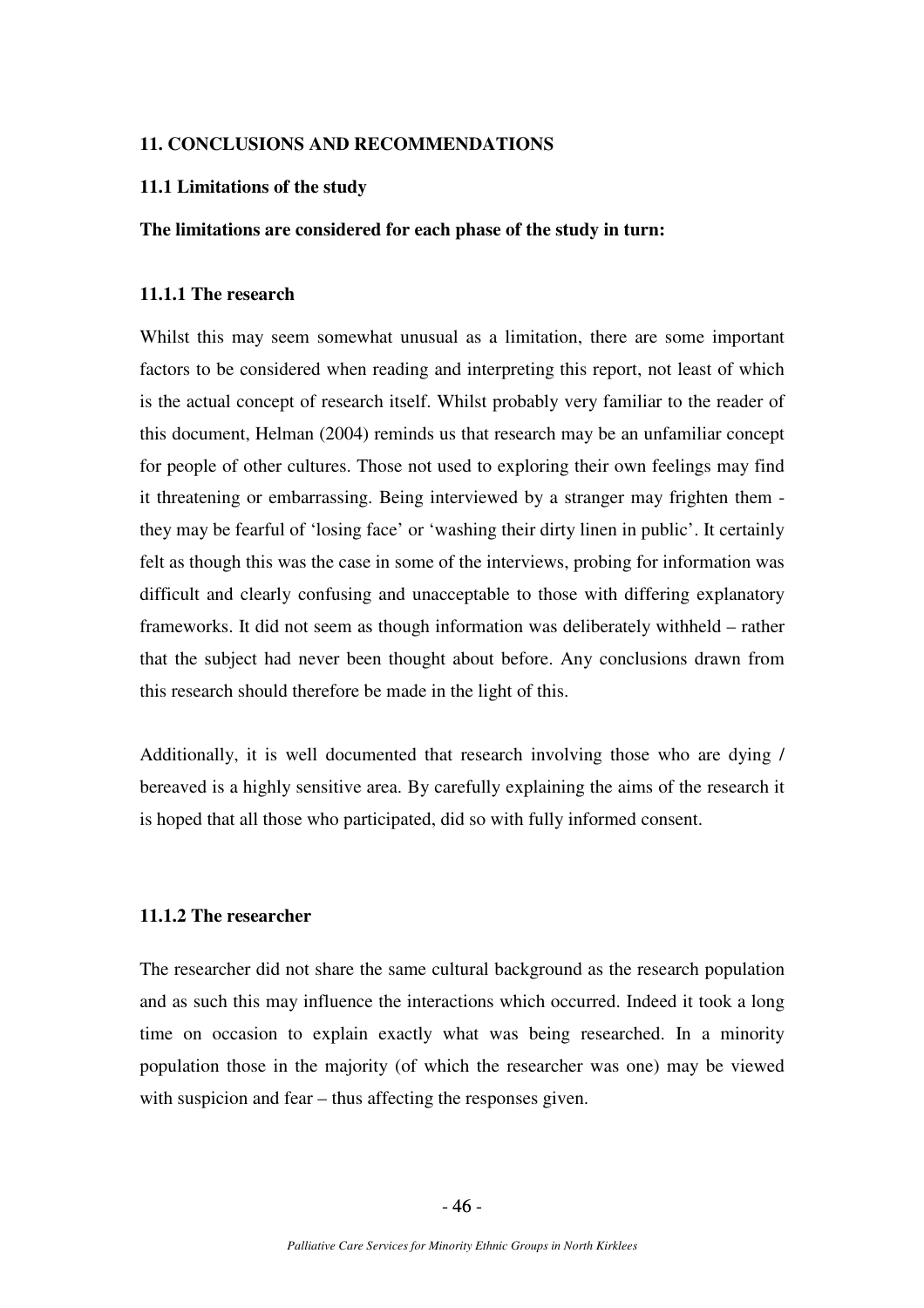#### **11.1.3 The sample**

The aim of this research was to explore why people of South Asian origin did not access palliative care services. It was difficult to recruit people to the study – possibly because of the fear identified above, but whatever the reason for this, all those who were willing to be interviewed had previously, or were currently, accessing the services. Those who wish to remain 'hidden' will do so and that is their right. The views and suggestions made are therefore from those who have had some experience of the services and are able to comment on that. It is also likely however, that they have some awareness of the reasons why others from the community choose not to access the services.

#### **11.1.4 Communication**

Identified by service providers, users and carers as a major issue in the provision/access of palliative care services, communication was undoubtedly challenging in the conduct of this research. The use of interpreters, no matter how well trained, is difficult, and interrupts the flow of conversation. It was impossible to transcribe many of the interviews as it was not clear who was speaking. Similarly there was always a lot of background noise and activity whilst the interviews were being conducted. Notes were therefore made to support the interviews.

### **11.1.5 7 July 2005**

The interviews with service users / carers were in process when there was a major terrorist attack in London. One of the ring leaders for this attack was from the immediate vicinity in which the interviews were being held. The concomitant police activity in the area was difficult to ignore. Every Asian interviewed mentioned the event revealing a sense of horror and also fear of reprisal. The impact of the event on this research should not be underestimated and as such may have influenced both the decision to participate and the subsequent responses given.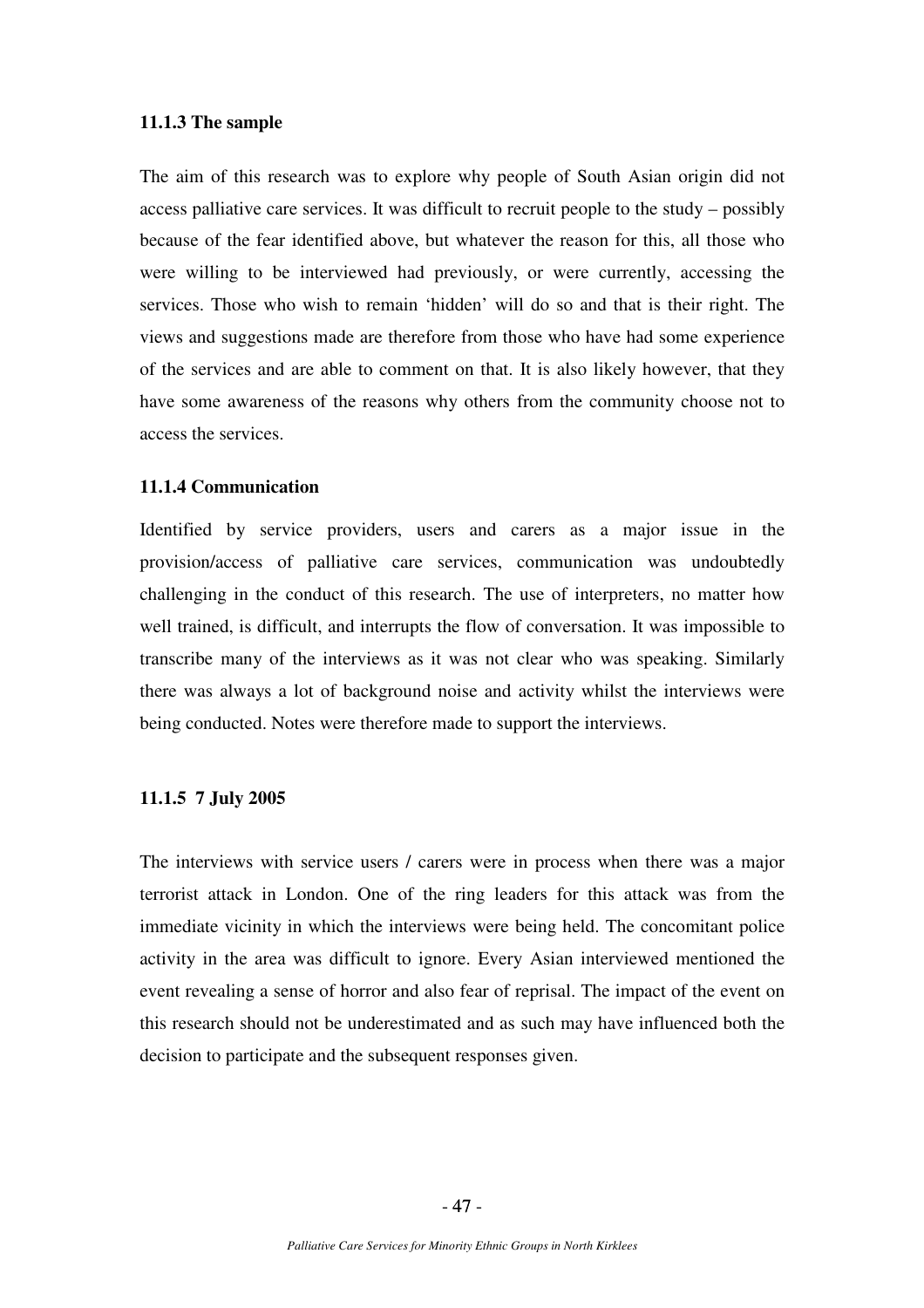### **11.2 Overall conclusion**

Whilst research in this particular subject area is limited, this study does indeed confirm previous findings relating to service access issues. Best practice initiatives have been identified from both within the literature and from direct observation. Indeed, perhaps one of the most important aspects of this particular study is that it has indeed 'opened doors' in the form of communication channels with members of minority ethnic groups. It is by establishing such channels that appropriate and relevant service development can occur. There is not going to be a 'quick fix' solution to the issues identified within this research - there are, as has been noted, many barriers to be overcome. There is however, a need to confront these barriers if major developments in service delivery are to be made. This research has done just that and recommendations for development in relation to the issues identified from the study are made below.

### **11.2.1. Recommendations for service development**

### **Palliative Care Steering Group:**

• To establish a single multi-professional steering group with representation from voluntary and professional groups, service users and educators.

### **Communication:**

- To clarify the concept of palliative care services
- To publicise palliative care services using:

Leaflets distributed to GP surgeries, Community Centres. Mosques, Restaurants, Shops

Development of online information Service in appropriate languages

 Advertisements in the local Asian magazine

 Advertisements on the local radio station using community languages

 Seminar presentations of this research in conjunction with the University of Huddersfield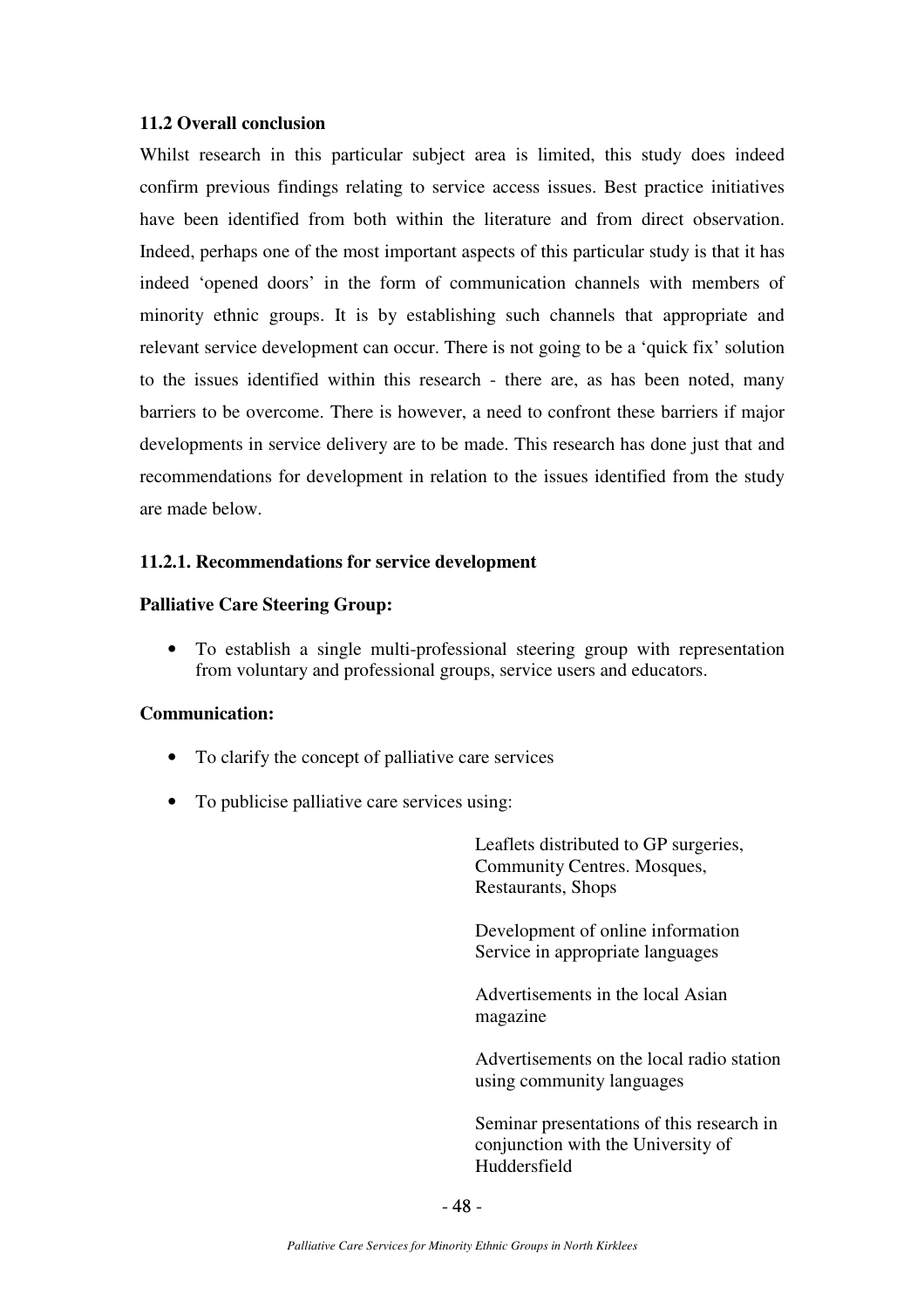- Consider the possibility of bidding for charity funding for an ethnic minority liaison worker (perhaps from MacMillan)
- Develop protocol for interpretation services in partnership with translation service providers
- Ensure the above protocol addresses the use of family / children as interpreters
- Actively recruit and appoint bi-lingual health workers
- Ensure user involvement in all activities
- Where possible, ensure users are representative of the total population
- Consider the development of assessment aids such as pictorial representations

### **Education:**

- A comprehensive education strategy should be developed for all health service providers which develops cultural awareness
- The development and implementation of such a strategy should involve members of minority ethnic groups and appropriate educationalists

### **Services:**

- Ensure services currently in place and those to be developed demonstrate cultural sensitivity
- Develop processes for ethnic monitoring which include identification of communication needs
- Consider the potential for providing complementary therapies in the community
- Ensure transport needs are included on assessment documentation
- Given the significance of the family in care, consider ways in which the family may be more actively involved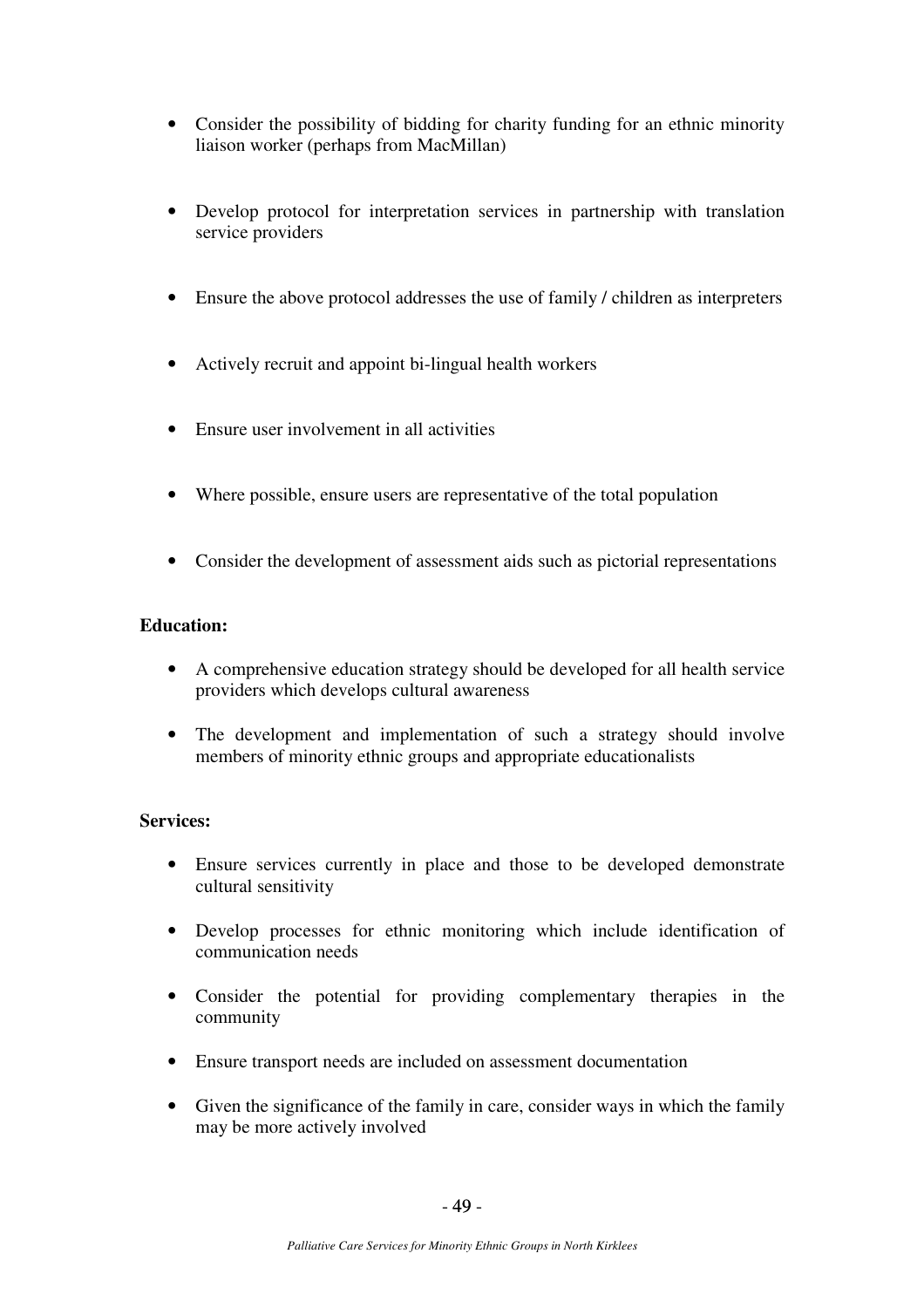# **REFERENCES & BIBLIOGRAPHY**

Asia Pacific Hospice Palliative Care Network www.aphn.org

Ackroyd R.(2003)'Audit of referrals to a hospital palliative care team: role of the bi-lingual health-care worker'Int. Jnl. Palliative Nursing Vol.9 Iss.8 pp352 -357

Addington-Hall, Altman D, McCarthy M (1998)'Which terminally ill cancer patients receive hospice in-patient care?'Social Science and medicine Vol.46Iss.8 pp 1011- 1016

Ahmed N.(2004)'Systematic review of the problems and issues of accessing specialist care by patients, carera and health and social care professionals' Palliative Medicine Vol.18 No.6 pp:525-542

Baker M R (2002)'Modernising Cancer Services' Oxon. Radcliffe Medical Press

BBC News (2005) 'Minorities Terminal Care Studied' http://newsvote.bbc.co.uk/mmaps

Bestal J, Ahmed N, Ahmedzai S, Payne S, Noble B, Clark D(2004) 'Access and referral to specialist palliative care: patients' and professionals' experiences. Jnl. Palliative Nursing Vol 10 Iss.8 pp381-9

Clark D (1993) 'The Future for Palliative Care Issues of Policy & Practice' Buckingham. Open University Press

Clark D, Seymour J (1999) 'Reflections on Palliative Care' OU Press Buckingham

Daddy J., Clegg A., (2001) 'Cultural Sensitivity: a practical approach to improving services' *Nursing Standard* 15, 33, 39-40

Daniels L (2001) 'Preparation, information and liaison: conducting successful research in palliative care' Int. Jnl. Palliative Nursing Vol. 7 Iss.4 pp192-7

Dean R, McClement S (2002) 'Palliative care research: methodological and ethical challenges' Int. Jnl. Palliative Nursing Vol. 8 Iss.8 pp376-380

Department of Health (1995) *No Exclusion Clause Project: Opening doors to better palliative care services for people from culturally diverse communities* www.dh.gov.uk/PolicyAndGuidancce/EqualityAndHumanRights

 $-50$  - $-50-$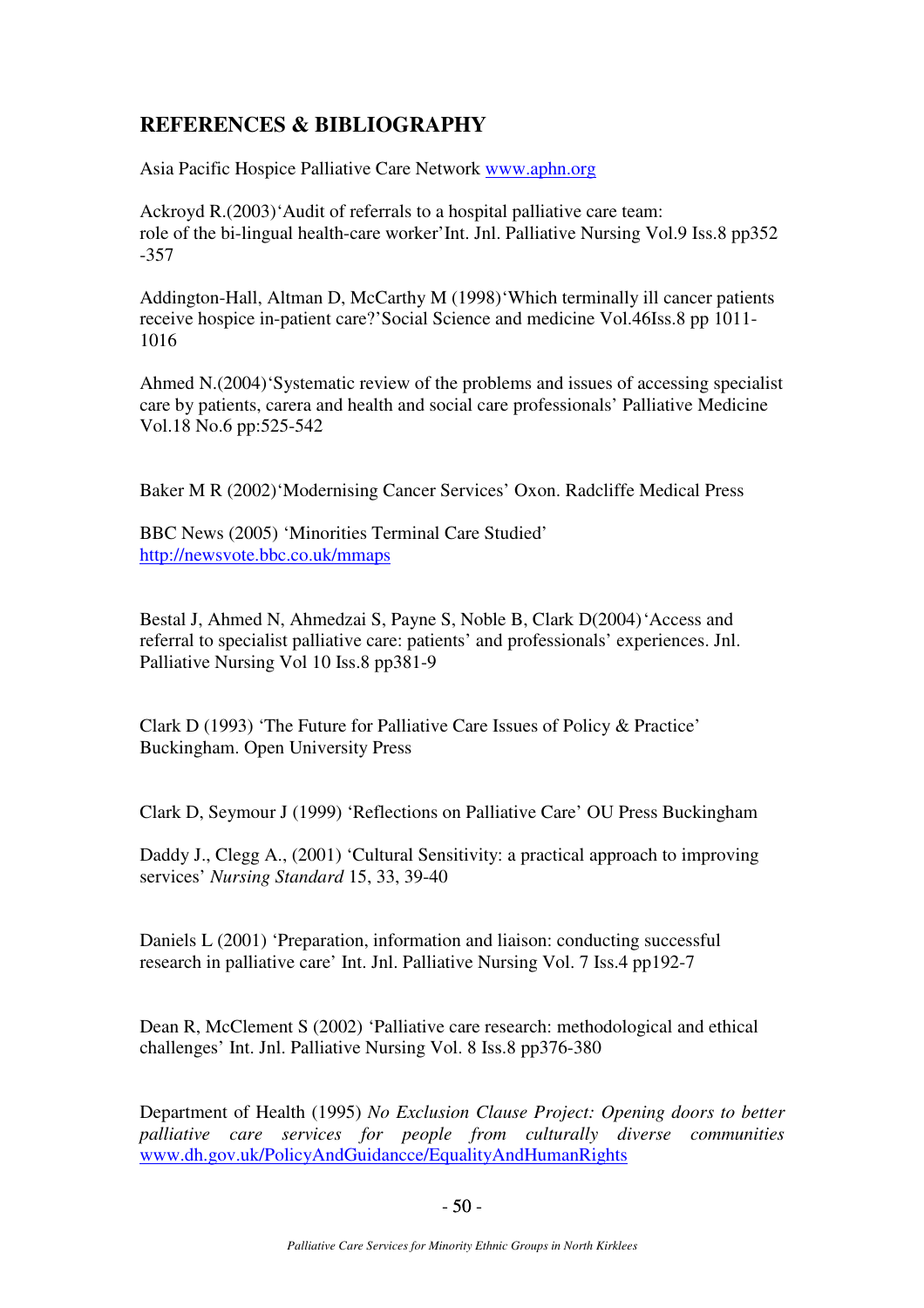Department of Health (1999) 'Study of Black, Asian and Ethnic Minority Issues Ziggi Alexander London

Diver F (2003) The palliative care needs of ethnic minority patients: Int. Jnl. Palliative Nursing Vol. 9 Iss.8 pp343-351

Diver F, Molassiotis A (2003) The palliative care needs of ethnic minority patients attending a day care centre: a qualitative study

Firth P (2005) 'Loss, Change & Bereavement in Palliative Care'

Gatrad, A., Sheikh, A., (2002)*'Palliative care for Muslims and issues before death'*Int. Jnl. Palliative Nursing Vol. 8 Iss.11 pp526-531

Gatrad A, Brown E, Sheikh A, (2003)'Palliative care needs of minorities' BMJ Vol 327:177-178

Gerrish K Papadopoulous (1999)'Transcultural competence: the challenge for nurse education' British Journal of Nursing, Vol. 8 Iss.21 pp1453-1457

Gerrish K, Husband C, Mackenzie J (1996) 'Nursing for a mujlti-ethnic society' Buckingham: Open University Press

Gerrish K (2001) *'The nature and effect of communication difficulties arising from interactions between district nurses and South Asian patients and their carers'* Jnl Ad.Nsg.Vol.33 Issue 5 p586

Goddard M, Smith P (2001) 'Equity of access to health care services: Theory and evidence from the UK' Social Science & Medicine Vol.53 Issue 9 pp 1149-1162

Hardev N (2003) 'Headline' Int. Jnl. Palliative Nursing Vol. 9 Iss.4 p178

Helman C G (2004) 'Cultural Beliefs about Health & Illness & Attitudes to research' Department of Primary Care and Population Sciences, Royal free & University College Medical School, Brunel University

Hepworth D., (2003) 'Assessment & Support for South Asian Carers' SPRU Research Works University of York

House of Lords (2005)The United Kingdom Parliament Hansard Index

Jack CM, Penny L, Wall N (2001) 'Effective palliative care for minority ethnic groups: the role of a liaison worker' Int. Jnl. Palliative Nursing Vol. 7 Iss.8 pp375-380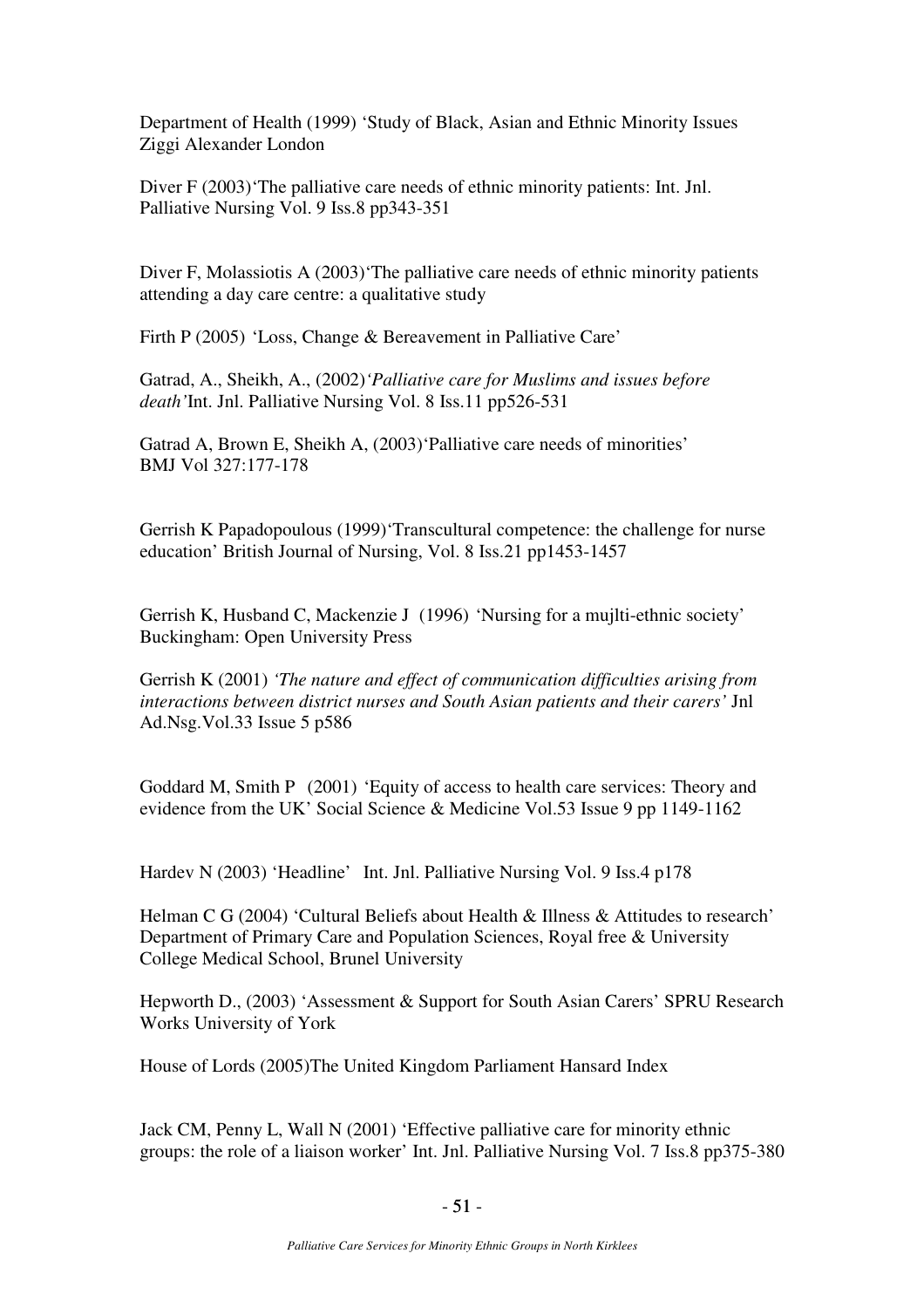Katbamna S. Bhakta P, Parker G, Ahmad N, & Bhler R, (1998) 'Experiences and Needs of Carers from the South Asian Communities' University of Leicester Nuffield Community Care Studies Unit

Koffman J, Camps M, (2004)*'No way in Including the excluded at the end of life'* **in** Payne S., Seymour J., & Ingleton C, 'Palliative Care Nursing' Open University Press Maidenhead, Berkshire

Ledger S.D, (2002)'Reflections on communicating with non-English speaking patients' British Jnl Nurs Vol 11 Issue 11 pp773-780

Luff G, Oliviere D (2005) Maidenhead: Open University Press

Lugton J, Kindlen M(1999) 'Palliative Care The Nursing Role'Edinburgh: Churchill Livingstone

MacLachlan M (1997) Culture & Health Chichester: John Wiley

The Milen Day Centre Annual report (2005) Woodwell House Mayman Lane Batley

The Muslim Council (2003) 'Palliative care needs of minorities' www.mcb.org.uk

National Council of Hospice and Specialist Palliative Care Services (2000) *The Palliative Care Survey 1999.* London: NCHSPCS

National Council for Hospices and Specialist Palliative Care Services, (1995) Opening Doors: Improving access to hospice and specialist palliative care services by members of the black and ethnic minority communities ()

NICE 'Guidance on Cancer Services Improving Supportive and Palliative Care for Adults with Cancer' (2004) NICE London

NICE and Kings College London (2004) *Supportive and Palliative Care* www.nice.org.uk

Nyatanga B, (2002) *'Culture, palliative care and multiculturalism'* Int. Jnl. Pall Care Nsg Vol 8 Issue 5 pp 240-246

ONS Census Data (2001) National Statistics Online www.statistics.gov.uk/census2001

Pappas G, (2004) 'From Concepts to Reality Anthropological Perspectives on Palliative Care' http://hab.hrsa.gov/publications/palliative/anthropological\_perspectives.htm

Parker G (2000) 'Practice guidelines for primary health care teams to meet the needs of Asian carers'' http://www.refer.nhs.uk

Parliamentary Select Committee on Health www.parliament.the-stationeryoffice.co.uk/pa/cm/200304/comselect/cmhealth/454/45402htm

 $-52$  - $-52-$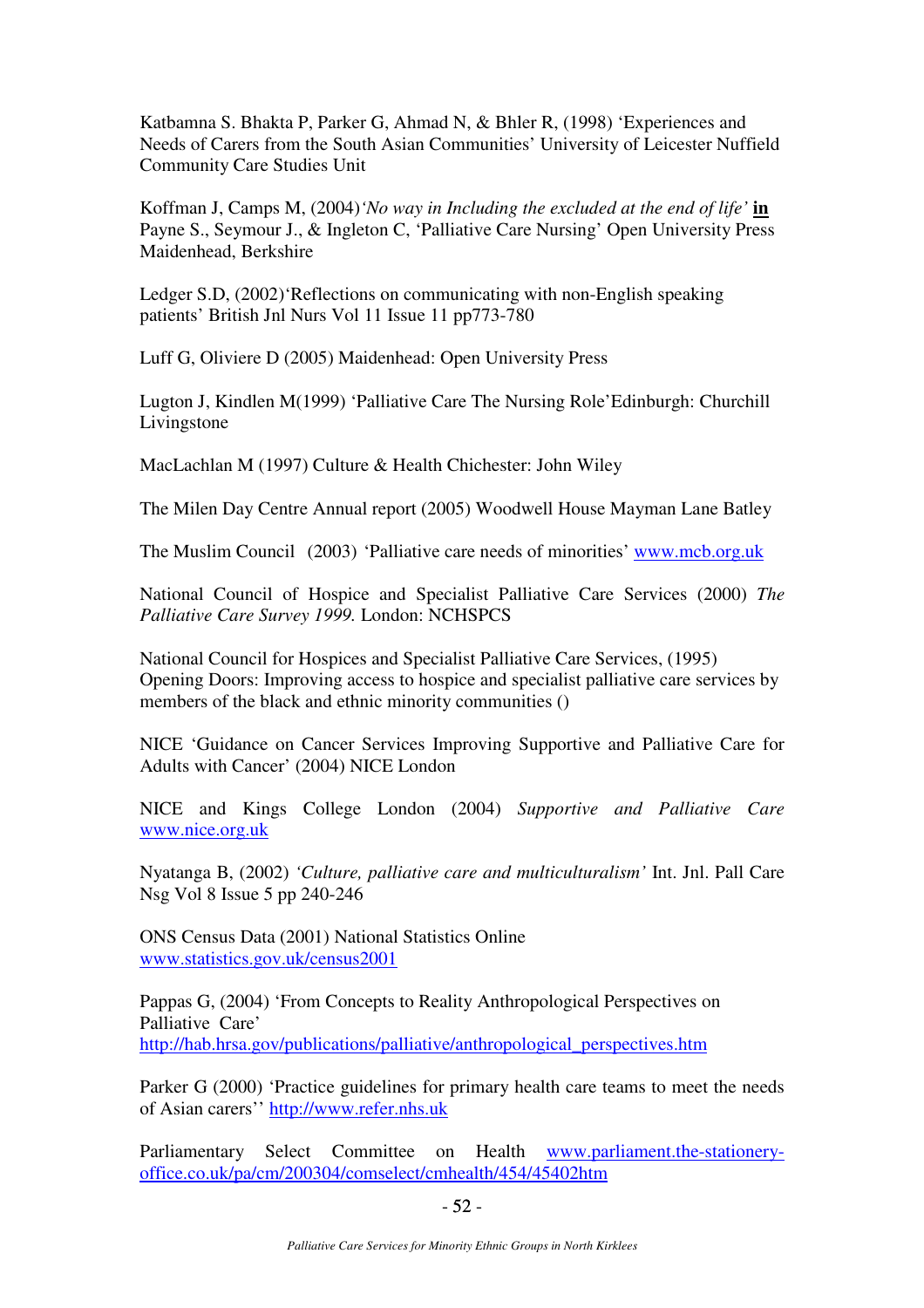Pharaoh C (1995) 'Primary Health Care for Elderly People from Black & Minority Ethnic Communities' Age Concern Department of Gerentological Studies Kings College London HMSO

Policy Research Institute on Ageing & Ethnicity 'Palliative Care. Older People & Ethnicity' 31-32 Park Row Leeds Rabetah Al– Ulama – Islamiyyah (2004) *'Understanding Muslims Rites and* 

*Customs'* Institute of Islamic Scholars P.O. Box 7861 Batley West Yorkshire

Randhawa G, Owens A, Fitches R, Khan Z (2003)'Communication in the development of culturally competent palliative care services in the UK: a case study' Int. Jnl. Palliative Nursing Vol. 9 Iss.1 pp24-30

Regnard C, Kindlen M (2002) 'Supportive and Palliative Care in Cancer' Oxford. Radcliffe Medical Press

Roy R., Symonds R.P., KumarD., Ibrahim K., Mitchell A., Fallowfield L. (2005) 'The use of denial in an ethnically diverse British cancer population: a cross-sectional study' NJC advance online publication 5 April 2005

Sandman L (2005) 'A Good Death' Maidenhead: Open University Press

Sepulveda, C., Marlin,A., Yoshida, T and Ullrich, A. (2002) 'Palliative care: the World Health Organisation's global perspective' *Journal of Pain and Symptom management,* 24 (2): 91-6

Seymour Ingleton C., (1999)

Siriwarvena A.N., Clark D.H. (2004) 'End of Life Care for Ethnic Minority Groups' *Diversity in Medicine* Vol 6 No.1

Somerville J (2001) 'Palliative care: the experience of informal carers within the Bangladeshi community' Int. Jnl. Palliative Nursing Vol. 7 Iss.5 pp240-7

Spencer-Dugdale D., (2003) 'Ethnic Minorities & Palliative Care' *Information Exchange National Council of Hospices October* 

Spruyt O. (1999) 'Community-based palliative care for Bangladeshi patients in East London. Accounts of bereaved carers. *Palliative Medicine* Vol. 13, No.2 pp: 119-129

Symon C. Cassell G. (Eds) *Qualitative Methods in Organisational Research: A Practical Guide.* London: Sage

Szczepura A (2005) *'Access to health care for ethnic minority populations'* Fellowsip of Postgraduate Medicine

Tower B.A., (1999)*'Seeking the user perspective in palliative care'* Int. Jnl Palliative